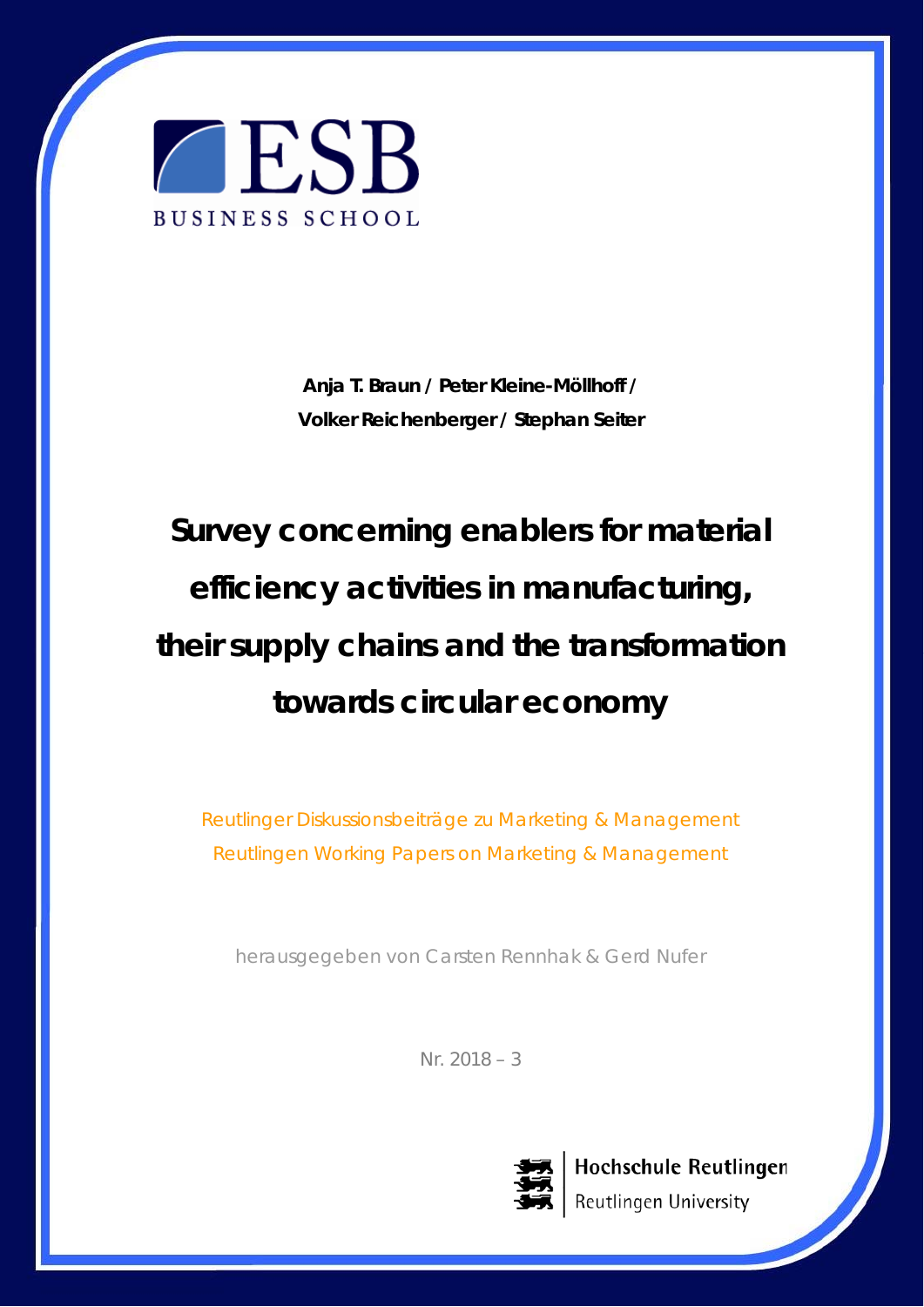

**Prof. Dr. Anja T. Braun**  Hochschule Reutlingen ESB Business School *Production Management*  Alteburgstraße 150 72762 Reutlingen Tel.: +49 (0)7121 / 271-3120 Fax: +49 (0)7121 / 271-903120 Email: anja.braun@reutlingen-university.de



**Prof. Dr. Volker Reichenberger**  Hochschule Reutlingen ESB Business School *Quantitative Methods, Mathematics*  Alteburgstraße 150 72762 Reutlingen Tel.: +49 (0)7121 / 271-3090 Fax: +49 (0)7121 / 271-903090 Email: volker.reichenberger@reutlingen university.de



**Prof. Prof. Peter Kleine-Möllhoff**  Hochschule Reutlingen ESB Business School *Industrial Ecology, Sustainable Technologies*  Alteburgstraße 150 72762 Reutlingen Tel.: +49 (0)7121 / 271-5009 Fax: +49 (0)7121 / 271-905009 Email: peter.kleine-moellhoff@reutlingen university.de



**Prof. Dr. Stephan Seiter**  Hochschule Reutlingen ESB Business School *Economics, Quantitative Methods*  Alteburgstraße 150 72762 Reutlingen Tel.: +49 (0)7121 / 271-3008 Fax: +49 (0)7121 / 271-903008 Email: stephan.seiter@reutlingen university.de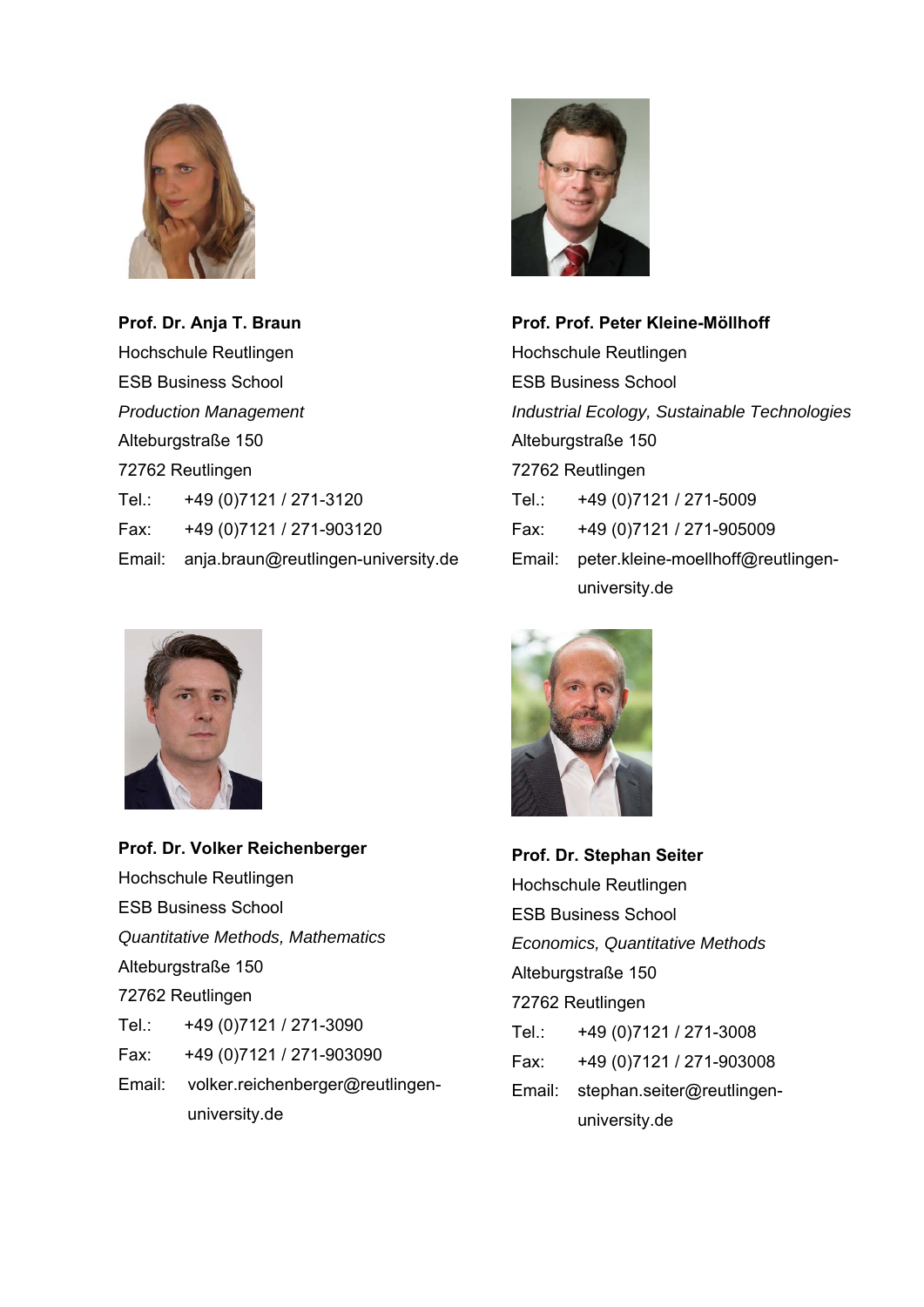#### **Abstract**

In order to decouple economic growth from global material consumption it is necessary to implement material efficiency strategies at the level of single enterprises and their supply chains, and to implement circular economy aspects. Manufacturing firms face multiple implementation challenges like cost limitations, competition, innovation and stakeholder pressure, and supplier and customer relationships, among others. An extended evaluation of triggers and barriers to improve material efficiency in manufacturing companies, along the sup-ply chain and concerning circular economy considerations is provided. This paper delivers an extended literature review, a critical discussion of the current situation and resulting challenges concerning material efficiency approaches in manufacturing supply chains. Finally, a conclusion and outlook on further research direction is given.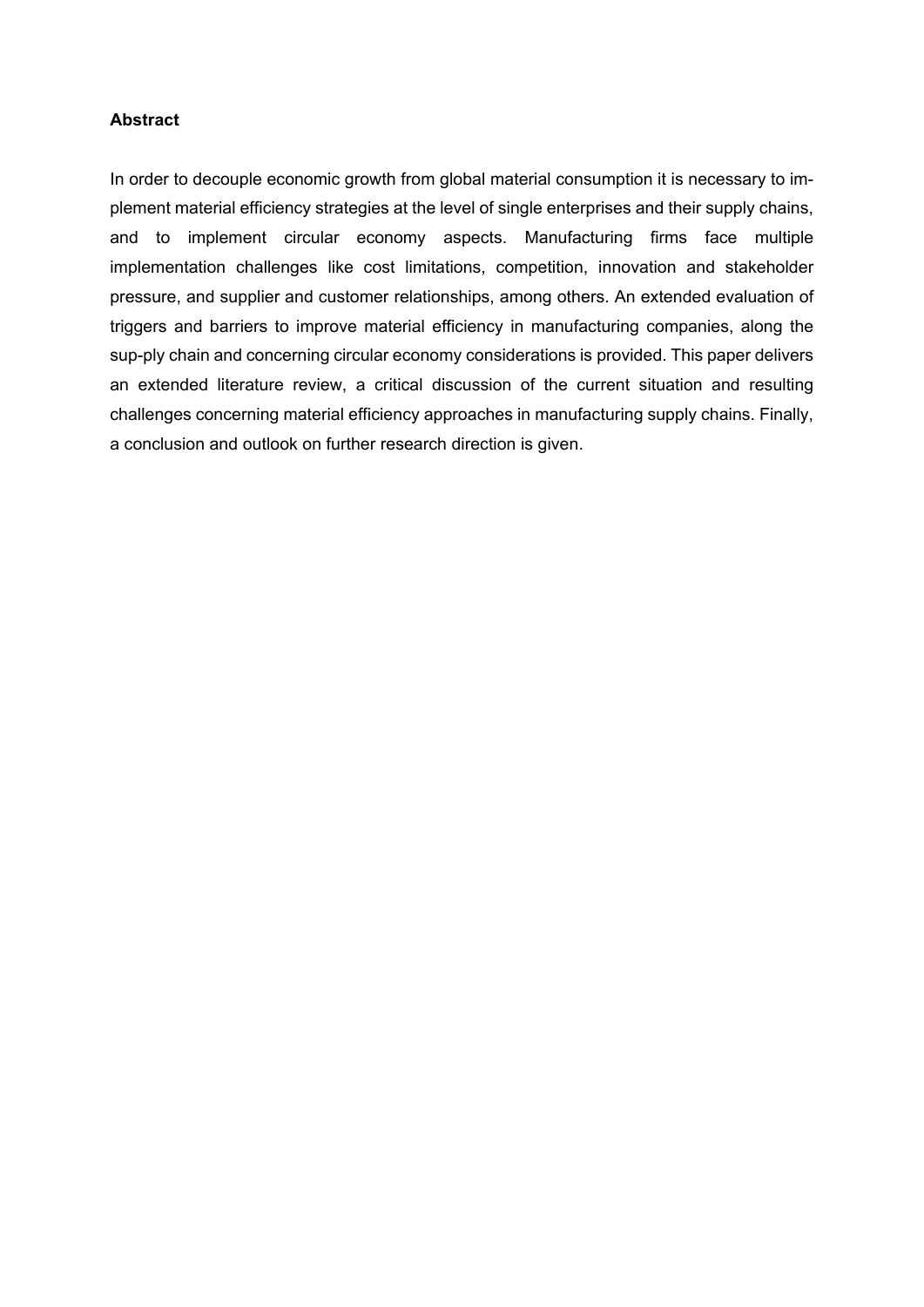# **Table of Contents**

| 1. |     |                                                                  |  |  |  |  |
|----|-----|------------------------------------------------------------------|--|--|--|--|
| 2. |     |                                                                  |  |  |  |  |
| 3. |     |                                                                  |  |  |  |  |
|    | 3.1 |                                                                  |  |  |  |  |
|    | 3.2 |                                                                  |  |  |  |  |
|    | 3.3 |                                                                  |  |  |  |  |
|    | 3.4 | Market, company, society and legislative drivers and barriers  8 |  |  |  |  |
|    | 3.5 |                                                                  |  |  |  |  |
| 4. |     |                                                                  |  |  |  |  |
| 5. |     |                                                                  |  |  |  |  |
|    |     |                                                                  |  |  |  |  |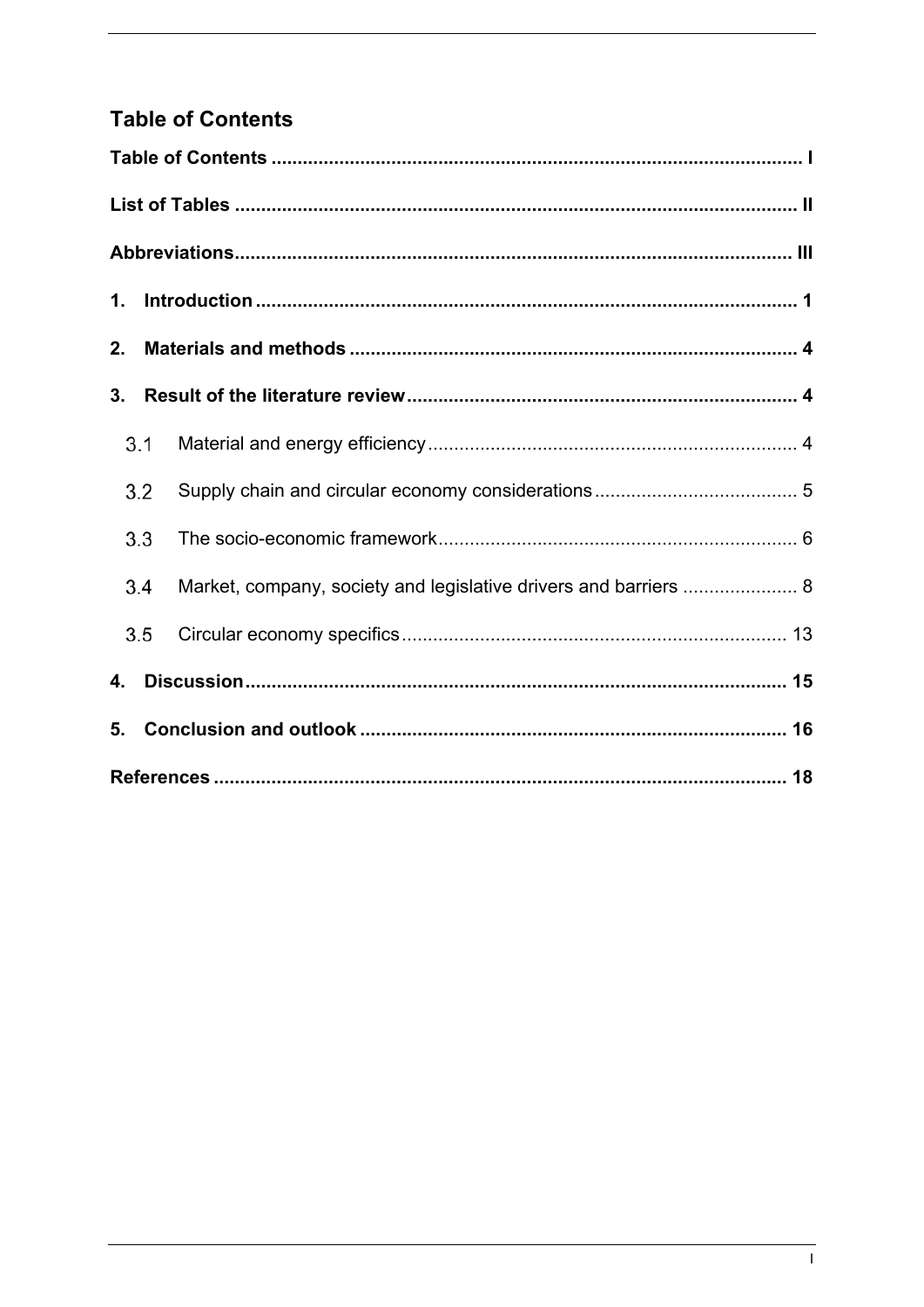## **List of Tables**

*Table 1: Drivers and barriers for material efficiency improvements in supply chains .............. 9 Table 2: Barriers and drivers for the implementation of circular economy business models . 14*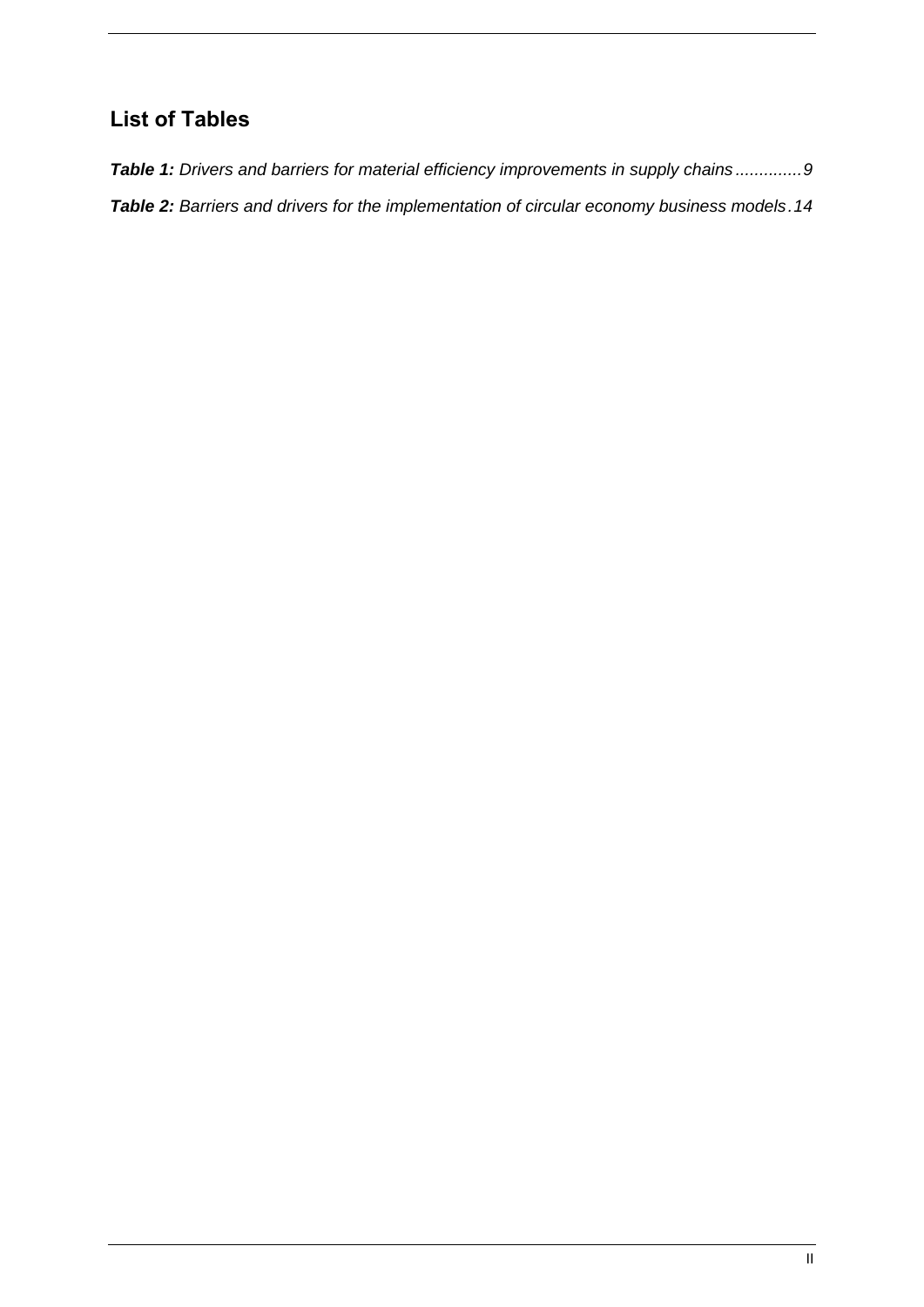## **Abbreviations**

- GDP Global gross domestic product
- SME Small and medium sized enterprises
- MFCA Material flow cost accounting
- PDCA plan-do-check-act
- LCA Life cycle assessment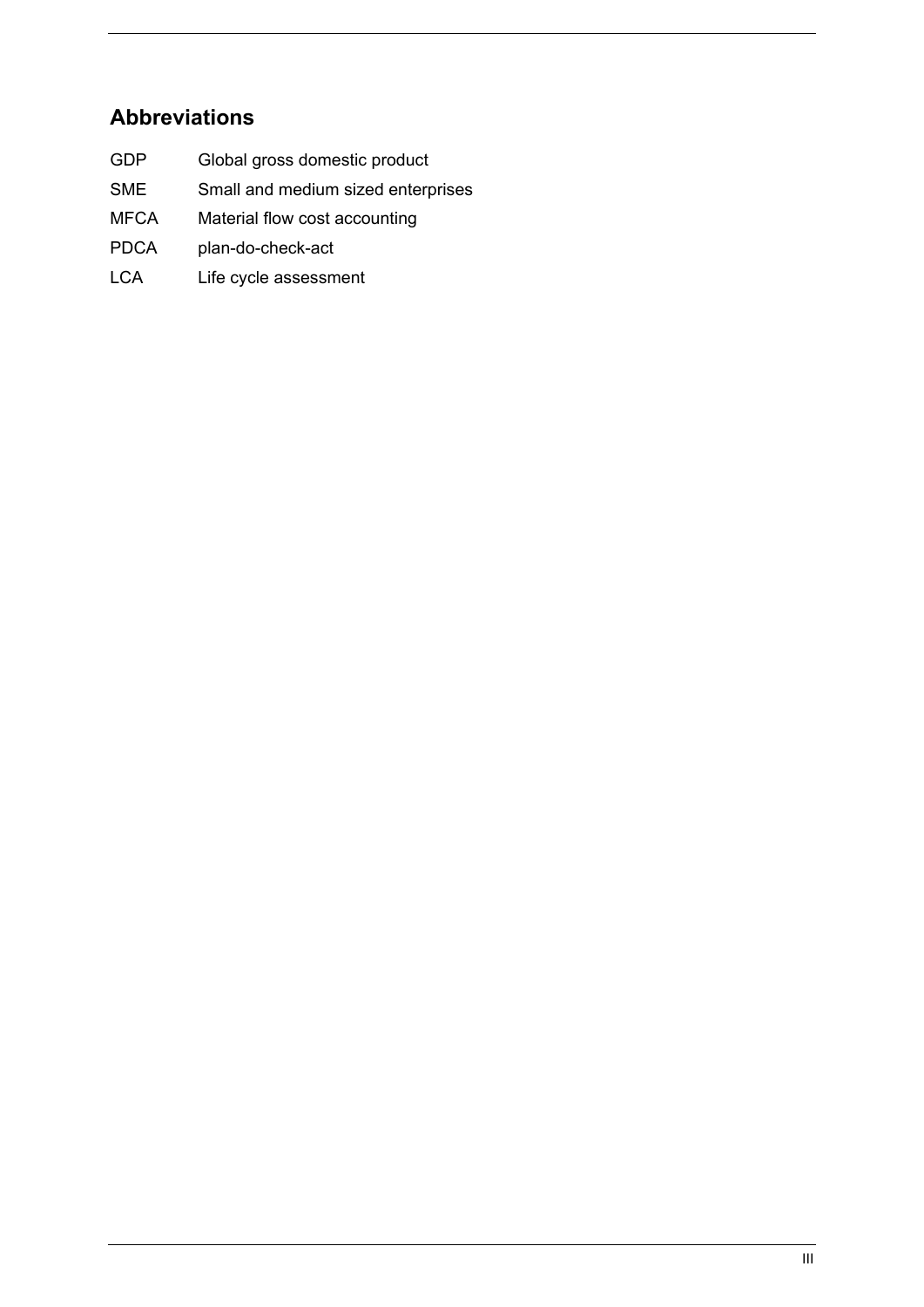## **1. Introduction**

What would a world look like in which there was no more waste? How could everyday products be designed to be reused several times? What if in future, manufacturers had to return the entirety of each product to the value-added cycle after the end of its life cycle?

The purpose of this paper is to review the scientific literature concerning drivers and barriers to implementation of material efficiency activities in the manufacturing industry throughout their upstream and downstream supply chains, including circular economy aspects.

The global population increased fourfold in the 20th century while the economically used raw material extraction increased by a factor of eight during the same period (Liedtke et al., 2014, p. 545) exerting pressure on the environmental resource extraction. However, global gross domestic product (GDP) and income levels have risen faster than the global material use since the 1950s, indicating an increase in resource productivity (Campanale & Femia, 2013, p. 614; Krausmann et al., 2009; Schaffartzik, Wiedenhofer, & Fischer-Kowalski, 2016, p. 201). Most of this productivity improvement can be attributed to the decline of biomass intensity in the last century (Krausmann et al., 2009). However, since 2000 global material productivity has stagnated (Campanale & Femia, 2013, p. 614). Absolute levels of material use increased on a global scale, mainly driven by population growth (Schaffartzik et al., 2016, p. 202).

In particular, small and medium sized enterprises (SMEs) and entrepreneurs play a key role in economies worldwide and represent the majority of the business population (OECD, 2017, p. 15). For instance, in the EU 28 SMEs comprise 99.8% of all enterprises (European Commission, 2016, p. 1 and 3) Even though SMEs contribute more to the service sector worldwide (approximately 65 %) (OECD, 2017, p. 15), within the EU28 manufacturing represented 44 % of total value added by SMEs in 2015 (European Commission, 2016, p. 4ff). In particular, the SME sector is globally perceived to be underperforming in terms of environmental friendliness (Lewis & Cassells, 2010). Environmental targets are often considered to conflict with economic objectives and improvement proposals suggested for material efficiency become secondary concerns (Kokubu & Kitada, 2015, p. 1282).

Most manufacturing related material efficiency approaches concentrate on level of the individual company. Leigh & Li (2015, p. 632) state that limited research has been conducted exploring the roles of industrial ecology in relation to the environmentally sustainable development of supply chains. Ahi & Searcy (2015) analysed the metrics published in the literature on green supply chain management and sustainable supply chain management until the end of 2012 and found no "material" specific metric. Schoer, Wood, Arto, & Weinzettel (2013) examined the calculation of the raw material equivalent, which is based on assumptions partially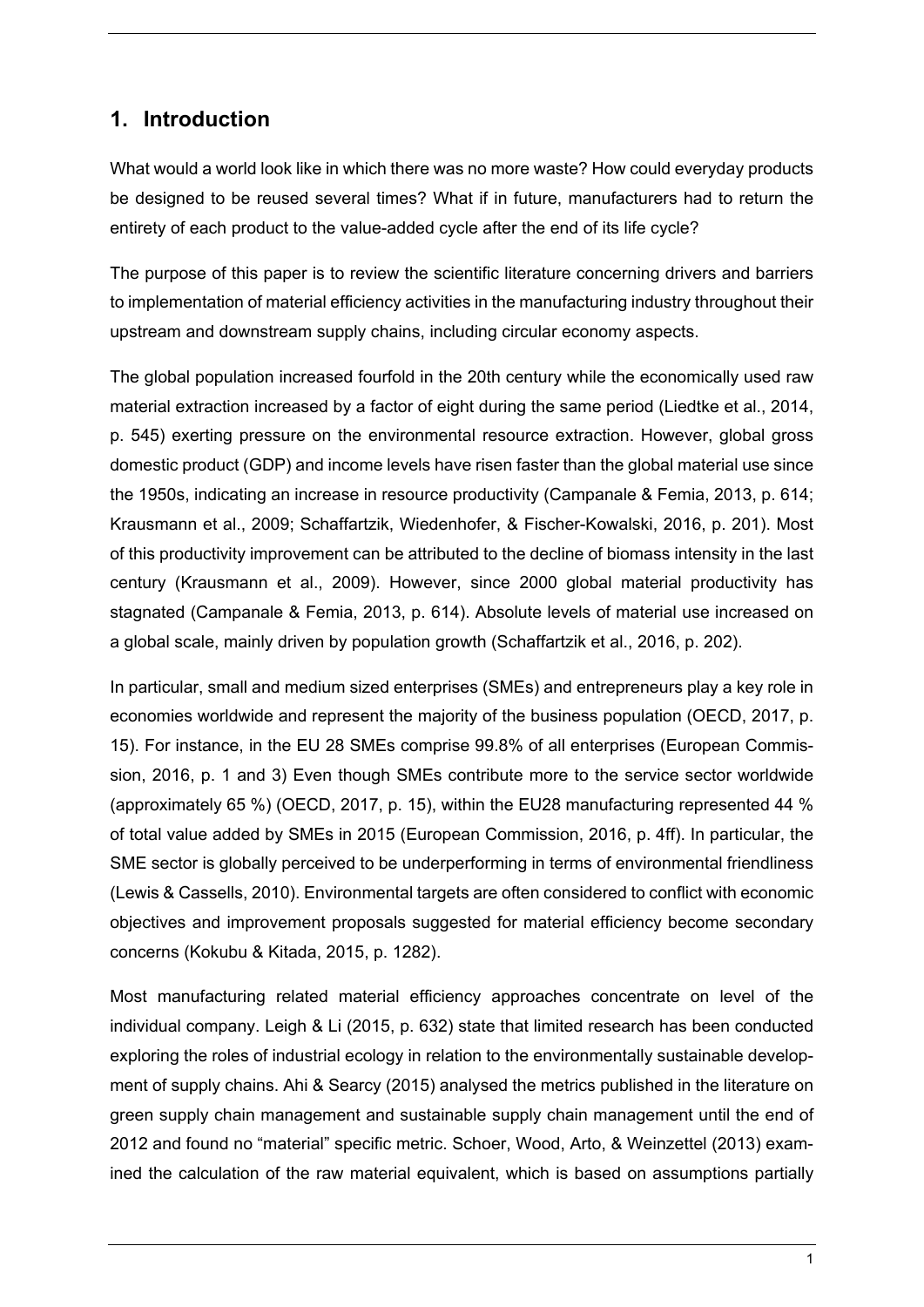due to limited data availability. The raw material equivalent indicates the "material footprint" of the product - how much of a particular material is extracted through a product's entire production chain (Schoer, Weinzettel, Kovanda, Giegrich, & Lauwigi, 2012, p. 8903). Depending on which domestic technology model assumptions are based on and which materials are assessed, the differences for the raw material equivalent vary significantly (Schoer et al., 2013, p. 14288). Nikolopoulou & Ierapetritou (2012) identified different challenges for greening supply chains. These include numerical difficulties for simulation and optimisation, the development of stochastic patterns for environmental impacts, and the definition of performance indicators (Garretson, Mani, Leong, Lyons, & Haapala, 2016, p. 989). Lai, Harjati, McGinnis, Zhou, & Guldberg (2008) proposed an economic and environmental framework for the analysis of globally sourced auto parts packaging system. Bierer, Götze, Meynerts, & Sygulla (2015) investigated the extension of material flow cost accounting (MFCA) along supply chains. Initial ideas for 'supply chain MFCA' aspects can be found in Nakajima, M., Kimura, A., Oka, S. (2013) and Schrack (2014). The draft of a new International Organization for Standardization (ISO) standard for a supply chain MFCA has been published recently (Deutsches Institut für Normung, 2017). It is rooted on the plan-do-check-act (PDCA) cycle approach as known from other environmental standards and adhered to at a very rudimentary level. The mathematical structures of life cycle assessment (LCA) tools are poorly designed for extensive scenario analyses in supply chains (Steubing, Mutel, Suter, & Hellweg, 2016, p. 511). The need for and the potential benefits of routine generation for long-term, future-oriented information to support decision-making has been identified with regard to supply chain management (Seuring & Müller, 2008). However, no further developments in the area could be identified for the last decade (Schaltegger & Zvezdov, 2015, p. 1338).

In recent years, the circular economy approach has gained increasing attention worldwide, but the origins of the concept date back far into the last century. These emanate from several schools of thought and theories that challenge the established economic system, based on overconsumption due to the finiteness of natural resources (Rizos, V., Tuokko, K, Behrens, A., 2017). One of the first authors considered to have influenced the development of the circular economy concept is Boulding (1966). He envisaged a "spaceman economy" that would operate by reproducing the initial limited stock of inputs and recycling waste outputs. According to Braungart, McDonough, & Bollinger (2007), the cradle-to-cradle design demonstrates the need to maintain and even enhance the value, quality and productivity of resources in order to have a net positive environmental impact.

In the scientific literature the circular economy is defined as an industrial economy that relies on the "restorative capacity of natural resources" (Bastein, Roelofs, E. Rietveld, E., & Hoogendoorn, 2013). It focusses on the elimination or reduction of waste, utilisation of renewable sources of energy and the phasing out of the use of harmful substances. One of the most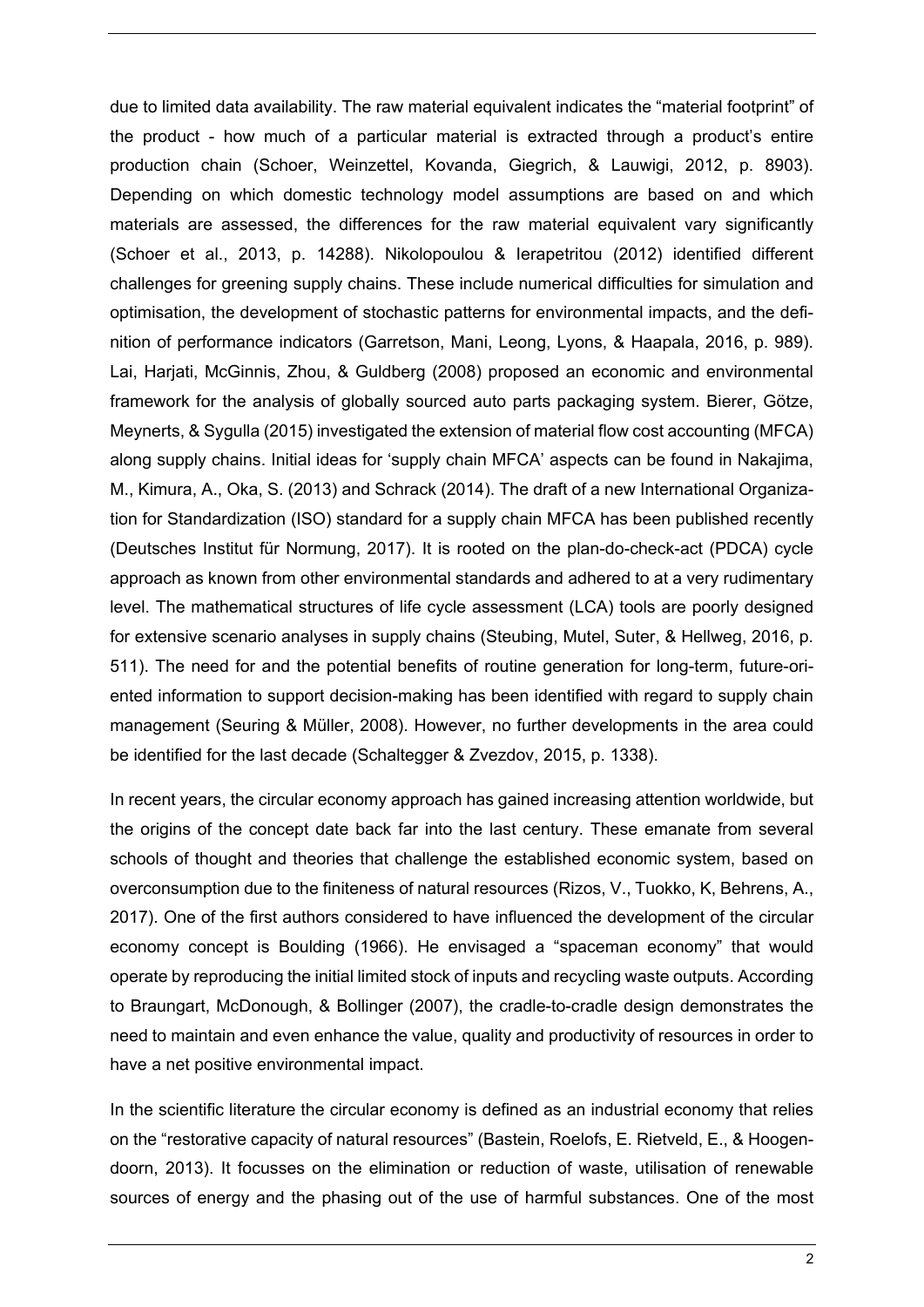frequently cited definitions that incorporate elements from various different disciplines has been provided by the Ellen MacArthur Foundation, which describes the circular economy as "an industrial system that is restorative or regenerative by intention and design" (Ellen MacArthur Foundation, 2013a). Therefore, the current 'end-of-life' concept shifts towards the use of renewable energy, eliminates the use of toxic chemicals, encourages reuse and strives for the elimination of waste by rethinking the product design. A design for environment of materials, products, systems allows a merge of economic potential benefits with ecological advantages and enables new business models along the whole supply chain.

According to Pagell & Wu (2009), reverse logistics and closed-loop supply chains have not been sufficiently addressed by the green supply chain management literature. Gunasekaran & Spalanzani (2012) stress the importance of reverse logistics, remanufacturing and recycling in green supply chain management. Mitra (2014, p. 41) states that there are many issues to be considered in reverse logistics, for example the degree of centralisation of collection, inspection and recovery facilities, integrating material recovery into production operations or outsourcing of recovery activities.

The state of the art regarding material efficiency in supply chains as well as circular economy aspects appears fragmented. It seems that there is a lack of solutions of sufficiently low complexity to encourage manufacturing enterprises to implement material efficiency measures within their own borders and along their supply chains. Most approaches require complete datasets, putting too much strain on the firms' limited resources. Further, disruption concerning product design and production technologies requires the redesign of existing supply chain setups. Circular economy aspects require the development of operating networks which are financially attractive for business partners over the long term.

The remainder of this literature review is structured as follows: as a starting point the paper outlines the material and energy efficiency optimisation potentials in the manufacturing industry. In this context, supply chain and circular economy aspects are highlighted, followed by socio-economic considerations. Subsequently general market, company, society and legislative drivers and barriers comprise the larger portion of the paper. Circular economic specific drivers and barriers are addressed individually. All findings are discussed in detail and the conclusion and outlook finalises the paper.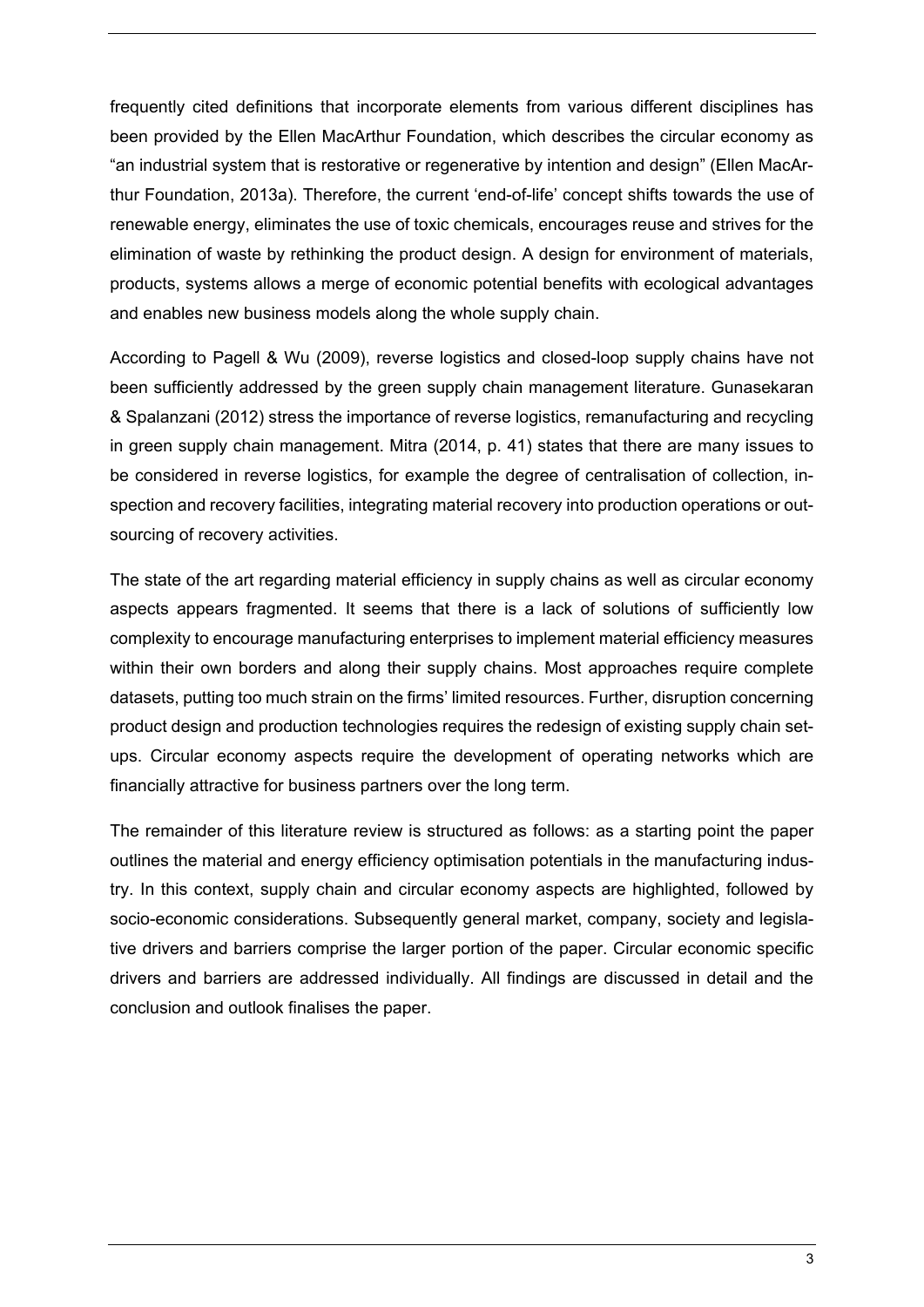## **2. Materials and methods**

For the investigations of the state of the art concerning material efficiency in manufacturing and along the supply chain, an extended literature research for the period between 2006 and January 2017 has been undertaken. Databases included: Academic Search Premier, Business Source Complete, China Online Journals, Complementary Index, Directory of Open Access Journals, EBSCO, Emerald Insight, IEEE Xplore Digital Library, JSTOR, OaFindr, Science Direct, SpringerLink, Supplemental Index, Taylor and Francis, TEMA and Wiley. Appropriate keyword combinations have been used, ranging from but not limited to: 'assessment', 'barriers', 'circular', 'cleaner production', 'consumption', 'drivers, 'Eco efficiency', 'ecology', 'efficiency', 'modeling', 'framework', 'intensity', 'lean management', 'manufacturing', 'material', 'flow cost accounting', 'primary', 'productivity', 'remanufacturing', 'resource', 'socioeconomics', 'supply chain management', 'sustainability', and 'waste flow'. The academic references have been scanned and selected concerning the relation of their title and abstract content to the research matter and rated by a minimum of two authors. The papers identified were enhanced with publications covering material and environmental concerns from the ISO. Citations which proved irretrievable or were deemed to be weakly linked have been discarded. The collected information facilitated a substantial understanding of the topic across different disciplines, and serves as a foundational resource gaining an impression of the state of the art and identifying research gaps.

## **3. Result of the literature review**

#### **Material and energy efficiency**

There are a number of country-specific investigations concerning material efficiency questions in the manufacturing sector. For example, Ibenholt (2003) estimated the generation of waste in the manufacturing sector in Norway. The production of intermediate inputs and capital goods in Norway generated 43% of the total residual. This result corresponds well with an investigation concerning the US automobile industry, which showed that from resource extraction to final disposal 40 % of total input into a mid-sized automobile produced in 1990 was converted to residual waste (Ibenholt, 2003, pp. 238–239). Resource efficiencies measured in a number of Australian companies ranged between 27 and 98 % (Schliephake, Stevens, & Clay, 2009, p. 1257). A different picture is drawn from the chemical industry, where on average 100 kg of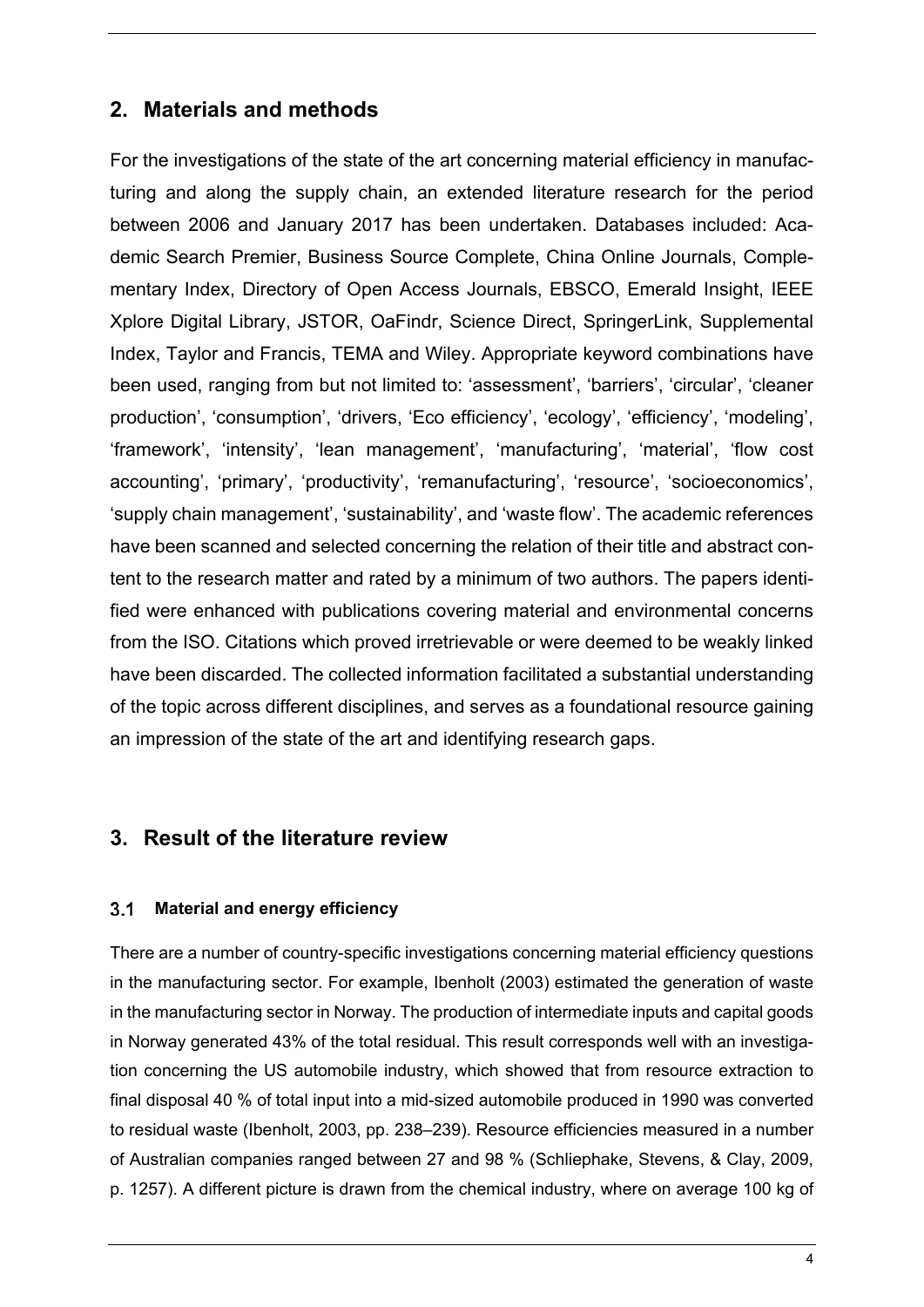input is converted into 38 kg of products per single process step. Material efficiencies range from a minimum of 20% (pharma) to a maximum of 73 % (base chemicals). The product yields of complete process chains are significantly lower than the single process steps. In pharmaceutical production for instance, yields range between 0.1 and 4.3 % (Steinbach, Winkenbach, & Ehmsen, 2011, p. 304). Allwood, Ashby, Gutowski, & Worrell (2011) report that in sheet metal production up to 50 % of waste is created during manufacturing. In the aerospace industry significant material and energy savings in the order of 75 % have been realised. This was achieved by transitioning from traditional milling, which had formerly converted 90% of input material to scrap (Boyer, 2010), to state-of-the-art precision casting for titanium aerospace components (VDI Zentrum Ressourceneffizienz, 2014).

These few examples indicate firstly the range of material and energy efficiency rates in different manufacturing branches, while also demonstrating that significant improvements are feasible. Further, energy and material efficiency improvements need to encompass whole supply chains, including circular economy aspects, in order to reduce material extraction from the biosphere and achieve the ultimate goal of decoupling material consumption from economic growth. Loiseau et al. (2016) emphasise that efficiency improvement measures are more commonly linked to weak sustainability, while circular economy or product service systems may result in stronger improvements. However, these concepts require societal transformations (Loiseau et al., 2016, p. 368).

#### **Supply chain and circular economy considerations**

In order to maximise the resource efficiency in value-added systems, linear supply chains need to be reconsidered. The circular economy represents an alternative to the current ´take-makeuse-dispose´ economic model. The transition to a circular value creation requires evaluation of materials and products in closed-loop systems, which includes some other disciplines such as eco-innovation, environmental design, life cycle management, reverse logistics, clean production and energy technology among others. In an established circular economy, waste would become obsolete; everything could be used as an input for a new value-creation cycle. This perspective is inspired by biological cycles, emphasising the optimisation of natural resource use in the life cycle (Di Maio & Rem, 2015; Ellen MacArthur Foundation, 2013a; World Economic Forum, 2014).

Circular economy is a multidisciplinary discipline with the aim to encourage a shift towards a more sustainable society. In general, it relies on three principles (Ellen MacArthur Foundation, 2013a; Motta, Prado P., & Issberner, 2015):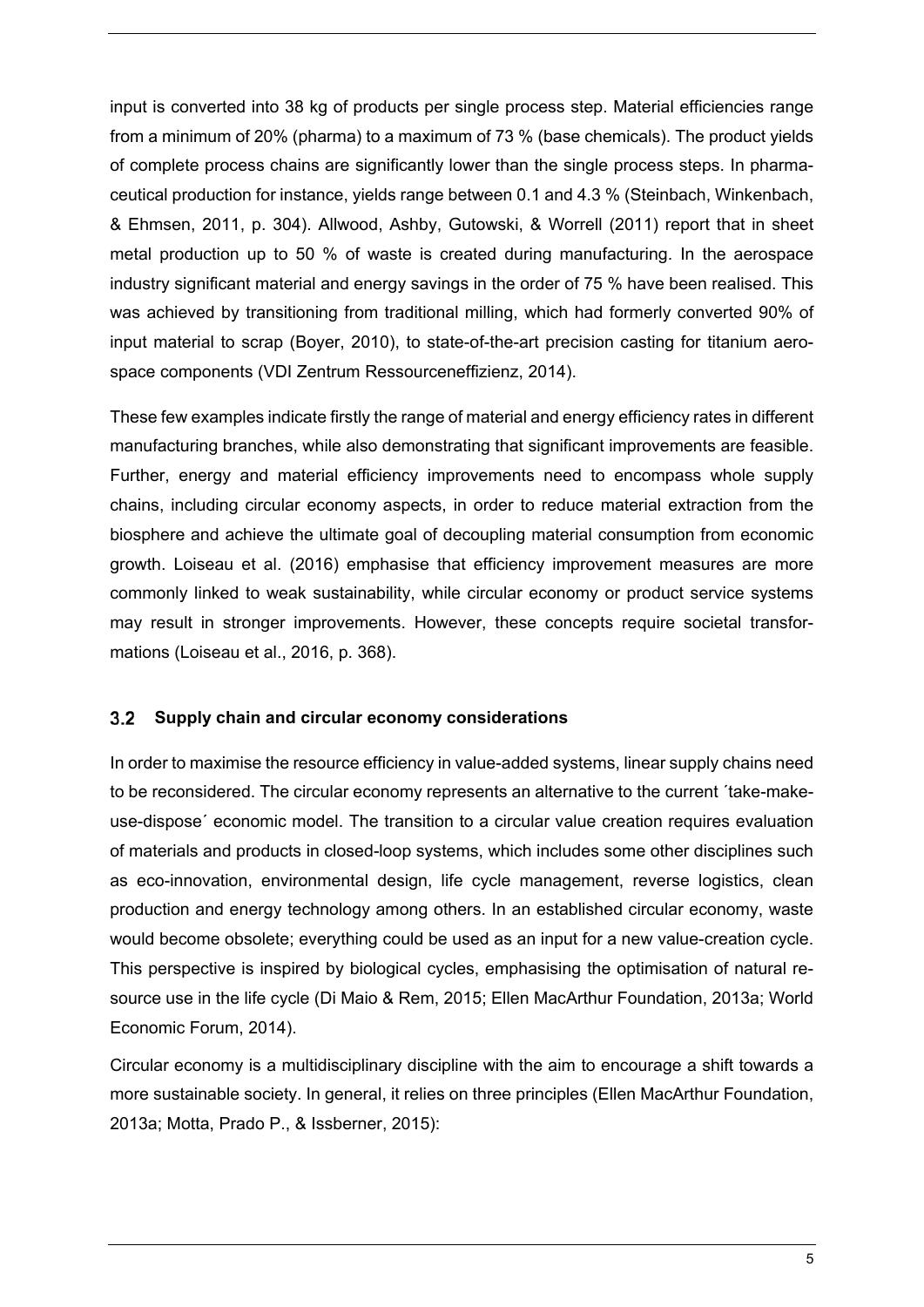- 1. preserving and enhancing natural capital by controlling finite stocks and balancing renewable resource flows;
- 2. optimising resource yields by circulating products, components and materials at the highest utility and value at all times within technical and biological cycles and
- 3. enhance system effectiveness by revealing and designing out negative externalities.

The core processes of a circular economy involve the use of fewer primary resources through recycling, efficient use of resources, utilisation of renewable energy sources, and maintenance of high value materials and products through product life extension and refurbishment, remanufacturing and reuse of products and components. An additional part of circular economy thinking involves changing utilisation patterns through product as a service, sharing models and shift in consumption patterns as new business model innovations are implemented (Rizos, V., Tuokko, K, Behrens, A., 2017).

The transition to a circular economy will require disruption to the current approach to production and consumption. In the opinion of the authors, a promising way forward is to ensure that all stakeholders along the value creation network work together and have the same understanding of a circular economy.

#### **The socio-economic framework**

The analysis of material efficiency must consider different dimensions. In general, the way goods and services are produced in an economy is the outcome of individual decision-making at the firm level, which is simultaneously embedded in a multi-dimensional socio-economic framework. The latter aspect is predominantly based on a society's idea of the process necessary to coordinate needs and the ability to efficiently satisfy these needs. The two ideal and typical coordination mechanisms are

- 1. a free market and
- 2. central planning.

However, there are many differences between these two concepts, the key difference is seen in the role of the government. While in a free market economy, the government should focus on setting the legal framework for free and competitive markets, it is the dominant player in a central planning economy. Thus, market-oriented societies rely more on market forces guiding entrepreneurial decisions towards technological change than societies with a tradition of centralised decision-making where the responsibility for innovations and progress is assigned to the government (see e.g. (Hayek, 1944; Mises, 1951, New Haven/1981).

The economic decline of socialist economies experienced in the late 1980s and a lack of innovation were two of the key drivers for their orientation toward more liberal and capitalistic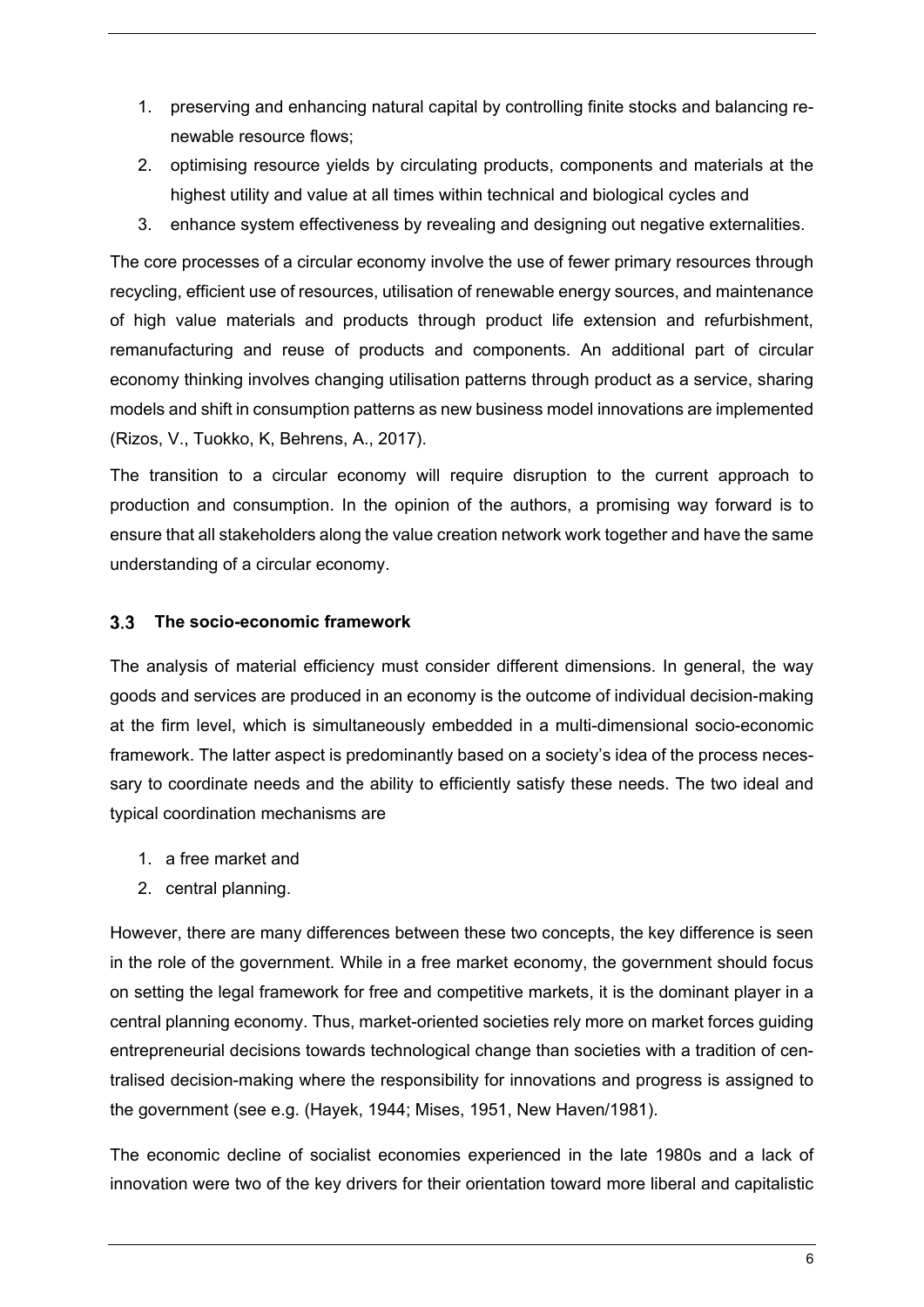structures. Simultaneously, the awareness of market failure with regard to ecological and environmental aspects grew in market economies. The concept of a social market economy that limits a free market economy by considering social aspects was broadened to become a social and ecological market economy including ecological goals. The concept of a circular economy is an outflow of this change in mindset (Treaty of Lisbon amending the Treaty on European Union and the Treaty establishing the European Community, signed at Lisbon, 2007). The general understanding is that a social market economy means as little regulation of the market as possible with as much social policy intervention as necessary. It follows that the ecological dimension of a social and ecological market economy additionally implies as much ecological policy intervention as necessary. The open question is how much ecological policy intervention is necessary. Here, the utility function of the respective society is relevant and should be reflected in the political decision-making process.

However, in any market economy consumers and producers should not shift all responsibility for achieving the social and ecological goals to the government and administration, but must also reveal their preferences for ecologically produced goods. The willingness to pay reflects the preferences of the consumers. Thus, they must demand these products. Only then, profitoriented firms will supply them. In general, the relative price of a product is one of the key determinants of demand. If prices of ecological products are perceived to be too high when compared to conventional products, they will lack sufficient demand. Another important variable is the income level. Consumers must be able to afford such products. Therefore, the ability and the willingness to buy are decisive factors influencing ecological change.

Prices also depend on supply side conditions. In particular, technology and input prices are influential. Technological progress implies growing productivity, leading to lower costs and prices. In the case of a highly price-elastic demand function, demand will increase disproportionately. This might imply an absolute growth of inputs. Such developments, known as rebound effects (direct, indirect or macroeconomic) depend mainly on the cost structure, on the efficiency gain and the response of factor markets (Broberg, Berg, & Samakovlis, 2015; Jevons, 1865; Pfaff & Sartorius, 2015; Wu, Wu, Huang, Fu, & Chen, 2016). Consequently, it is unknown whether a decoupling of economic growth and material input is possible. Changes in relative prices could lead to a structural change in favour of increasingly material-intensive products. Thereby, output growth overcompensates for efficiency gains due to technical progress (Lorek & Spangenberg, 2014; Talmon-Gros, 2014).

New means of production are the outcome of research and development (R&D). They could be seen as a new combination, as suggested by Kurz (2012). In general, technical progress could be induced by costs or by demand. On the one side, firms have an interest in lowering the costs of production. In the case of implicit and explicit costs, a reduction of material input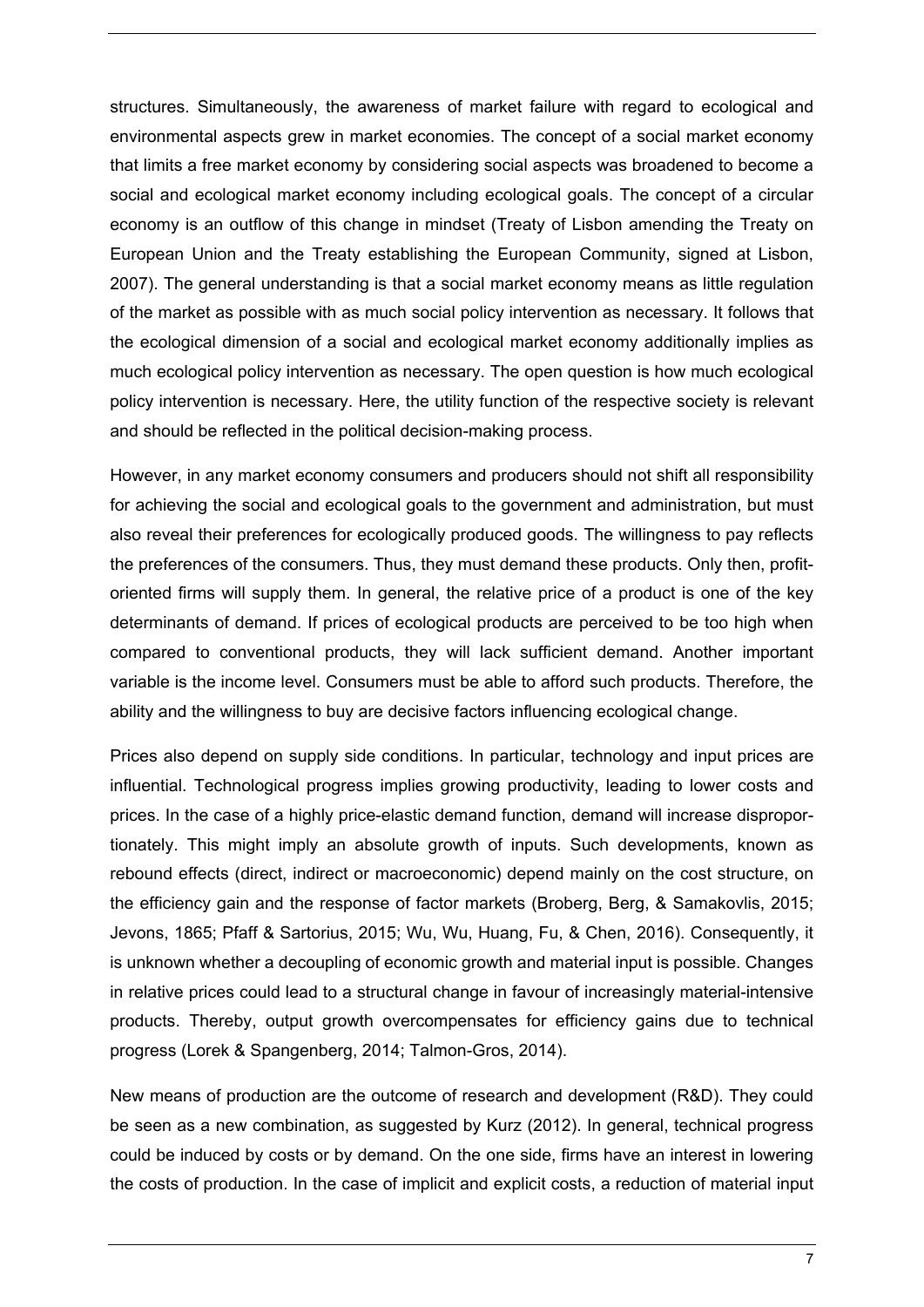will c.p. lower the unit costs. R&D will focus on an increased efficiency of material input if it promises profit growth. Conversely, profits are also determined by sales that depend on buyer demand. Consequently, consumers must prefer efficient means of production so that firms are provided with the incentive to invest in respective production processes. Finally, the openness for technical change and the technical dynamism of a society are crucial for further development (Dosi & Nelson, 2010).

However, uncertainty is one of the most relevant characteristics of market economies. No firm can be certain whether an investment will be successful and its production matched by demand. Particularly when faced with a change in the technological paradigm, firms must address this challenge or accept an increased risk to fail. While mainstream economics see competitive markets as the best way to find new technological solutions and innovations, firms show an interest in legal settings and guidance from government to reduce uncertainty. This implies a trade-off between market efficiency and uncertainty reduction. A society must decide which goal is of greater importance.

Moreover, R&D as well as the diffusion of new technologies are time consuming. Although markets can detect and select the most efficient technologies, time can be too short for this process. For example, a phenomenon such as climate change might require quick, effective yet expensive solutions at the firm level. The positive effects of avoiding climate change are external to the firms and are therefore unlikely to be included in decision making regarding production. Here, government must intervene and provide incentives to internalise such externalities. If markets are too slow to achieve necessary changes, legal mechanisms should be preferred over market-oriented tools such as certificates and taxes (Gleich & Gößling-Reisemann, 2008).

These reflections reveal that the concept of a social ecological market economy is an important component of a successful technological change which lowers the use of material inputs in production. The following sections will emphasise the implications of this framework for the firms and their activities to increase material efficiency.

#### **Market, company, society and legislative drivers and barriers**

Multiple objectives must be satisfied to move forward in the context of sustainable supply chains. This requires the inclusion of economic, environmental, social and time dimensions. Therefore, key drivers and barriers in manufacturing enterprise, their supply chains and in circular economy systems must be understood (Blok et al., 2015, p. 28). (Mittal, Sangwan, Herrmann, Egede, & Wulbusch, 2012) presented a driver and barrier framework for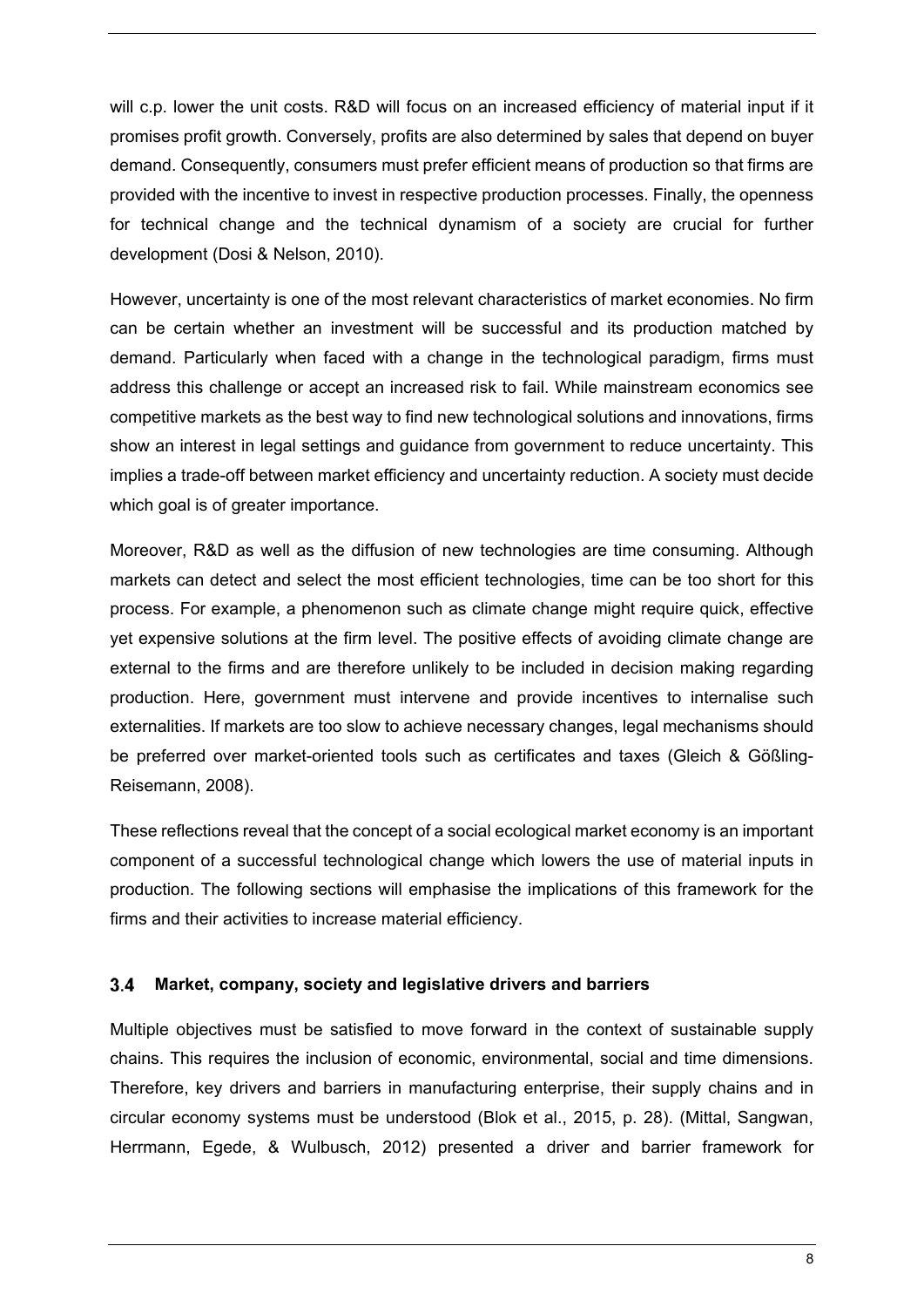environmentally-conscious manufacturing, which is applicable for material efficiency purposes. This framework for companies builds on four pillars:

- 1. economy and market;
- 2. the company culture;
- 3. society demands; and
- 4. legislative policies.

For the purpose of this paper, this framework is also applied to

5. supply chain aspects.

In the following sections drivers and barriers are described concerning these pillars and additional supply chain aspects. Drivers and barriers that particularly affect material efficiency improvements in supply chains are represented in Table 1.

| <b>Company and supply chain drivers</b> | <b>Company and supply chain barriers</b> |
|-----------------------------------------|------------------------------------------|
| <b>Customer demand</b>                  | <b>Coordination efforts</b>              |
| Corporate environmental policy          | Increased complexity                     |
| Top management commitment               | Insufficient communication               |
| Monitoring, reporting and evaluation    | Lack of power                            |
| Environmental management system         | Lack of customer demand                  |
| <b>Economic benefits</b>                | <b>Higher cost</b>                       |
| <b>Training and education</b>           | <b>Economic uncertainties</b>            |
| Joint efforts and cooperation           | <b>Customer acceptance</b>               |
| Visibility, image                       | <b>Excessive quality requirements</b>    |
| <b>Stakeholder incentives</b>           | No commitment from business partners     |
| <b>Sanctions</b>                        | Willingness to supply data               |
| <b>External pressure</b>                | Ability to supply data                   |
| Legislation                             | Lack of manpower and time                |
| Administrative support                  | <b>Training demand</b>                   |

*Table 1: Drivers and barriers for material efficiency improvements in supply chains*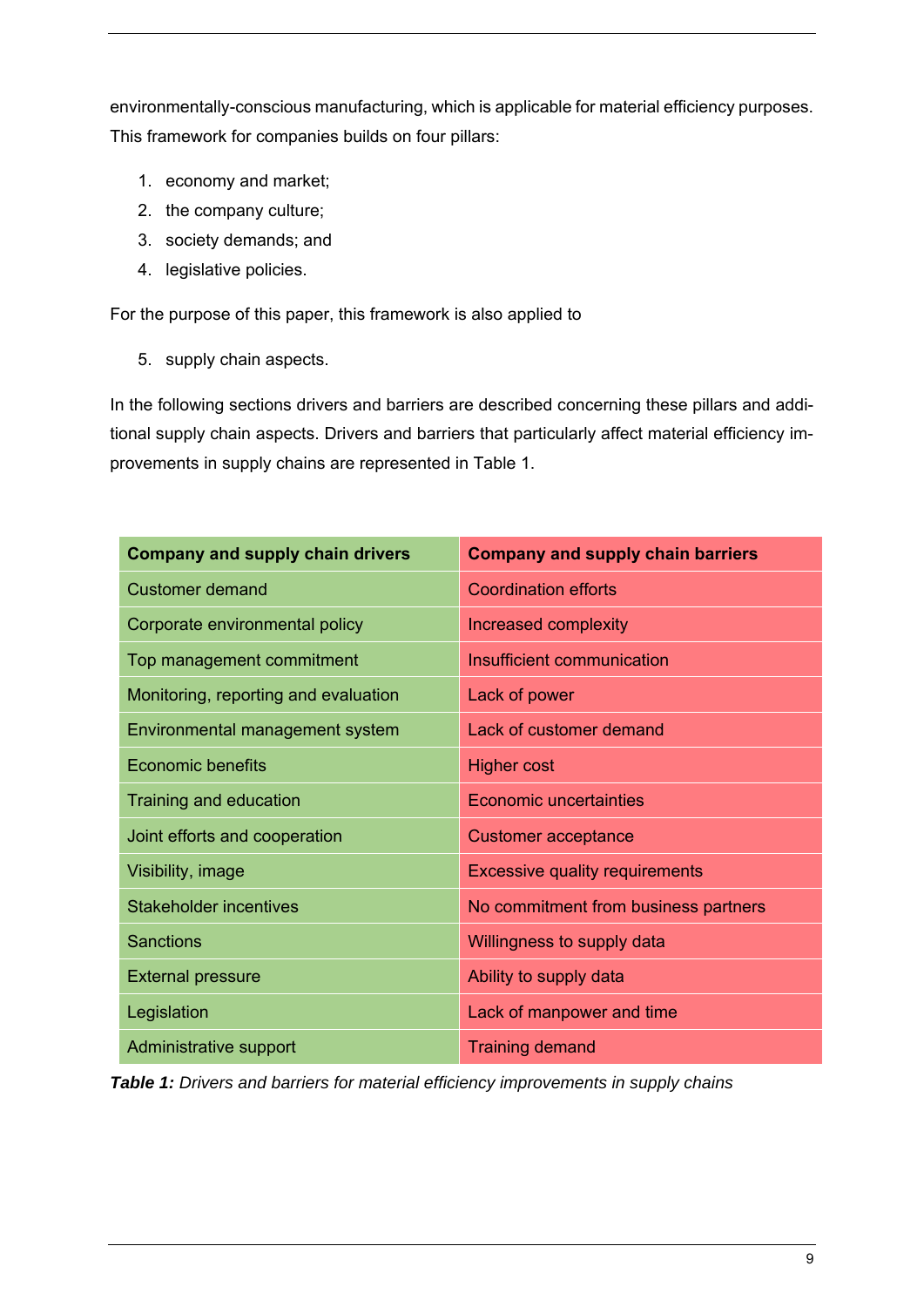Regarding economy and market, the most important motivators for the introduction of resource efficiency are improved customer satisfaction and cost savings (Fernández-Viñé, Gómez-Navarro, & Capuz-Rizo, 2013; Hrovatin, Dolšak, & Zorić, 2016, p. 485; Wecus, Weber, & Willeke, 2017, p. 4). On the other side, implementation costs and the influence of environmental improvements on the cash flow can represent a significant barrier for manufacturing companies (Lewis & Cassells, 2010, p. 10; Wecus et al., 2017, p. 29), especially impacting their supply chain. Further, their share of material and energy costs, market share, export orientation (Hrovatin et al., 2016, p. 475), past environmental activities, their importance for customers and the firms' performance influence environmental investment in a positive way (Murovec, Erker, & Prodan, 2012, p. 265). Economic uncertainties, its climate (Blok et al., 2015, p. 25; Lewis & Cassells, 2010, p. 18; Mittal & Sangwan, 2013, p. 590), lack of customer demand (Mittal et al., 2012, p. 101) and a market that is not ready for eco-efficient products and services (Fernández-Viñé et al., 2013, p. 268) represent very strong barriers. Customer demand for excessive quality requirements and inflexible delivery deadlines result in inefficiencies. Sometimes it is difficult to implement environmental improvements in practice because of a lack of power (Nakano & Hirao, 2011, p. 1190). Lewis & Cassells (2010) found that customers had the strongest influence on decisions of firms regarding implementing environmental practices. Direct support from stakeholders and a favourable market environment are more important than financial incentives or social pressure (Xia, Chen, & Zheng, 2015, p. 494).

Concerning company culture, the importance of organisational and behavioural factors differs depending on the country-specific environment. For instance, committed managers seem to be a dominant driver in Slovenia (Hrovatin et al., 2016, p. 477) and are considered of higher importance in India than in Germany (Mittal et al., 2012, p. 101). New Zealand manufacturing SMEs ranked 'personal commitment' as one of their top drivers of environmental improvement (Lewis & Cassells, 2010, p. 16). Independent of country-specific environment, top management support and committed managers seem to be one of the most important internal prerequisites enabling the implementation of material efficiency measures in companies, and in particular supply chains. Bey, Hauschild, & McAloone (2013) recommended addressing the barriers to information flow and resource allocation by establishing a clear management structure and procedure; a person in the organisation is designated a clear role in precisely defining environmental terms and issues, and implement quantitatively suitable key performance indicators (KPIs) (Bey et al., 2013, p. 46; Nakano & Hirao, 2011, p. 1191). Data management, trust and communication are critical enablers (Taylor, Gully, Sánchez, Rode, & Agarwal, 2016, p. 3), while data availability is a barrier (Angelakoglou & Gaidajis, 2015, p. 737). These factors align with the results of an investigation into German manufacturing companies, which regarded management systems as a major instrument for the improvement of material efficiency (Wecus et al., 2017, p. 28). Corporations with management systems in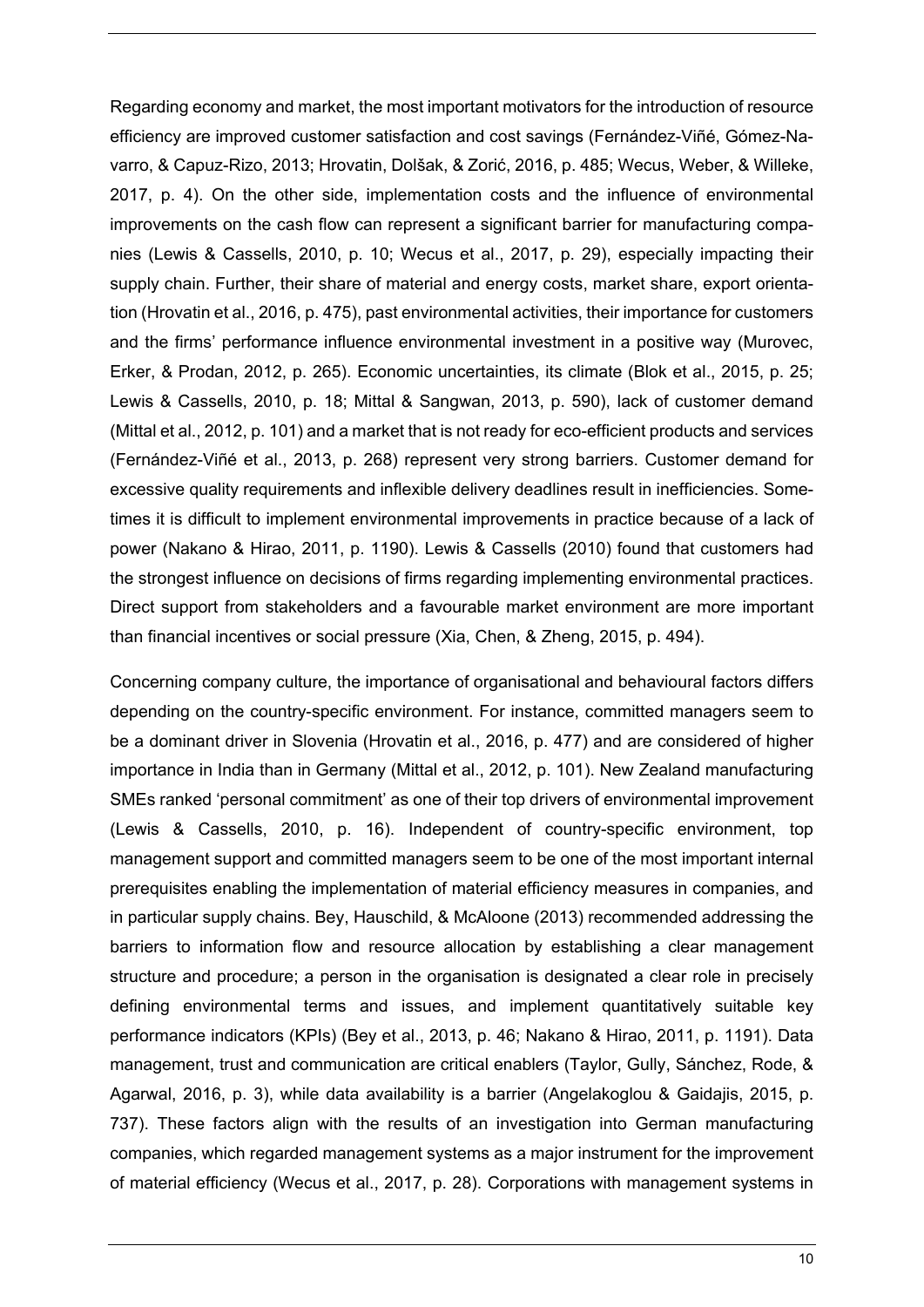place use on average more instruments and methods for analysis, record a larger amount of resource-related performance figures, and implement more actions concerning resource efficiency than companies without management systems (Wecus et al., 2017, p. 3). On the other side, companies regard as a major barrier the complication of simple processes due to the requirement for documentation (Wecus et al., 2017, p. 4). Barriers often cited are a lack of manpower and time (Bey et al., 2013, p. 44; Lewis & Cassells, 2010, p. 10), training requirements that put too much strain on SMEs' limited resources (Lewis & Cassells, 2010, p. 10), a lack of awareness, information deficits (Mittal et al., 2012, p. 101) and data availability (Angelakoglou & Gaidajis, 2015, p. 737). Employee training and empowerment, teamwork and reward systems are important key drivers (Carbone, 2012, p.30). Trial projects focusing on areas of greatest potential benefit increase the likelihood for diffusion of material efficiency strategies (Christ & Burritt, 2016, p. 5).

The society demand factor seems to play a different role in different cultural environments. In India for instance, ethical values like commitment of leadership are regarded as crucial for improved environmental development (Mittal et al., 2012, p. 101). Public pressure on the other side has a low driving influence in India and Germany, while public image is considered of much higher importance in India than in Germany (Mittal et al., 2012, p. 101). The best performing manufacturing companies in Turkey are driven by brand value and reputation, and by aiming to become pioneers in the field of sustainability (Küçüksayraç, 2015). In New Zealand, the majority of SME owner-managers recognised 'responsibility to the community' as one of their top drivers of environmental improvement for their firm, while 'image/reputation/brand' were identified as important drivers (Lewis & Cassells, 2010, p. 16). Community pressure is seen in China as a driver to balance economic and ecological aspects (Zhu & Sarkis, 2004, p. 266). The size of firms, their visibility and branch-membership are also significant influencing factors (Garretson et al., 2016, p. 988).

Legislative policies are ranked highly as motivating factors in Europe generally (Fernández-Viñé et al., 2013, p. 271), Germany and India (Mittal et al., 2012, p. 101), the USA (Taylor et al., 2016, p. 3) and in China (Zhu & Sarkis, 2004, p. 266). Incentive-based policy mechanisms like subsidies, voluntary agreements and green procurement consistent with ecological modernisation are suggested in order to encourage the industry to engage in environmental improvement processes. Repressive measures like legislation and taxes may prove to be powerful drivers for change (Ashford & Hall, 2011; Bruvoll, 1998; Dellink & Kandelaars, 2000; Dobers & Wolff, 1999; Fernández-Viñé et al., 2013, p. 271; Ibenholt, 2003, p. 243; Murovec et al., 2012; Smith & Crotty, 2008, p. 347). The anticipated future environmental regulation and pre-legislative dialogues are regarded as important drivers in both developed and developing countries (Bey et al., 2013, p. 46; Luken & van Rompaey, 2008, S75). Governmental pressure, either in the form of current or future regulations, is a much more important driver than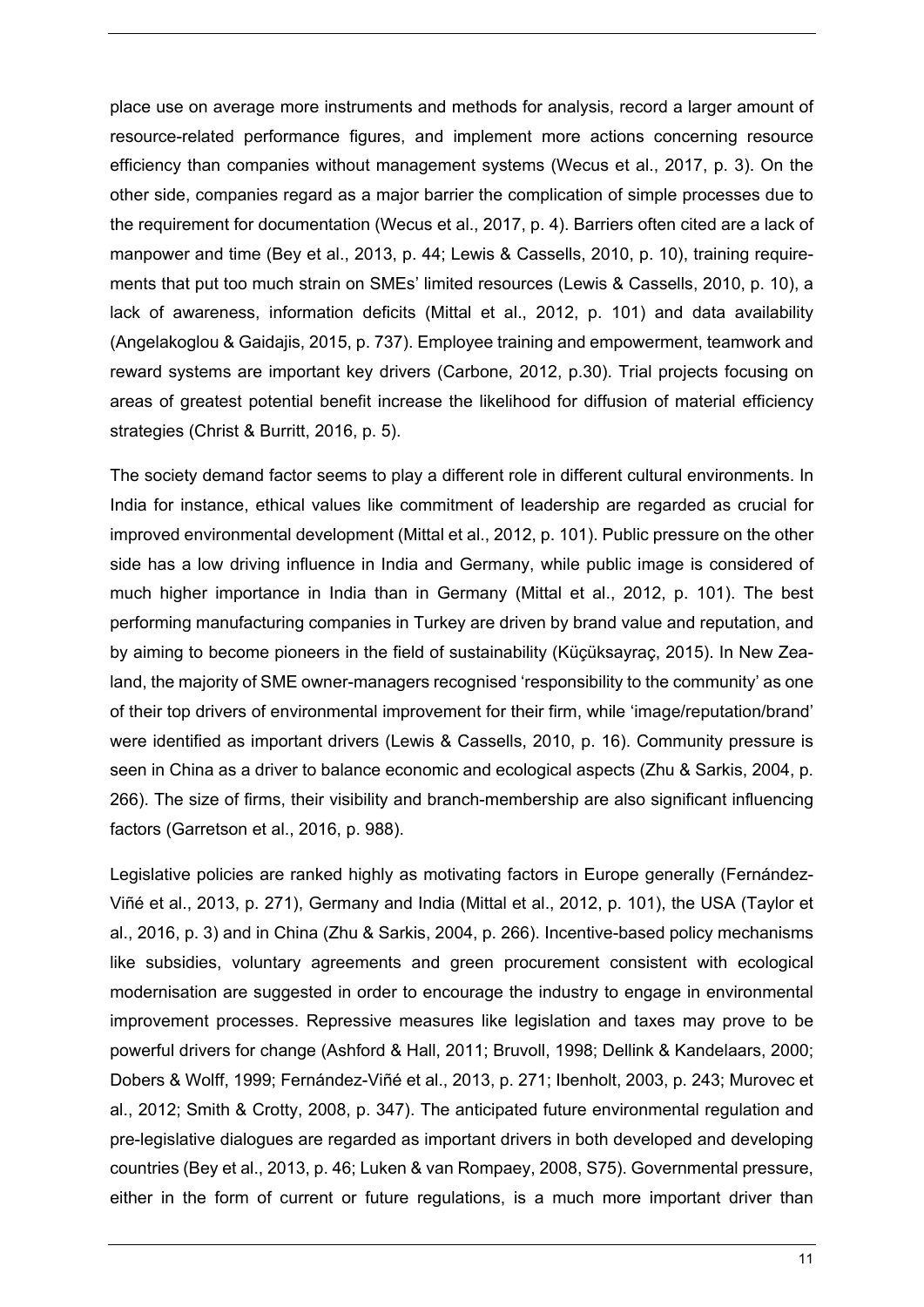community pressures (Luken & van Rompaey, 2008, S75). However, (Garretson et al., 2016, p. 988) argue that policies resulting in incremental improvements will be insufficient to force or motivate sectors into the very best environmental performance that is both economically efficient and technically feasible. (Fernández-Viñé et al., 2013) have identified public administration as an important promoter with greater capacity for eco-efficiency among SMEs. They propose the installation of an office of the public administration primarily in order to advise and support SMEs, while also promoting alliances between market stakeholders (Fernández-Viñé et al., 2013, p. 271). Evaluations of 550 cases revealed that governmental and institutional support for SMEs in Germany resulted in an average of 2% annual turnover savings (Schmidt & Schneider, 2010). Such measures help to foster transition processes towards resource efficiency and are a key element for successful diffusion strategies (Hennicke, Kristof, & Götz, 2012).

Seuring & Müller (2008) performed a detailed literature review concerning the implementation of sustainable supply chains and related issues. (Carbone, 2012) built on this foundation and developed three different diffusion models. Seuring & Müller (2008) state that sustainable development in supply chains is unfortunately often restricted to one environmental improvement dimension. They called for an integrated perspective, where social issues in particular and the interrelation of the three dimensions of sustainability are considered. Most stringent barriers identified for implementing sustainable supply chains are higher costs, coordination efforts, increased complexity and insufficient or missing communication. The most important drivers clearly impact these barriers. These are communication, monitoring, evaluation, reporting, sanctions and costs. These need to be supported by joint efforts of all supply chain partners. Economic benefits for the supply chain partners play a key role in adopting and diffusing sustainable practices, and strong commitment of top management clearly is one of the main drivers for the implementation of sustainable supply chain management (Carbone, 2012, p. 30). Environmental management systems, the integration of sustainable supply chain practices into corporate policy, training and education also represent supporting factors (Seuring & Müller, 2008, p. 1704). Organisations implementing an environmental management system require the cooperation of suppliers along their supply chains to achieve better results (Agarwal & Thiel, 2012) which in turn facilitates the development of an externally orientated environmental management system (Darnall, Jolley, & Handfield, 2008; Grekova, Bremmers, Trienekens, Kemp, & Omta, 2014; Leigh & Li, 2015, p. 633). Triggers for sustainable supply chain management are external pressure, cooperation (Bala, Muñoz, Rieradevall, & Ysern, 2008; Sharfman, Shaft, & Anex, 2009; Vachon & Klassen, 2006) and incentives set by different stakeholders. On the one hand, customers are of great importance, as operating the supply chain is only justified if the products and services are finally ''accepted'' by customers. On the other hand, all modes of governmental control ranging from local municipalities to national and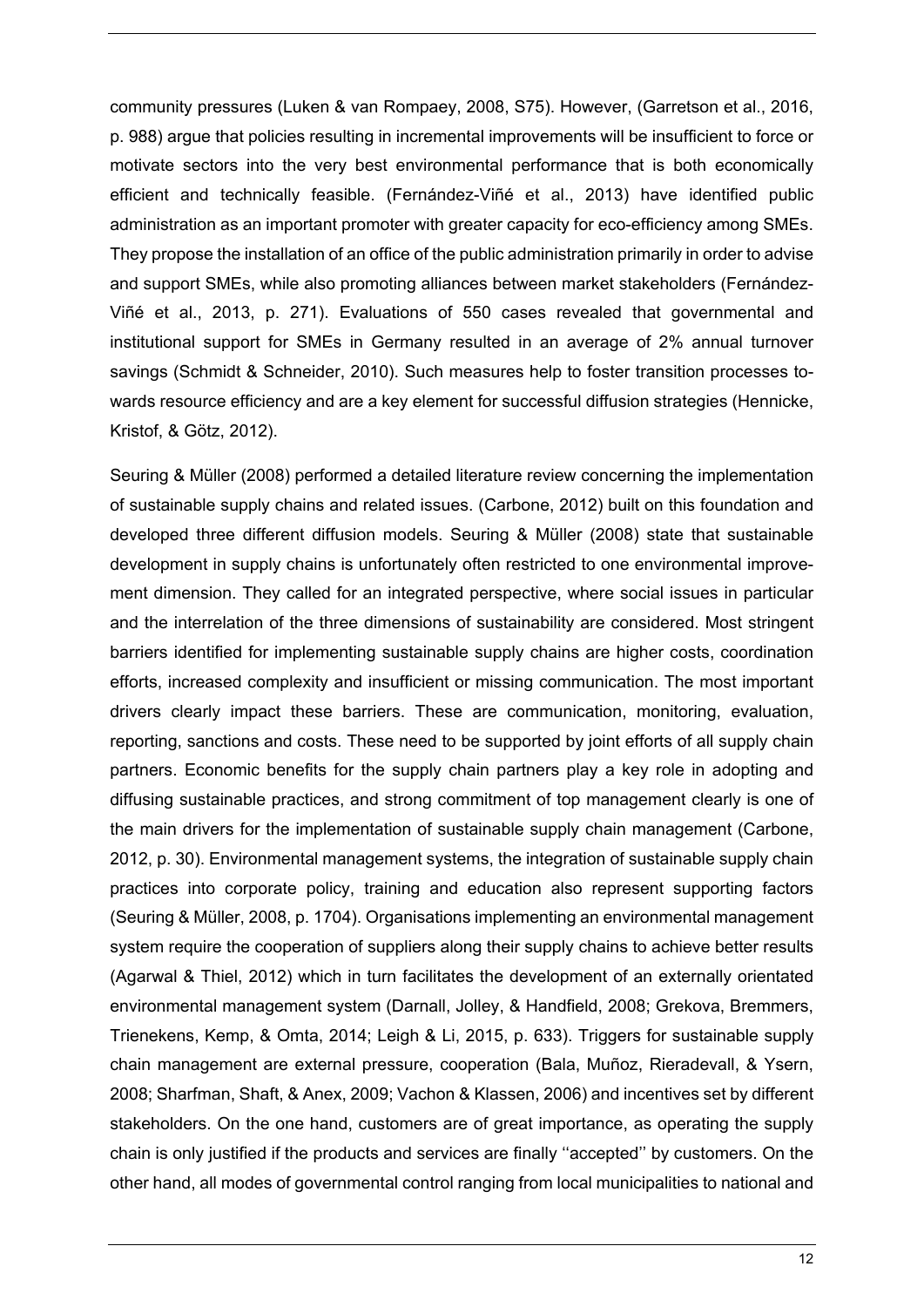multi-national governments are of great relevance. When a so-called focal company becomes pressured, it usually passes this pressure on to suppliers (Seuring & Müller, 2008, p. 1703). Focal companies according to Seuring & Müller (2008) are those companies that usually

- 1. rule or govern the supply chain,
- 2. provide the direct contact to the customer, and
- 3. design the product or service offered.

Even though regulation positively influences the implementation of sustainable practices in supply chains, companies' attitudes toward regulations vary greatly, ranging from a cautious position, readiness for change (Brito, Carbone, & Blanquart, 2008) and a proactive stance aimed at gaining a competitive advantage (Carbone, 2012, p. 29; Martinet & Reynaud, 2004). Lack of commitment from business partners is a major challenge to collaboration between actors in the supply chain, while it is also difficult to collect relevant information from business partners without the advantage of a strong bargaining position (Nakano & Hirao, 2011, p. 1190). Not every actor in the supply chain may be able to provide data with the desired standard of detail and quality, or data acquisition may prove too expensive (Bierer et al., 2015, p. 1299).

#### **Circular economy specifics**

The following section focusses on specific enablers and barriers for a circular economy. To consider material efficiency and other sustainability issues, the concept of the circular economy has become an important field of academic research with a rapid increase in the frequency of articles and journals addressing this topic in the last decade. It is rooted in several different schools of thought and theories that critique the prevailing linear economic systems, which assume that resources are infinite (Allwood, 2014; Ellen MacArthur Foundation, 2013b; Preston, 2012; Rizos et al., 2016). The circular economy concept has developed such that today policy-makers, academics and the business community are increasingly recognising the need to transition to this new economic model, whereby materials and energy from discarded products are reintroduced repeatedly into the economic cycle at the same value-added level (Lehmann, Leeuw, Fehr, & Wong, 2014). Existing supply chain networks for linear consumption need to be reconfigured for a shift towards the circular economy. This change in mindset is associated with several barriers, with particular relevance for manufacturing enterprises. Rizos et al. (2016) conducted a detailed literature review to identify potential barriers preventing enterprises from adopting infinite circular economy business models. The identified barriers are also relevant for the development of a procedure which enables material efficiency-strategies for manufacturing firms. In the case of such enterprises, the lack of support along the supply chain is a significant barrier. This barrier exists primarily in the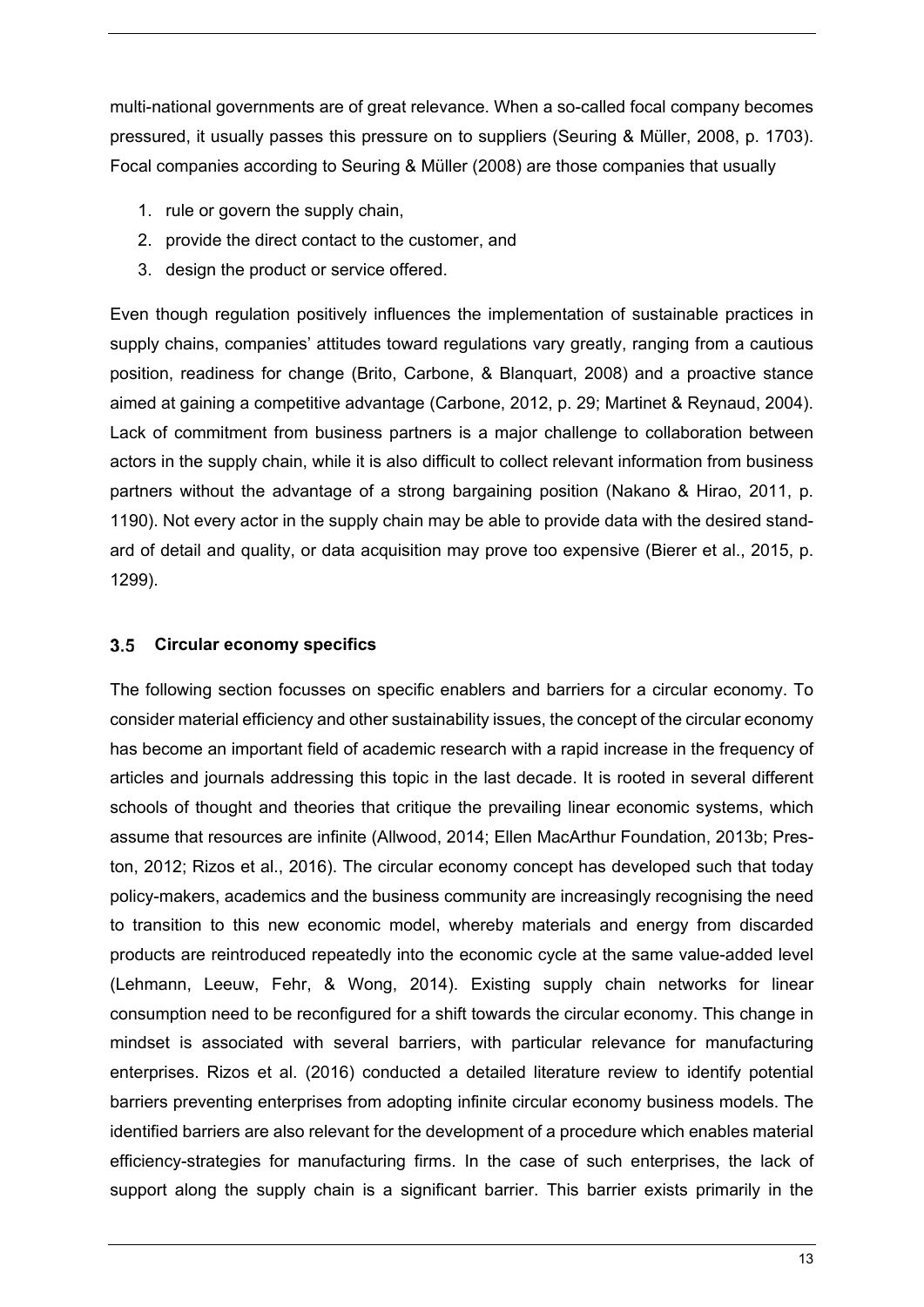dependency on supplier and customer engagement in material efficiency activities. The successful implementation of a circular economy approach in practical application necessitates the collaboration of all partners across the supply chain (Dervojeda, Verzijl, Rouwmaat, Probst, & Frideres, 2014). In practice, suppliers and service provider may be reluctant to become involved in circular economy processes owing to perceived risks to their competitive advantage or due to a mindset that does not prioritise a material efficiency strategy (Luthra, Kumar, Kumar, & Haleem, 2011). In addition, insufficient customer awareness of the benefits of material efficiency in manufacturing processes discourages change in consumption patterns, and usually there is no substantial pressure from the demand side on enterprises to meet material efficiency criteria or develop a circular economy business model (Meqdadi, Johnsen, & Johnsen, 2012; Wooi & Zailani, 2010). The transformation toward a circular economy requires a shift in consumer lifestyle and behaviour. Other important barriers for enterprises implementing a circular economy business are a lack of capital and government support, administrative burden and lack of technical expertise and information (Martinet & Reynaud, 2004).

Nevertheless, there are also enabling factors for the move toward a circular economy business model for enterprises. An important enabler is an environmental culture of staff and management and a local or regional network with other enterprises and supporting multipliers for enhancement of information sharing and awareness creation (Martinet & Reynaud, 2004). Methods and procedures for improving material efficiency must be financially attractive. Possessing no alternative process technology and the lack of tradition and skills constitute important barriers (Luken & van Rompaey, 2008, p. S75) in addition to technology risks (Mittal & Sangwan, 2013, p. 590) and lack of expert knowledge (Bey et al., 2013, p. 44)

Table 2 summarises the most important barriers and drivers for the implementation of circular economy business models according to (Rizos, published at 2017).

| <b>Barriers</b>                           | <b>Drivers</b>                  |
|-------------------------------------------|---------------------------------|
| Lack of support supply and demand network | Company environmental culture   |
| Lack of capital                           | Networking                      |
| Lack of governmental support              | Support from the demand network |
| Administrative burden                     | <b>Financially attractive</b>   |
| Lack of technical skills                  | Recognition                     |
| Company environmental culture             | Personal knowledge              |
| <b>Other barriers</b>                     | Governmental support            |

*Table 2: Barriers and drivers for the implementation of circular economy business models*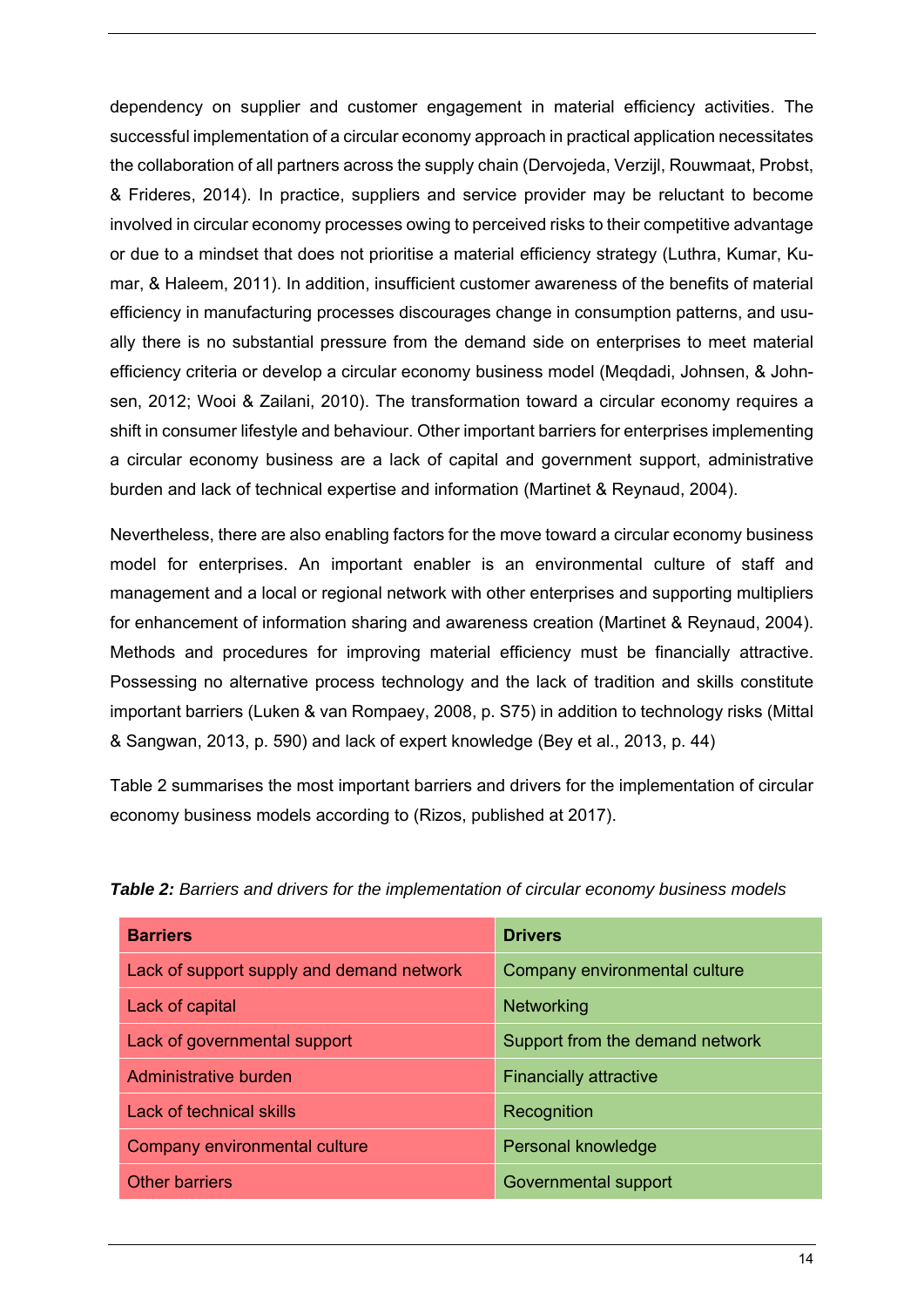The awareness of the aforementioned barriers and enablers are fundamental for the design of a practical procedural model using the circular economy concept, therefore enabling a material efficiency strategy tailored to manufacturing enterprises.

## **4. Discussion**

In the following discussion the results of the literature review are interpreted and critically discussed.

The literature reviews reveals significant potential which however varies across different manufacturing sectors and countries. In contrast to material efficiency improvements within single firms - the focus of most existing attempts - there seems to be more significant improvement potential within supply chains and the shift towards a circular economy. Before discussing such challenging and disruptive aspects, the social economic framework and different drivers and barriers need to be considered. In this context, a balance between free market mechanisms and governmental control must be achieved. Governmental control does not seem to be the strongest driving force for material efficiency purposes along supply chains. Consumer and focal companies may have a stronger influence on sustainable material use. Openness and acceptance of technology change and dynamic development are important prerequisites for such a development. Nevertheless, rebound effects will reduce the maximum potential of material efficiency activities across supply chains.

Several objectives must be satisfied to advance the development of sustainable supply chains. Multiple drivers and barriers for the manufacturing sector require prioritisation. However, a general prioritisation approach does not yet exist. Drivers and barriers for material efficiency attempts are quite company specific. Under the current conditions of low material prices, short-term strategy, low price mentality, lack of transparency along the supply chains, and customer pressure, the strongest drivers for material efficiency seem to be cash-flow transparency for material efficiency measures and disruptive business model-innovations.

Especially in the context of the circular economy, the literature review highlights the lack of transparency of material-saving potentials along the supply chain and through reverse logistics. Furthermore, circular networks and attractive long-term economic perspectives need to be established in order to approach such innovative concepts. Companies and consumers must drive behaviour change in such a way that it is possible to reintroduce materials several times on the same value level into the economic cycle.

Economic investigations particularly addressing cash flow and sales volume considerations are important for the actors of the supply chain. Material efficiency improvements of one actor,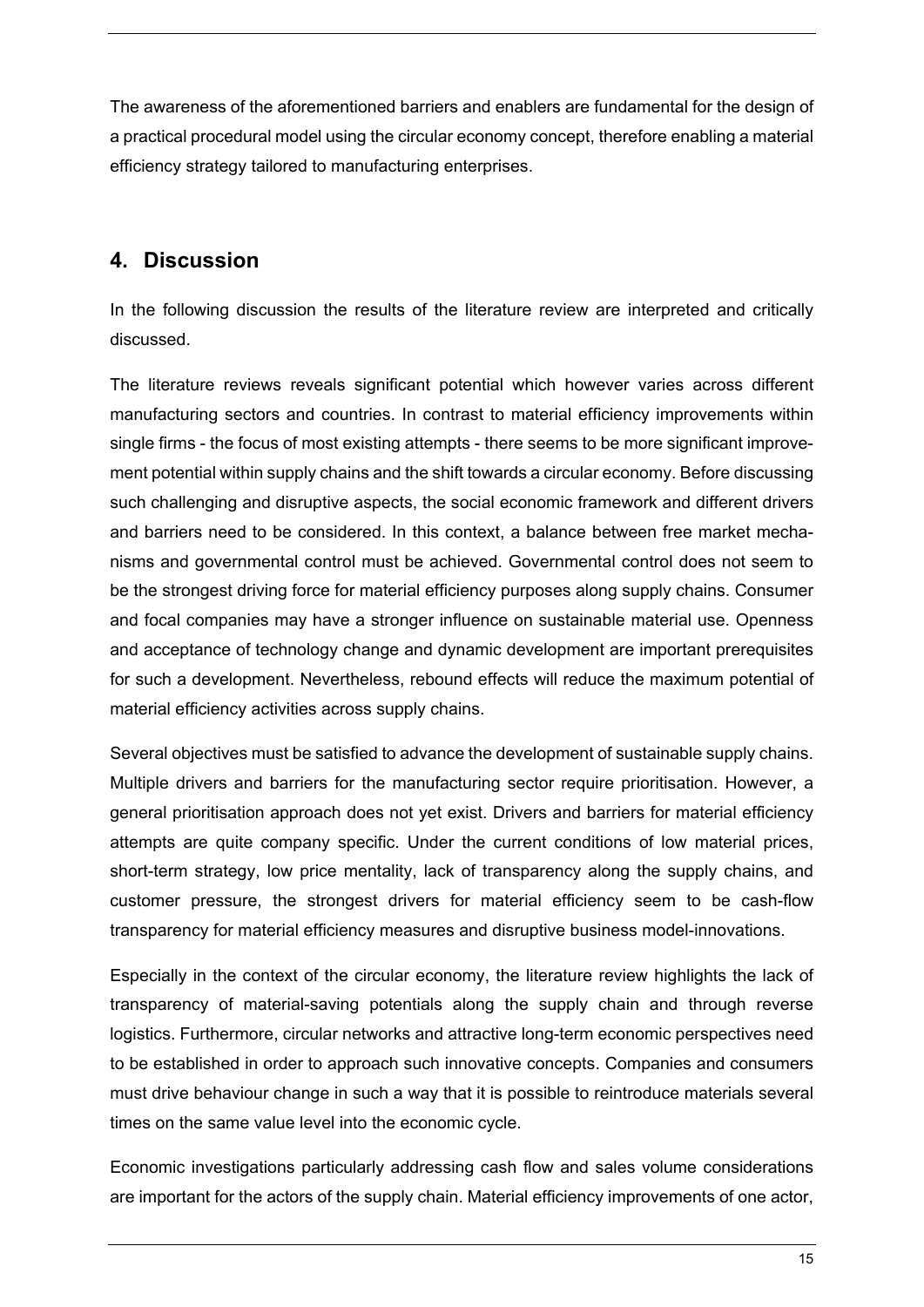for instance the focal company, will improve the cash flow of this actor. However, the suppliers of this actor will ultimately lose sales volume, and it remains to be seen if and how these suppliers can be motivated to take material efficiency actions in a linear economy set up. Such actors could or even should look for technology and business model alternatives, which would in turn disrupt existing supply chains in favour of circular economy constructs. An investigation from Müller & Schneidewind (2008) of a textile supply chain concluded that implementing a completely new setup of the supply chain under the management of the focal company was the only chance to improve material and energy efficiency significantly.

As previously outlined in section 3.3., market-oriented tools such as taxes and certificates can feasibly influence relevant behaviour change within firms. Taxes as well as certificates lead to higher costs of production and provides an incentive to decrease inputs, thus helping to achieve ecological goals. A government cannot be certain that, for example, levying a tax on the material input will change quantities in the short term. If taxes are too low when compared to the costs of transition, firms lack the incentive to invest in new processes. Regarding ecological impact, issuing certificates seems to be a more promising mechanism, since the government regulates the permitted quantity of an input. If a government values achievement of ecological goals as a higher priority than that of economic and social goals, it will apply legal mechanisms that are more successful in changing behaviour but less efficient with regard to costs.

## **5. Conclusion and outlook**

The literature review suggests that in the case of manufacturing enterprises, any isolated improvement of material efficiency will only lead to a minor contribution to overall efficiency in the supply chain. Their individual market power may be too small to significantly influence the behaviour of their suppliers. This is particularly so when the suppliers do not depend on the demand of the respective firm. Thus, the market form and the related power to set prices and conditions requires consideration in future research.

A promising approach may be a new orientation towards material efficiency in the target functions of firms and consumers, resulting in a comprehensive structural change of production processes and supply chains, as well as business models. If not, partial improvements will not be sustainable. The orientation towards a mindset based on the principles of circular economy promises to be an important step into this direction.

The circular economy has achieved broad appeal among academic, policy and business audiences, but its interpretation and application have varied considerably. The available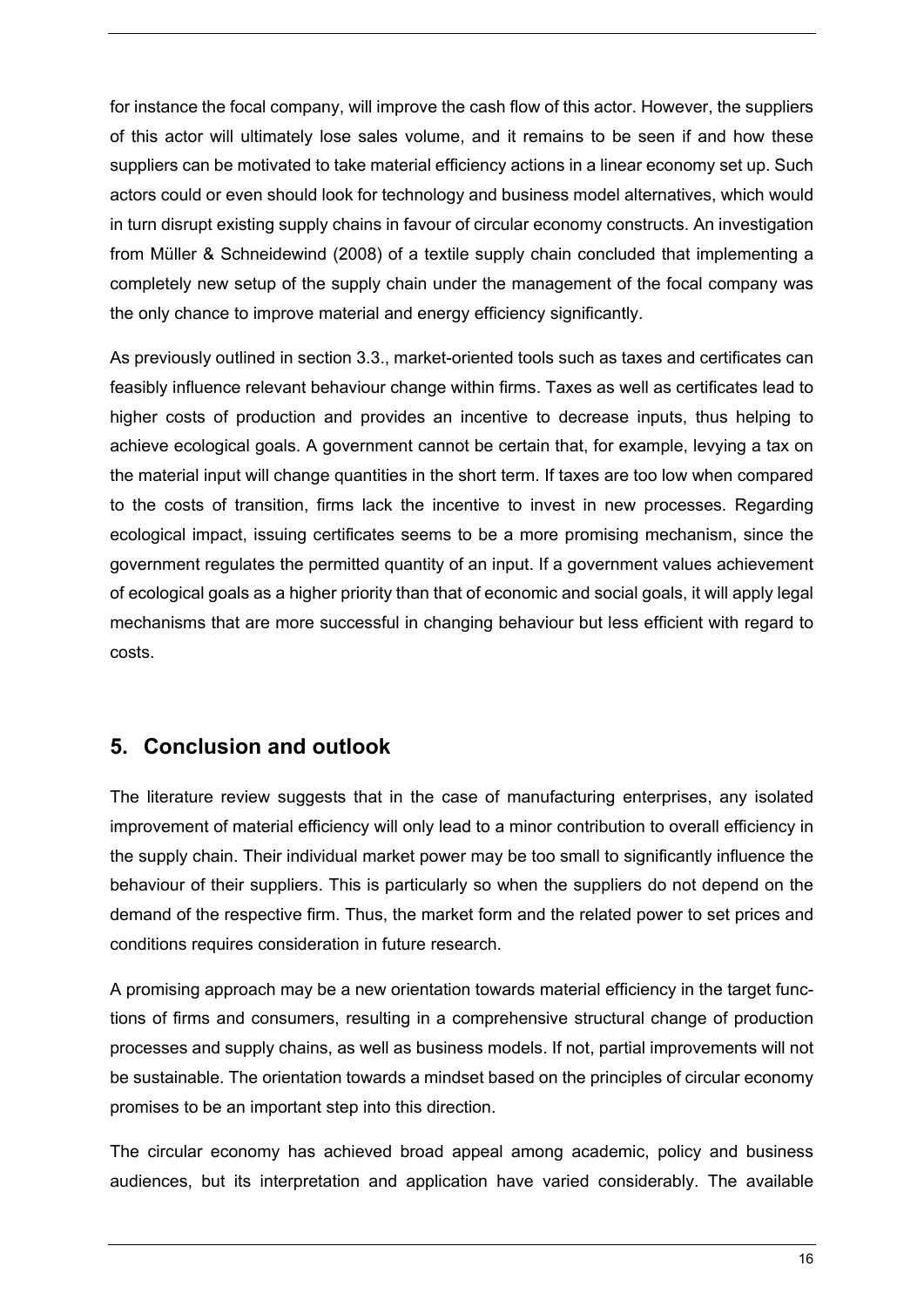studies adopt diverse approaches to the assessment of circular economy impacts, limiting the comparison of results from different sources.

There is a need to understand indirect effects on the economy (e.g. impacts on the value chain and/or changes in consumption spending patterns) in order to estimate overall impacts at global or national levels. While acknowledging that, for example, the EU supports material efficiency initiatives in particular for SMEs through funding, training and other activities, this paper suggests that a wider range of enablers are required to enhance the attractiveness of material efficiency-strategies, especially in the SME sector. Therefore it is recommended that European and national policies intensify their focus on consumer environmental awareness along the supply chain and the culture of enterprises, and support the development of innovative forms of business by SMEs – for example, circular economy business models.

In order to obtain quantitative data concerning material savings within company borders, their supply chains and through circular economy activities, the authors will investigate an example focal company. Furthermore, to overcome the lack of transparency and inherent uncertainties, digitalisation tools have to be developed which particularly enable SMEs to transition from current business practices to sustainable circular business models.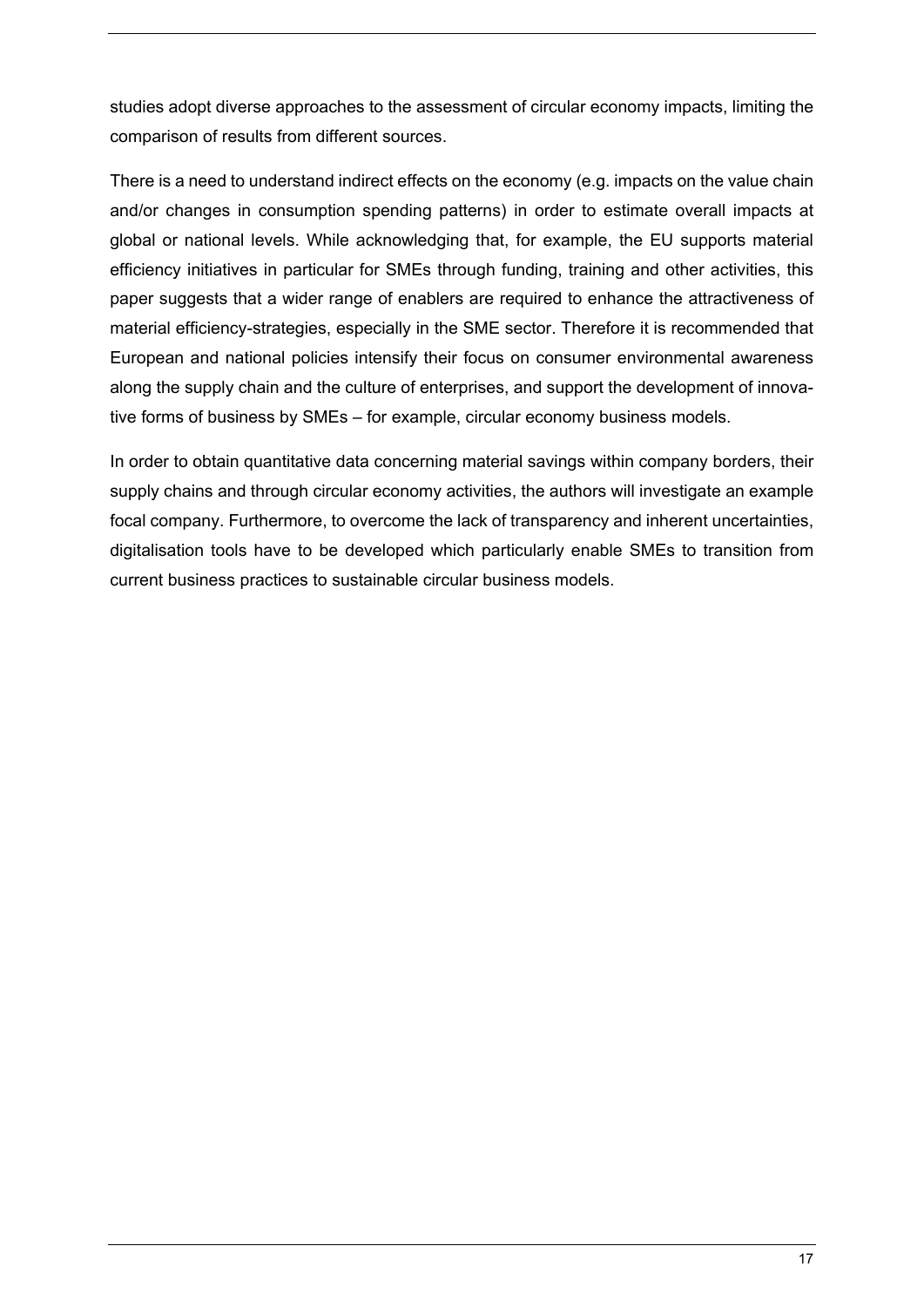#### **References**

- Agarwal, R., & Thiel, M. (2012). IBM's environmental management system supplier requirements: Corporate responsibility performance or deviation? *International Journal of Business and Globalisation*, *9*(3), 225. https://doi.org/10.1504/IJBG.2012.050363
- Ahi, P., & Searcy, C. (2015). An analysis of metrics used to measure performance in green and sustainable supply chains. *Journal of Cleaner Production*, *86*, 360–377. https://doi.org/10.1016/j.jclepro.2014.08.005
- Allwood, J. M. (2014). Squaring the Circular Economy. In E. Worrell (Ed.), *Handbook of recycling: State-of-the-art for practitioners, analysts, and scientists* (pp. 445–477). Waltham Mass. u.a.: Elsevier. https://doi.org/10.1016/B978-0-12-396459-5.00030-1
- Allwood, J. M., Ashby, M. F., Gutowski, T. G., & Worrell, E. (2011). Material efficiency: A white paper. *Resources, Conservation and Recycling*, *55*(3), 362–381. https://doi.org/10.1016/j.resconrec.2010.11.002
- Angelakoglou, K., & Gaidajis, G. (2015). A review of methods contributing to the assessment of the environmental sustainability of industrial systems. *Journal of Cleaner Production*, *108*, 725–747. https://doi.org/10.1016/j.jclepro.2015.06.094
- Ashford, N. A., & Hall, R. P. (2011). The Importance of Regulation-Induced Innovation for Sustainable Development. *Sustainability*, *3*(12), 270–292. https://doi.org/10.3390/su3010270
- Bala, A., Muñoz, P., Rieradevall, J., & Ysern, P. (2008). Experiences with greening suppliers. The Universitat Autònoma de Barcelona. *Journal of Cleaner Production*, *16*(15), 1610– 1619. https://doi.org/10.1016/j.jclepro.2008.04.015
- Bastein, T., Roelofs, E. Rietveld, E., & Hoogendoorn, A. (2013). *Opportunities for a Circular Economy in the Netherlands* (No. TNO 2013 R10864). Delft. Retrieved from The Netherlands Ministry of Infrastructure and the Environment website: https://www.tno.nl/media/8551/tno-circular-economy-for-ienm.pdf
- Bey, N., Hauschild, M. Z., & McAloone, T. C. (2013). Drivers and barriers for implementation of environmental strategies in manufacturing companies. *CIRP Annals - Manufacturing Technology*, *62*(1), 43–46. https://doi.org/10.1016/j.cirp.2013.03.001
- Bierer, A., Götze, U., Meynerts, L., & Sygulla, R. (2015). Integrating life cycle costing and life cycle assessment using extended material flow cost accounting. *Journal of Cleaner Production*, *108*, 1289–1301. https://doi.org/10.1016/j.jclepro.2014.08.036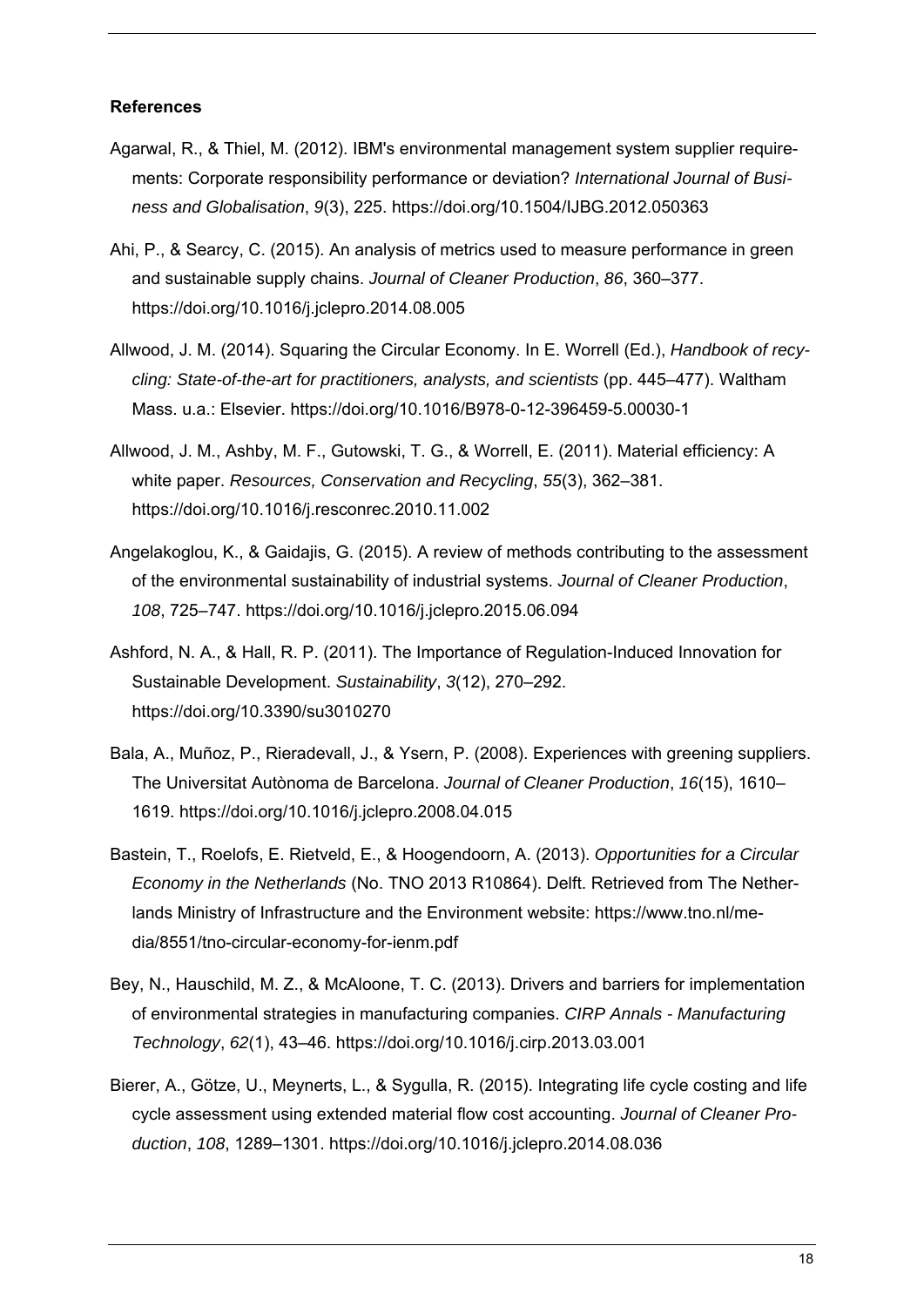- Blok, V., Long, T. B., Gaziulusoy, A. I., Ciliz, N., Lozano, R., Huisingh, D., Boks, C. (2015). From best practices to bridges for a more sustainable future: Advances and challenges in the transition to global sustainable production and consumption. *Journal of Cleaner Production*, *108*, 19–30. https://doi.org/10.1016/j.jclepro.2015.04.119
- Boulding, K. E. (1966). The economics of the coming Spaceship Earth. In H. Jarrett (Ed.), *Resources for the Future. Environmental Quality in a Growing Economy, pp. 3-14.* Baltimore, MD: Johns Hopkins University Press.
- Boyer, R. R. (2010). Attributes, characteristics, and applications of titanium and its alloys. *JOM*, *62*(5), 21–24. https://doi.org/10.1007/s11837-010-0071-1
- Braungart, M., McDonough, W., & Bollinger, A. (2007). Cradle-to-cradle design: Creating healthy emissions – a strategy for eco-effective product and system design. *Journal of Cleaner Production*, *15*(13-14), 1337–1348. https://doi.org/10.1016/j.jclepro.2006.08.003
- Brito, M. P. de, Carbone, V., & Blanquart, C. M. (2008). Towards a sustainable fashion retail supply chain in Europe: Organisation and performance. *International Journal of Production Economics*, *114*(2), 534–553. https://doi.org/10.1016/j.ijpe.2007.06.012
- Broberg, T., Berg, C., & Samakovlis, E. (2015). The economy-wide rebound effect from improved energy efficiency in Swedish industries–A general equilibrium analysis. *Energy Policy*, *83*, 26–37. https://doi.org/10.1016/j.enpol.2015.03.026
- Bruvoll, A. (1998). Taxing virgin materials: An approach to waste problems. *Resources, Conservation and Recycling*, *22*(1-2), 15–29. https://doi.org/10.1016/S0921-3449(97)00040-2
- Campanale, R., & Femia, A. (2013). An Environmentally Ineffective Way to Increase Resource Productivity: Evidence from the Italian Case on Transferring the Burden Abroad. *Resources*, *2*(4), 608–627. https://doi.org/10.3390/resources2040608
- Carbone, V. (2012). Diffusion of Sustainable Supply Chain Management: Toward a Conceptual Framework. *Supply Chain Forum: International Journal*, *13*(4), 26–39. Retrieved from http://www.tandfonline.com/doi/abs/10.1080/16258312.2012.11517304
- Christ, K. L., & Burritt, R. L. (2016). ISO 14051: A new era for MFCA implementation and research. *Revista de Contabilidad*, *19*(1), 1–9. https://doi.org/10.1016/j.rcsar.2015.01.006
- Darnall, N., Jolley, G. J., & Handfield, R. (2008). Environmental management systems and green supply chain management: Complements for sustainability? *Business Strategy and the Environment*, *17*(1), 30–45. https://doi.org/10.1002/bse.557
- Dellink, R. B., & Kandelaars, P. P.A.A.H. (2000). An empirical analysis of dematerialisation. *Ecological Economics*, *33*(2), 205–218. https://doi.org/10.1016/S0921-8009(99)00138-X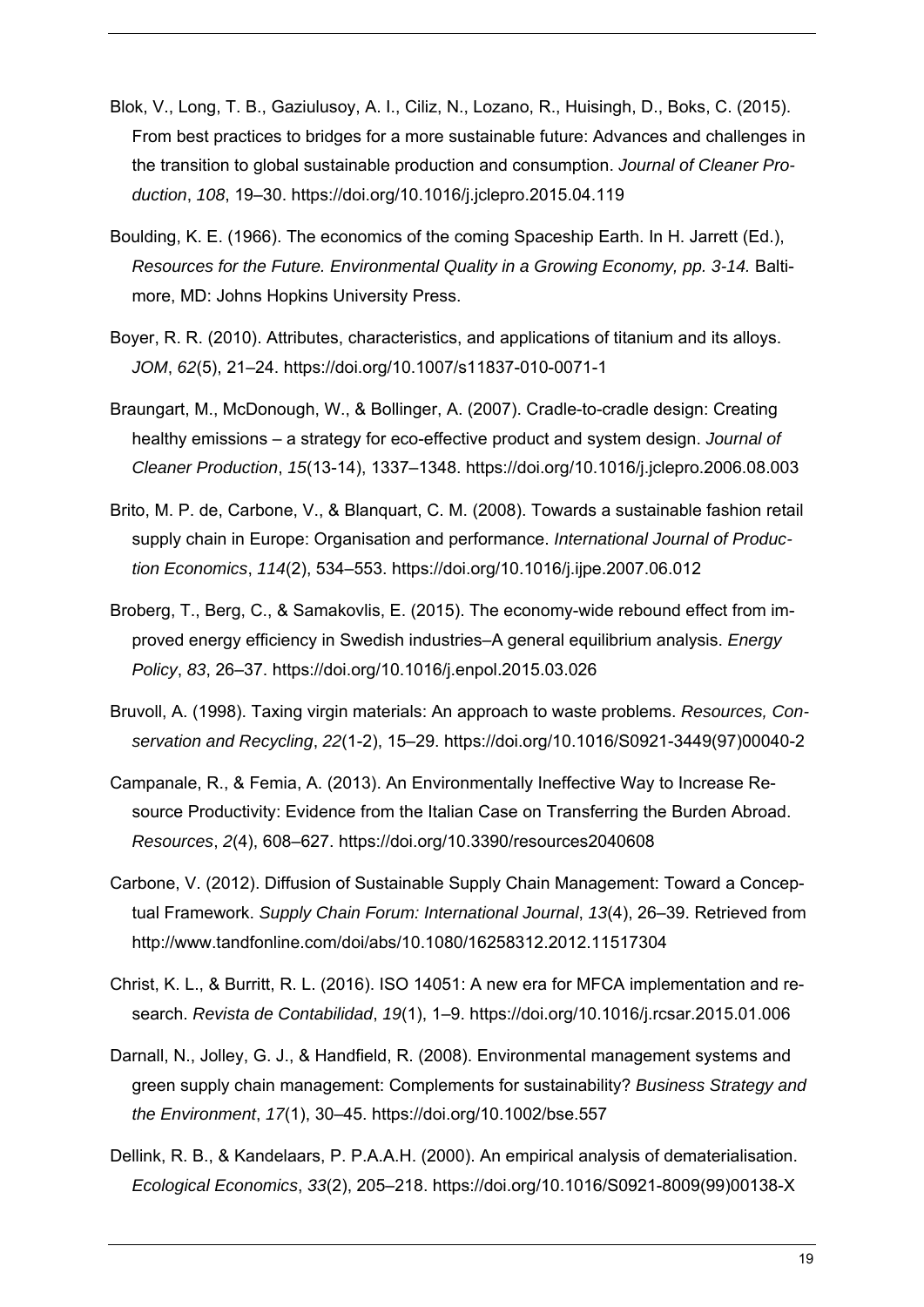- Dervojeda, K., Verzijl, D., Rouwmaat, E., Probst, L., & Frideres, L. (2014). *Clean Technologies, Circular Supply Chains, Business Innovation Obervatory*. Brussels.
- Deutsches Institut für Normung (Oct. 2017). *Umweltmanagement Materialflusskostenrechnung — Leitfaden zur praktischen Anwendung innerhalb der Lieferkette*. (ISO, 14052). Berlin: Beuth.
- Di Maio, F., & Rem, P. C. (2015). A Robust Indicator for Promoting Circular Economy through Recycling. *Journal of Environmental Protection*, *06*(10), 1095–1104. https://doi.org/10.4236/jep.2015.610096
- Dobers, P., & Wolff, R. (1999). Eco-efficiency and dematerialization: Scenarios for new industrial logics in recycling industries, automobile and household appliances. *Business Strategy and the Environment*, *8*(1), 31–45. https://doi.org/10.1002/(SICI)1099- 0836(199901/02)8:1<31::AID-BSE178>3.0.CO;2-2
- Dosi, G., & Nelson, R. R. (2010). Technical Change and Industrial Dynamics as Evolutionary Processes. In Arrow, Kenneth J. and Intriligator, Michael D., Amsterdam et al. (Ed.), *Handbook of the Economics of Innovation. Handbook of The Economics of Innovation, Vol. 1* (Vol. 1, pp. 51–127). Elsevier. https://doi.org/10.1016/S0169-7218(10)01003-8
- Ellen MacArthur Foundation. (2013a). *Towards the Circular Economy: Economic and business rationale for an accelerated transition*. Cowes. Retrieved from https://www.ellenmacarthurfoundation.org/assets/downloads/publications/Ellen-MacArthur-Foundation-Towards-the-Circular-Economy-vol.1.pdf
- Ellen MacArthur Foundation. (2013b). *Towards the Circular Economy. Opportunities for the Consumer Goods Sector*. Cowes.
- European Commission. (2016). Annual report on European SMEs. Retrieved from https://ec.europa.eu/growth/smes/business-friendly-environment/performance-review-2016
- Treaty of Lisbon amending the Treaty on European Union and the Treaty establishing the European Community, signed at Lisbon. The Official Journal of the European Union (European Union December 13, 2007).
- Fernández-Viñé, M. B., Gómez-Navarro, T., & Capuz-Rizo, S. F. (2013). Assessment of the public administration tools for the improvement of the eco-efficiency of Small and Medium Sized Enterprises. *Journal of Cleaner Production*, *47*, 265–273. https://doi.org/10.1016/j.jclepro.2012.08.026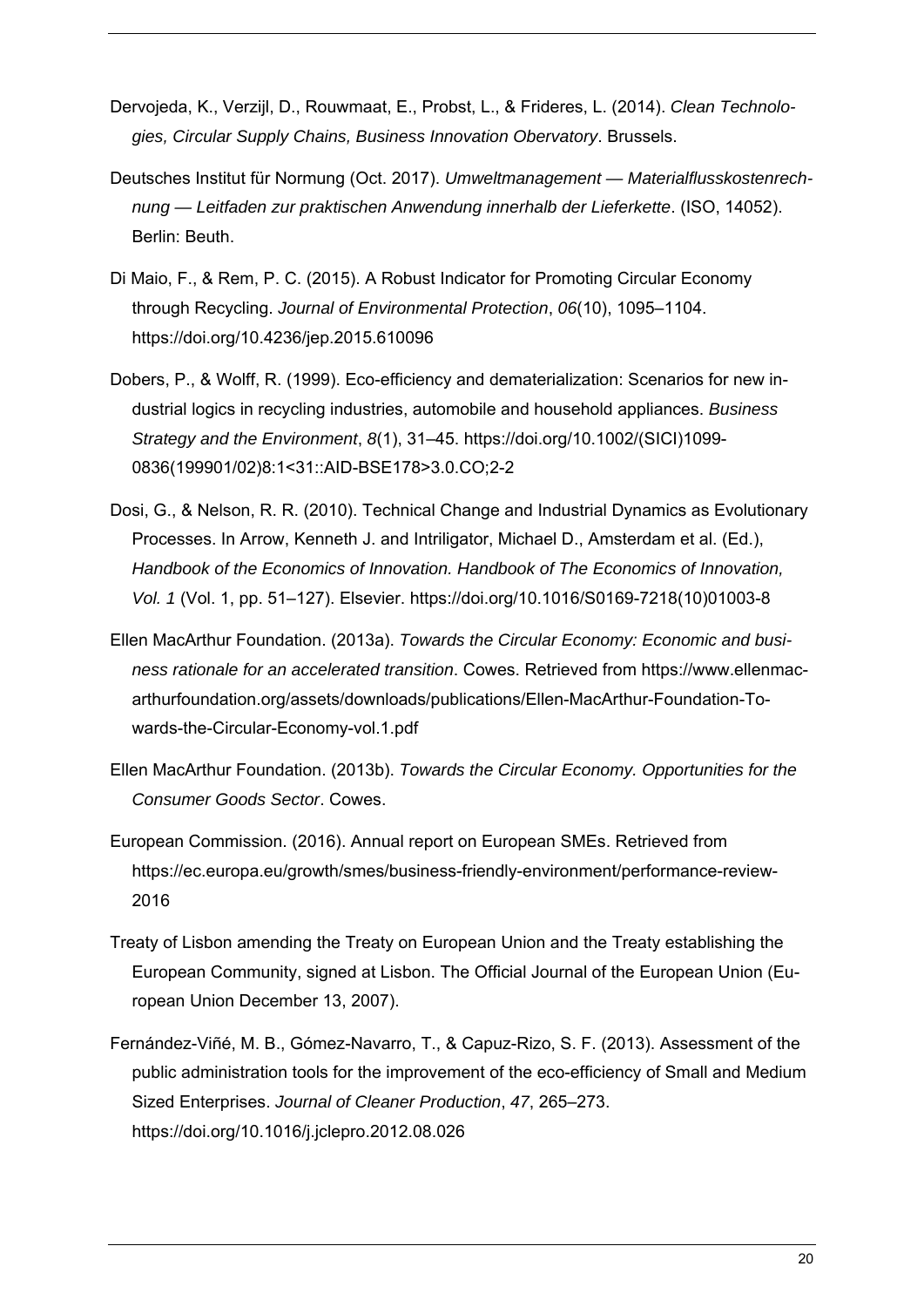- Garretson, I. C., Mani, M., Leong, S., Lyons, K. W., & Haapala, K. R. (2016). Terminology to support manufacturing process characterization and assessment for sustainable production. *Journal of Cleaner Production*, *139*, 986–1000. https://doi.org/10.1016/j.jclepro.2016.08.103
- Gleich, A. von, & Gößling-Reisemann, S. (Eds.). (2008). *Industrial Ecology: Erfolgreiche Wege zu nachhaltigen industriellen Systemen;* Wiesbaden: Vieweg+Teubner Verlag / GWV Fachverlage GmbH Wiesbaden. Retrieved from http://dx.doi.org/10.1007/978-3- 8351-9225-6
- Grekova, K., Bremmers, H. J., Trienekens, J. H., Kemp, R.G.M., & Omta, S.W.F. (2014). Extending environmental management beyond the firm boundaries: An empirical study of Dutch food and beverage firms. *International Journal of Production Economics*, *152*, 174– 187. https://doi.org/10.1016/j.ijpe.2013.12.019
- Gunasekaran, A., & Spalanzani, A. (2012). Sustainability of manufacturing and services: Investigations for research and applications. *International Journal of Production Economics*, *140*(1), 35–47. https://doi.org/10.1016/j.ijpe.2011.05.011
- Hayek, F. A. (1944). The Road to Serfdom. *University of Chicago Press*.
- Hennicke, P., Kristof, K., & Götz, T. (2012). *Aus weniger mehr machen: Strategien für eine nachhaltige Ressourcenpolitik in Deutschland* (1. Aufl.). s.l.: oekom verlag. Retrieved from http://www.content-select.com/index.php?id=bib\_view&ean=9783865813497
- Hrovatin, N., Dolšak, N., & Zorić, J. (2016). Factors impacting investments in energy efficiency and clean technologies: Empirical evidence from Slovenian manufacturing firms. *Journal of Cleaner Production*, *127*, 475–486. https://doi.org/10.1016/j.jclepro.2016.04.039
- Ibenholt, K. (2003). Material Accounting in a Macroeconomic Framework: Forecast of Waste Generated in Manufacturing Industries in Norway. *Environmental and Resource Economics*, *26*(2), 227–248. https://doi.org/10.1023/A:1026346119612
- Jevons, W. S. (1865). *The Coal Question; An Inquiry Concerning the Progress of the Nation, and the Probable Exhaustion of Our Coal Mines*. London and Cambridge. Retrieved from https://books.google.de/books?id=gAAKAAAAIAAJ&redir\_esc=y&hl=de
- Kokubu, K., & Kitada, H. (2015). Material flow cost accounting and existing management perspectives. *Journal of Cleaner Production*, *108*, 1279–1288. https://doi.org/10.1016/j.jclepro.2014.08.037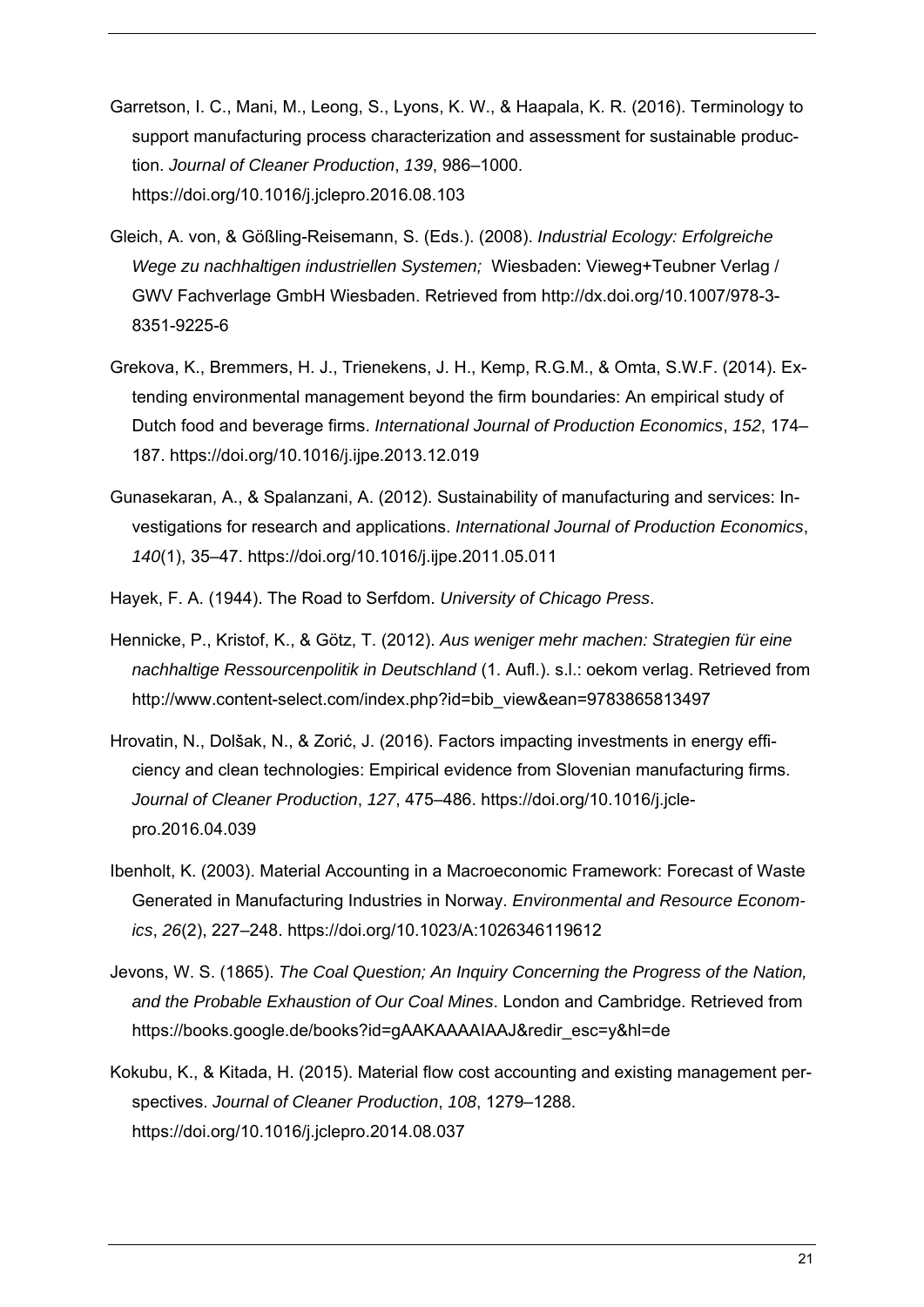- Krausmann, F., Gingrich, S., Eisenmenger, N., Erb, K.-H., Haberl, H., & Fischer-Kowalski, M. (2009). Growth in global materials use, GDP and population during the 20th century. *Ecological Economics*, *68*(10), 2696–2705. https://doi.org/10.1016/j.ecolecon.2009.05.007
- Küçüksayraç, E. (2015). Design for sustainability in companies: Strategies, drivers and needs of Turkey's best performing businesses. *Journal of Cleaner Production*, *106*, 455– 465. https://doi.org/10.1016/j.jclepro.2015.01.061
- Kurz, H. D. (2012). Schumpeter's new combinations. *Journal of Evolutionary Economics*, *22*(5), 871–899. https://doi.org/10.1007/s00191-012-0295-z
- Lai, J., Harjati, A., McGinnis, L., Zhou, C., & Guldberg, T. (2008). An economic and environmental framework for analyzing globally sourced auto parts packaging system. *Journal of Cleaner Production*, *16*(15), 1632–1646. https://doi.org/10.1016/j.jclepro.2008.01.011
- Lehmann, M., Leeuw, B., Fehr, E., & Wong, A. (2014). *Circular Economy. Improving the Management of Natural Resources*. Bern.
- Leigh, M., & Li, X. (2015). Industrial ecology, industrial symbiosis and supply chain environmental sustainability: A case study of a large UK distributor. *Journal of Cleaner Production*, *106*, 632–643. https://doi.org/10.1016/j.jclepro.2014.09.022
- Lewis, K., & Cassells, S. (2010). Barriers and Drivers for Environmental Practice Uptake in SME's: A New Zealand Perspective. *International Journal of Business Studies*, *18*(1), 7– 21.
- Liedtke, C., Bienge, K., Wiesen, K., Teubler, J., Greiff, K., Lettenmeier, M., & Rohn, H. (2014). Resource Use in the Production and Consumption System—The MIPS Approach. *Resources*, *3*(3), 544–574. https://doi.org/10.3390/resources3030544
- Loiseau, E., Saikku, L., Antikainen, R., Droste, N., Hansjürgens, B., Pitkänen, K., Thomsen, M. (2016). Green economy and related concepts: An overview. *Journal of Cleaner Production*, *139*, 361–371. https://doi.org/10.1016/j.jclepro.2016.08.024
- Lorek, S., & Spangenberg, J. H. (2014). Sustainable consumption within a sustainable economy – beyond green growth and green economies. *Journal of Cleaner Production*, *63*, 33–44. https://doi.org/10.1016/j.jclepro.2013.08.045
- Luken, R., & van Rompaey, F. (2008). Drivers for and barriers to environmentally sound technology adoption by manufacturing plants in nine developing countries. *Journal of Cleaner Production*, *16*(1), S67-S77. https://doi.org/10.1016/j.jclepro.2007.10.006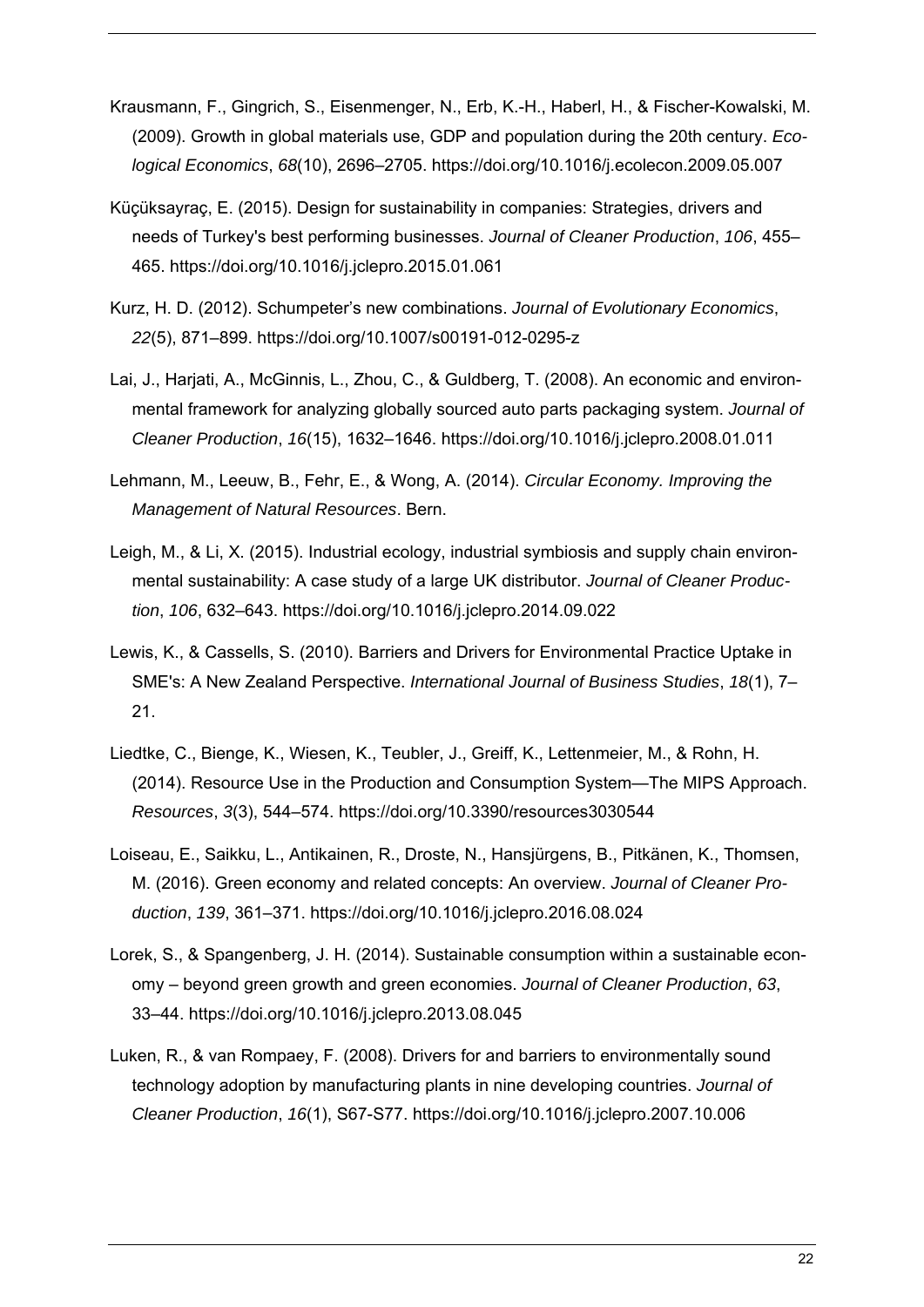- Luthra, S., Kumar, V., Kumar, S., & Haleem, A. (2011). Barriers to implement green supply chain management in automobile industry using interpretive structural modelling technique: An Indian perspective. *Journal of Industrial Engineering and Management*, *4*(2). https://doi.org/10.3926/jiem.2011.v4n2.p231-257
- Martinet, A.-C., & Reynaud, E. (2004). Entreprise durable, finance et stratégie. *Revue française de gestion*, *30*(152), 121–136. https://doi.org/10.3166/rfg.152.121-136
- Meqdadi, O., Johnsen, T., & Johnsen, R. (2012, April). *The Role of SME Suppliers in Implementing Sustainability*. Proceedings of the IPSERA 2012 Conference, Napoli.
- Mises, L. von. (1981). *Socialism An Economic and Sociological Analysis*. Indianapolis: Yale University Press.
- Mitra, S. (2014). A Framework for Research on Green Supply Chain Management. *Supply Chain Forum: International Journal*, *15*(1), 34–51. Retrieved from http://www.supplychainforum.com/article.cfm?num=36&art=280&CFID=60244662&CFTOKEN=2b89fb83d8a77b4f-0AF7D370- DEDD-093B-717E362D38F5FF0A
- Mittal, V. K., & Sangwan, K. S. (2013). Development of a model of barriers to environmentally conscious manufacturing implementation. *International Journal of Production Research*, *52*(2), 584–594. https://doi.org/10.1080/00207543.2013.838649
- Mittal, V. K., Sangwan, K. S., Herrmann, C., Egede, P., & Wulbusch, C. (2012). Drivers and Barriers of Environmentally Conscious Manufacturing: A Comparative Study of Indian and German Organizations. In D. A. Dornfeld & B. S. Linke (Eds.), *Leveraging technology for a sustainable world: Proceedings of the 19th CIRP Conference on Life Cycle Engineering, University of California at Berkeley, Berkeley, USA, May 23 - 25, 2012 ; [LCE 2012]*  (pp. 97–102). Berlin: Springer. https://doi.org/10.1007/978-3-642-29069-5\_17
- Motta, W., Prado P., & Issberner, L.-R. (2015). Eco-innovation: its inverse relationship with natural resources use and waste generation. In *Proceedings of the Product Lifetimes and The Environment Conference 2015. Cooper, T., Braithwaite, N., Moreno, M., Salvia, G. (Eds.). (pp. 248-253).* (Original work published 2015).
- Müller, M., & Schneidewind, U. (2008). Symbole und Substanzen Chancen und Grenzen der Steuerung von Stoffströmen. In A. von Gleich & S. Gößling-Reisemann (Eds.), *Industrial Ecology: Erfolgreiche Wege zu nachhaltigen industriellen Systemen.* Wiesbaden: Vieweg+Teubner Verlag / GWV Fachverlage GmbH Wiesbaden (Original work published 2008).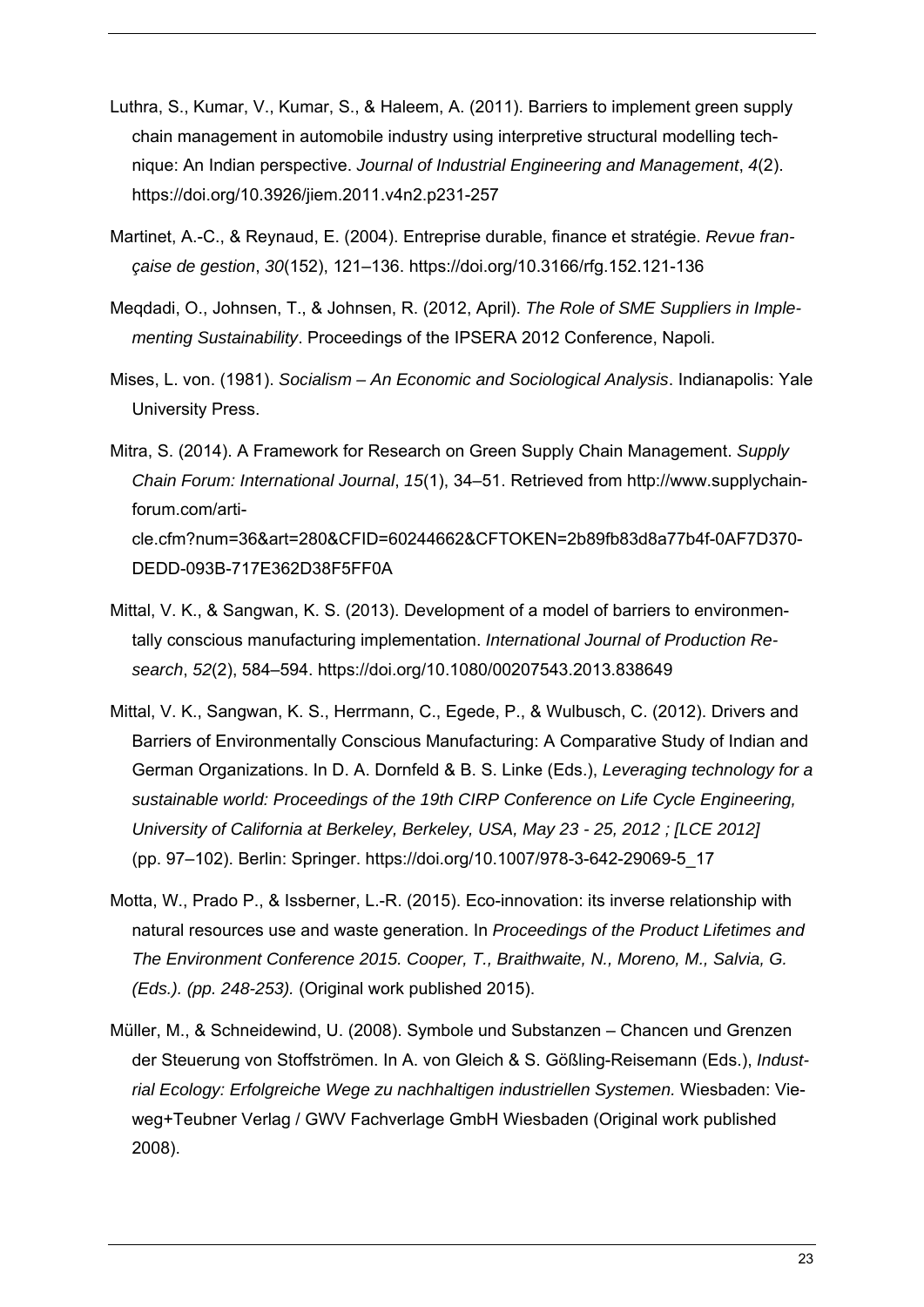- Murovec, N., Erker, R. S., & Prodan, I. (2012). Determinants of environmental investments: Testing the structural model. *Journal of Cleaner Production*, *37*, 265–277. https://doi.org/10.1016/j.jclepro.2012.07.024
- Nakajima, M., Kimura, A., Oka, S. (Ed.) 2013. *MFCA management as sustainable management.* In: Proceedings of the 7th AsiaPacific Interdisciplinary Research in Accounting Conference, Paper#: K276. Retrieved from http://www.apira2013.org/proceedings/pdfs/K276.pdf
- Nakano, K., & Hirao, M. (2011). Collaborative activity with business partners for improvement of product environmental performance using LCA. *Journal of Cleaner Production*, *19*(11), 1189–1197. https://doi.org/10.1016/j.jclepro.2011.03.007
- Nikolopoulou, A., & Ierapetritou, M. G. (2012). Optimal design of sustainable chemical processes and supply chains: A review. *Computers & Chemical Engineering*, *44*, 94–103. https://doi.org/10.1016/j.compchemeng.2012.05.006
- OECD. (2017). *Small, Medium, Strong. Trends in SME Performance and Business Conditions*. Paris: OECD Publishing. Retrieved from http://www.keepeek.com/Digital-Asset-Management/oecd/industry-and-services/small-medium-strong-trends-in-sme-performance-and-business-conditions 9789264275683-en#.WS3FlevhCUk#page13
- Pagell, M., & Wu, Z. (2009). Building a more complete theory of sustainable supply chain management using case studies of 10 exemplars. *Journal of Supply Chain Management*, *45*(2), 37–56. https://doi.org/10.1111/j.1745-493X.2009.03162.x
- Pfaff, M., & Sartorius, C. (2015). Economy-wide rebound effects for non-energetic raw materials. *Ecological Economics*, *118*, 132–139. https://doi.org/10.1016/j.ecolecon.2015.07.016
- Preston, F. (2012). *A Global Redesign? Shaping the Circular Economy*. London.
- Rizos, V. Circular Economy: Definitions, Business challenges and the way forward. In *Beyond WCEF2017: The European Union advancing a global circular economy in Brussels on 11th of October 2017.* Retrieved from https://www.slideshare.net/SitraEkologia/vasileios-rizos-circular-economy-definitions-business-challenges-and-the-way-forward\* (Original work published published at 24.10.2017).
- Rizos, V., Behrens, A., van der Gaast, W., Hofman, E., Ioannou, A., Kafyeke, T.,.Topi, C. (2016). Implementation of Circular Economy Business Models by Small and Medium-Sized Enterprises (SMEs): Barriers and Enablers. *Sustainability*, *8*(11), 1212. https://doi.org/10.3390/su8111212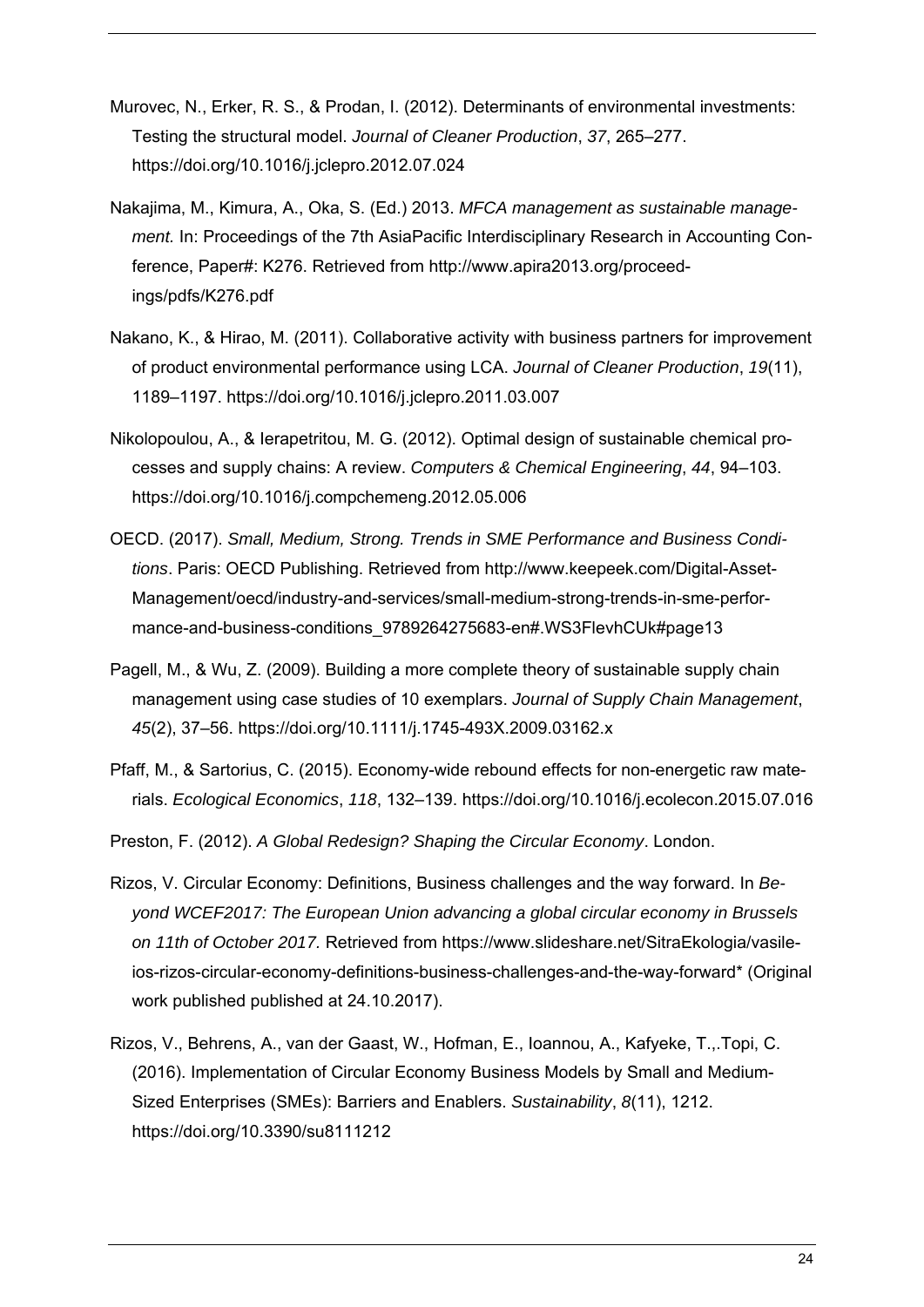- Rizos, V., Tuokko, K, Behrens, A. (2017). The Circular Economy: A review of definitions, processes and impacts. *CEPS Research Report*. (Report No. 2017/8). Retrieved from https://www.researchgate.net/publication/315837092 The Circular Economy A review of definitions processes and impacts
- Schaffartzik, A., Wiedenhofer, D., & Fischer-Kowalski, M. (2016). More Productive, Less Sustainable? On the Need to Consider Material Resource Flows. *Intereconomics*, *51*(4), 200–204. https://doi.org/10.1007/s10272-016-0602-2
- Schaltegger, S., & Zvezdov, D. (2015). Expanding material flow cost accounting. Framework, review and potentials. *Journal of Cleaner Production*, *108*, 1333–1341. https://doi.org/10.1016/j.jclepro.2014.08.040
- Schliephake, K., Stevens, G., & Clay, S. (2009). Making resources work more efficiently the importance of supply chain partnerships. *Journal of Cleaner Production*, *17*(14), 1257– 1263. https://doi.org/10.1016/j.jclepro.2009.03.020
- Schmidt, M., & Schneider, M. (2010). Kosteneinsparungen durch Ressourceneffizienz in produzierenden Unternehmen. *uwf UmweltWirtschaftsForum*, *18*(3-4), 153–164. https://doi.org/10.1007/s00550-010-0182-8
- Schoer, K., Weinzettel, J., Kovanda, J., Giegrich, J., & Lauwigi, C. (2012). Raw material consumption of the European Union--concept, calculation method, and results. *Environmental science & technology*, *46*(16), 8903–8909. https://doi.org/10.1021/es300434c
- Schoer, K., Wood, R., Arto, I., & Weinzettel, J. (2013). Estimating raw material equivalents on a macro-level: comparison of multi-regional input-output analysis and hybrid LCI-IO. *Environmental science & technology*, *47*(24), 14282–14289. https://doi.org/10.1021/es404166f
- Schrack, D. (2014). Die Materialflusskostenrechnung in der Lieferkette. In H. K. Prammer (Ed.), *Ressourceneffizientes Wirtschaften* (pp. 55–90). Wiesbaden: Springer Fachmedien Wiesbaden. https://doi.org/10.1007/978-3-658-04609-5\_3
- Seuring, S., & Müller, M. (2008). From a literature review to a conceptual framework for sustainable supply chain management. *Journal of Cleaner Production*, *16*(15), 1699–1710. https://doi.org/10.1016/j.jclepro.2008.04.020
- Sharfman, M. P., Shaft, T. M., & Anex, R. P. (2009). The road to cooperative supply-chain environmental management: Trust and uncertainty among pro-active firms. *Business Strategy and the Environment*, *18*(1), 1–13. https://doi.org/10.1002/bse.580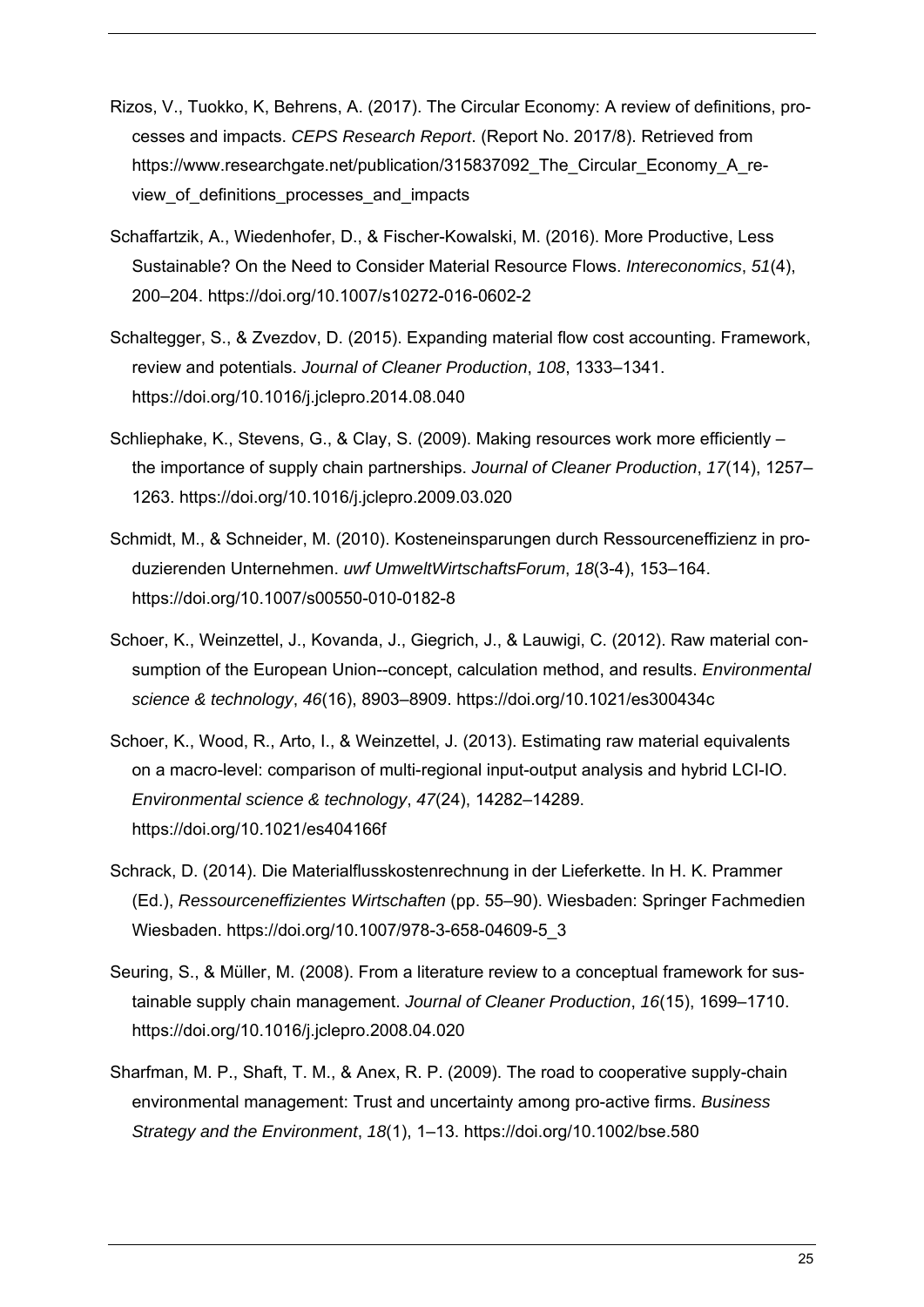- Smith, M., & Crotty, J. (2008). Environmental regulation and innovation driving ecological design in the UK automotive industry. *Business Strategy and the Environment*, *17*(6), 341– 349. https://doi.org/10.1002/bse.550
- Steinbach, A., Winkenbach, R., & Ehmsen, H. (2011). Materialeffizienz und Nachhaltigkeit in der Chemie: Wo stehen wir heute? *Chemie Ingenieur Technik*, *83*(3), 295–305. https://doi.org/10.1002/cite.201000048
- Steubing, B., Mutel, C., Suter, F., & Hellweg, S. (2016). Streamlining scenario analysis and optimization of key choices in value chains using a modular LCA approach. *The International Journal of Life Cycle Assessment*, *21*(4), 510–522. https://doi.org/10.1007/s11367- 015-1015-3
- Talmon-Gros, L. (2014). *Development Patterns of Material Productivity*. Cham: Springer International Publishing.
- Taylor, C., Gully, B., Sánchez, A., Rode, E., & Agarwal, A. (2016). Towards Materials Sustainability through Materials Stewardship. *Sustainability*, *8*(10), 1001. https://doi.org/10.3390/su8101001
- Vachon, S., & Klassen, R. D. (2006). Green project partnership in the supply chain: The case of the package printing industry. *Journal of Cleaner Production*, *14*(6-7), 661–671. https://doi.org/10.1016/j.jclepro.2005.07.014
- VDI Zentrum Ressourceneffizienz. (2014). *Fine casting vs. rough maschining*. Berlin. Retrieved from http://www.resource-germany.tv/topics/metal-processing/fine-casting-vsrough-maschining/
- Wecus, A. von, Weber, M., & Willeke, K. (2017). *Studie: Managementsysteme und das Management natürlicher Ressourcen*. Berlin: VDI ZRE. Retrieved from http://www.ressourcedeutschland.de/fileadmin/user\_upload/downloads/studien/VDI\_ZRE\_Studie\_Managementsysteme\_und\_das\_Management\_natuerlich er\_Ressourcen.pdf
- Wooi, G. C., & Zailani, S. (2010). Green Supply Chain Initiatives: Investigation on the Barriers in the Context of SMEs in Malaysia. *Int. Bus. Manag.* (4), 20–27.
- World Economic Forum. (2014). *Towards the Circular Economy: accelerating the scale-up across global supply chains.* Geneva. Retrieved from World Economic Forum website: http://www3.weforum.org/docs/WEF\_ENV\_TowardsCircularEconomy\_Report\_2014.pdf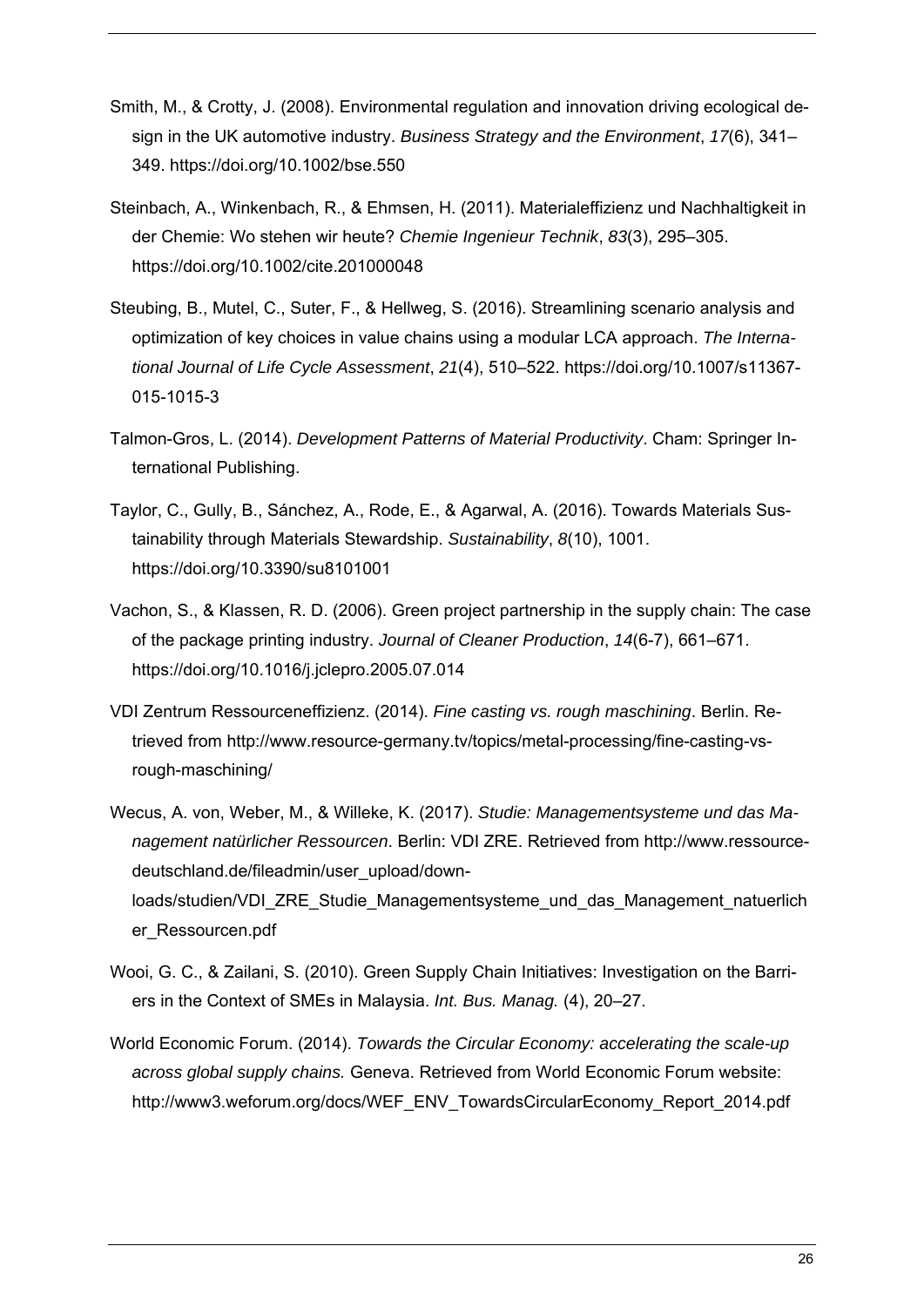- Wu, K.-Y., Wu, J.-H., Huang, Y.-H., Fu, S.-C., & Chen, C.-Y. (2016). Estimating direct and indirect rebound effects by supply-driven input-output model: A case study of Taiwan's industry. *Energy*, *115*, 904–913. https://doi.org/10.1016/j.energy.2016.09.040
- Xia, D., Chen, B., & Zheng, Z. (2015). Relationships among circumstance pressure, green technology selection and firm performance. *Journal of Cleaner Production*, *106*, 487–496. https://doi.org/10.1016/j.jclepro.2014.11.081
- Zhu, Q., & Sarkis, J. (2004). Relationships between operational practices and performance among early adopters of green supply chain management practices in Chinese manufacturing enterprises. *Journal of Operations Management*, *22*(3), 265–289. https://doi.org/10.1016/j.jom.2004.01.005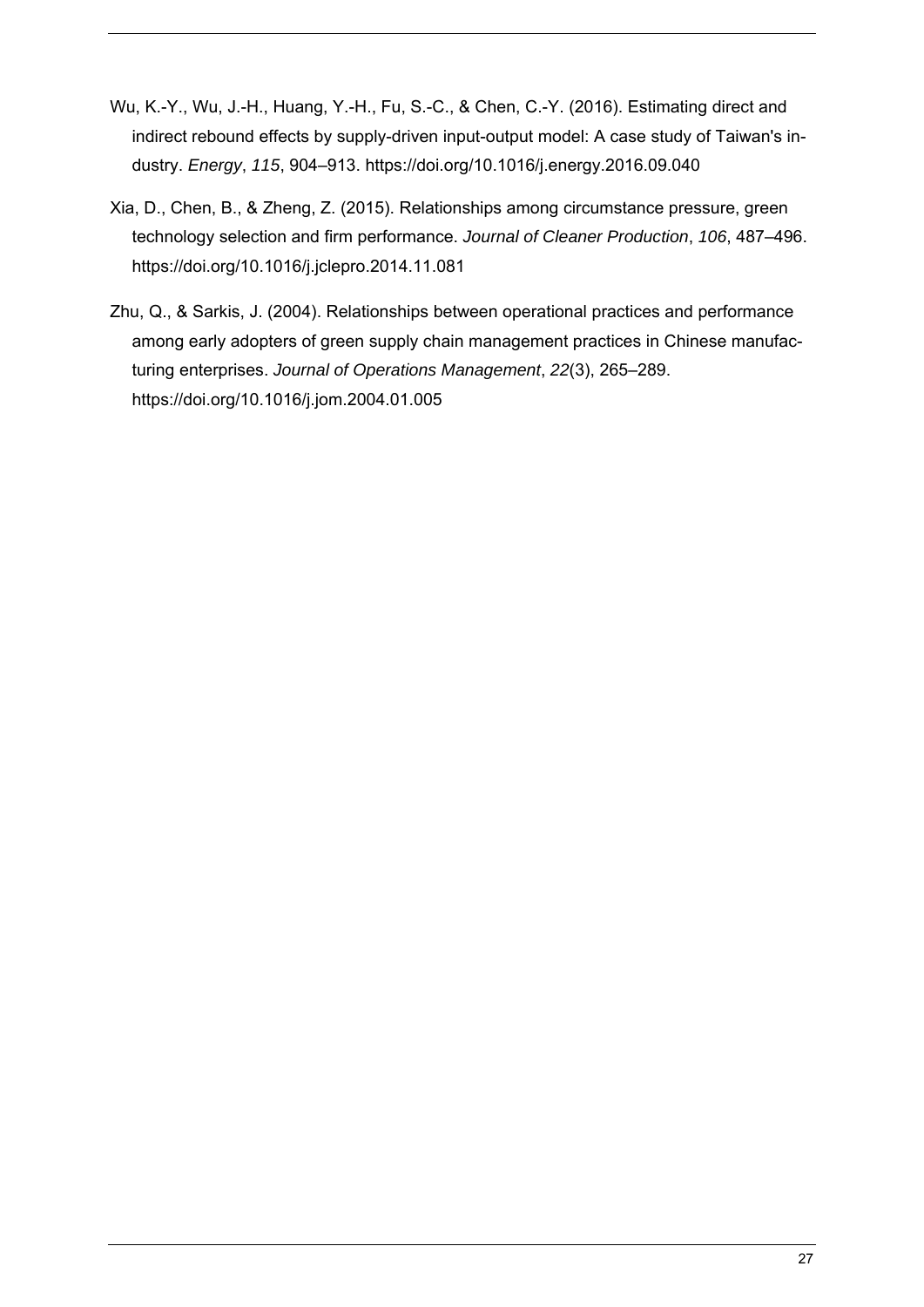## **Reutlinger Diskussionsbeiträge zu Marketing & Management – Reutlingen Working Papers on Marketing & Management**

herausgegeben von

Prof. Dr. Carsten Rennhak Universität der Bundeswehr München Institut für Organisationskommunikation Werner-Heisenberg-Weg 39 D-85577 Neubiberg Fon: +49 (0)89 / 6004-3128 Fax: +49 (0)89 / 6004-2252 E-Mail: carsten.rennhak@unibw.de Internet: www.unibw.de/bw/institute/organisationskommunikation

und

Prof. Dr. Gerd Nufer Hochschule Reutlingen ESB Business School Institut für Marketing, Marktforschung & Kommunikation Alteburgstraße 150 D-72762 Reutlingen Fon: +49 (0)7121 / 271-6011 Fax: +49 (0)7121 / 271-906011 E-Mail: gerd.nufer@reutlingen-university.de Internet: www.marketing-kfru.de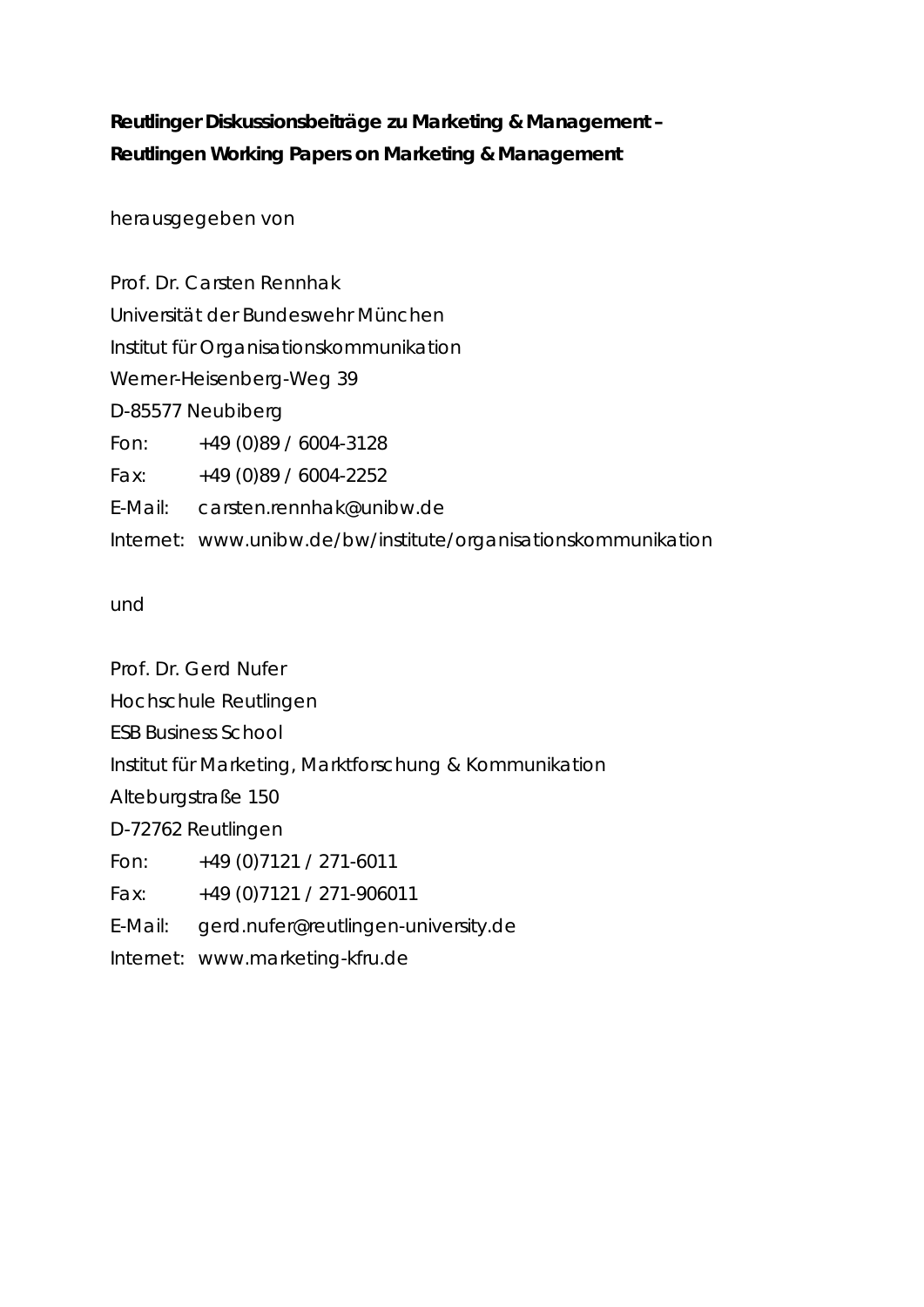#### **Bisher erschienen**

- **2006 1** *Felix Morlock / Robert Schäffler / Philipp Schaffer / Carsten Rennhak*: Product Placement – Systematisierung, Potenziale und Ausblick
- **2006 2** *Marko Sarstedt / Kornelia Huber:*  Erfolgsfaktoren für Fachbücher – Eine explorative Untersuchung verkaufsbeeinflussender Faktoren am Beispiel von Marketing-Fachbüchern
- **2006 3** *Michael Menhart / Carsten Rennhak:*  Drivers of the Lifecycle – the Example of the German Insurance Industry
- **2006 4** *Siegfried Numberger / Carsten Rennhak:*  Drivers of the Future Retailing Environment

#### **2006 - 5** *Gerd Nufer:*

Sportsponsoring bei Fußball-Weltmeisterschaften: Wirkungsvergleich WM 2006 versus WM 1998

- **2006 6** *André Bühler / Gerd Nufer:*  The Nature of Sports Marketing
- **2006 7** *Gerd Nufer / André Bühler:*  Lessons from Sports: What Corporate Management can learn from Sports Management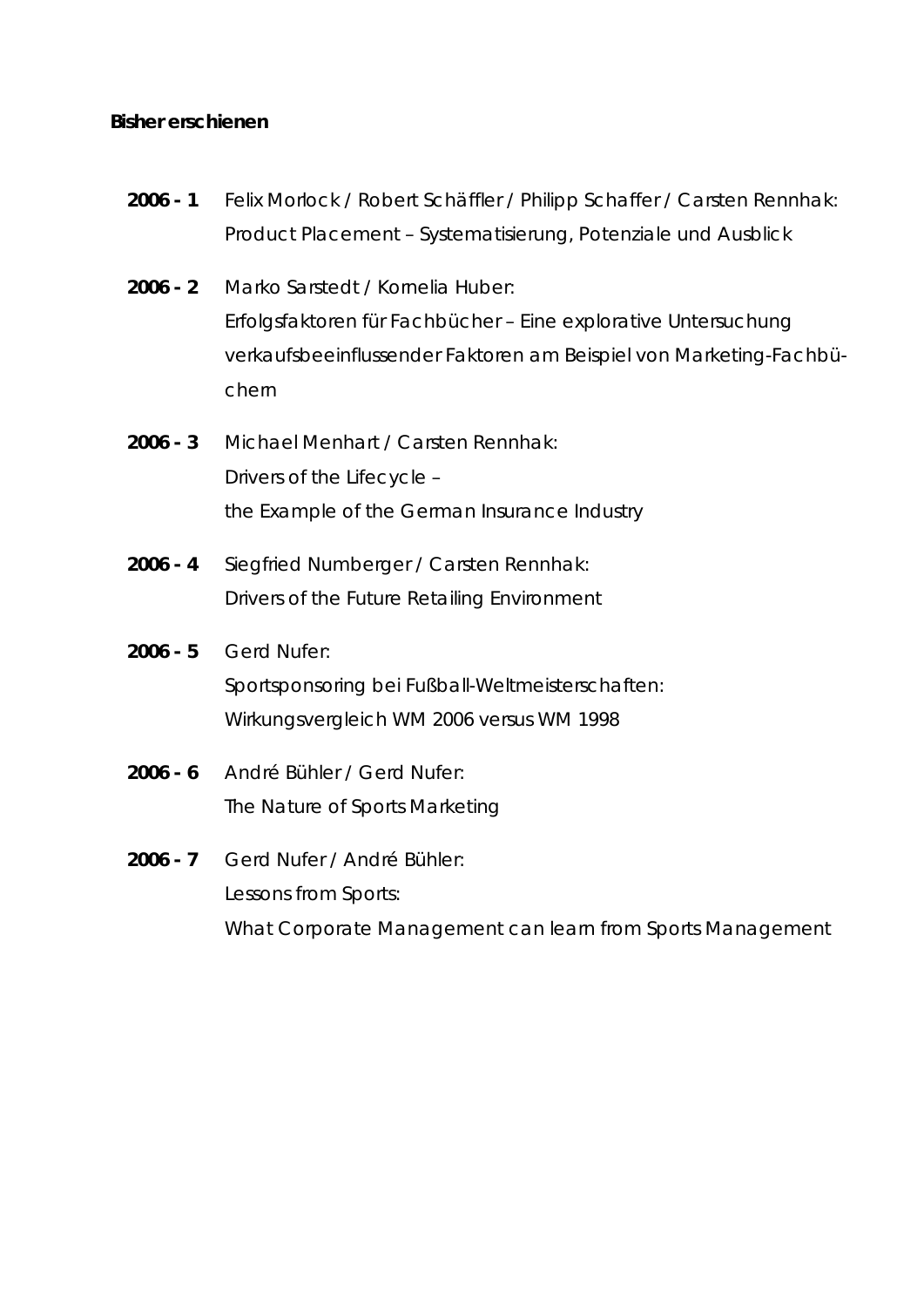- **2007 1** *Gerd Nufer / Anna Andresen:*  Empirische Untersuchung zum Image der School of International Business (SIB) der Hochschule Reutlingen
- **2007 2** *Tobias Kesting:*  Marktsegmentierung in der Unternehmenspraxis: Stellenwert, Vorgehen und Herausforderungen
- **2007 3** *Marie-Sophie Hieke / Marko Sarstedt:*  Open Source-Marketing im Unternehmenseinsatz
- **2007 4** *Ahmed Abdelmoumene:*  Direct-to-Consumer-Marketing in der Pharmaindustrie
- **2007 5** *Mario Gottfried Bernards:*  Markenmanagement von politischen Parteien in Deutschland – Entwicklungen, Konsequenzen und Ansätze der erweiterten Markenführung
- **2007 6** *Christian Führer / Anke Köhler / Jessica Naumann:*  Das Image der Versicherungsbranche unter angehenden Akademikern – eine empirische Analyse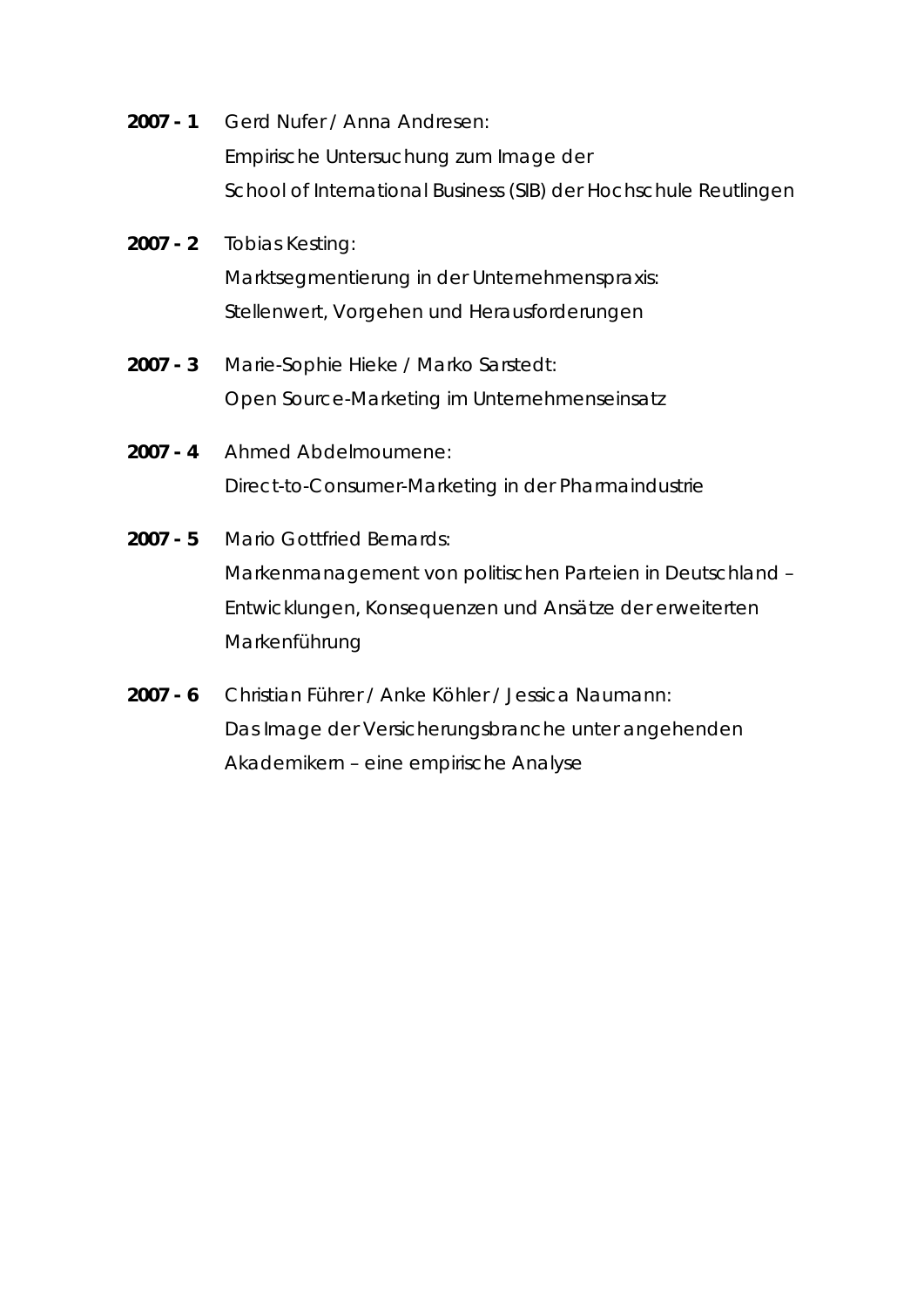- **2008 1** *Gerd Nufer / Katharina Wurmer:*  Innovatives Retail Marketing
- **2008 2** *Gerd Nufer / Victor Scheurecker:*  Brand Parks als Form des dauerhaften Event-Marketing
- **2008 3** *Gerd Nufer / Charlotte Heine:*  Internationale Markenpiraterie
- **2008 4** *Gerd Nufer / Jennifer Merk:*  Ergebnisse empirischer Untersuchungen zum Ambush Marketing
- **2008 5** *Gerd Nufer / Manuel Bender:*  Guerilla Marketing
- **2008 6** *Gerd Nufer / Christian Simmerl:*  Strukturierung der Erscheinungsformen des Ambush Marketing
- **2008 7** *Gerd Nufer / Linda Hirschburger:*  Humor in der Werbung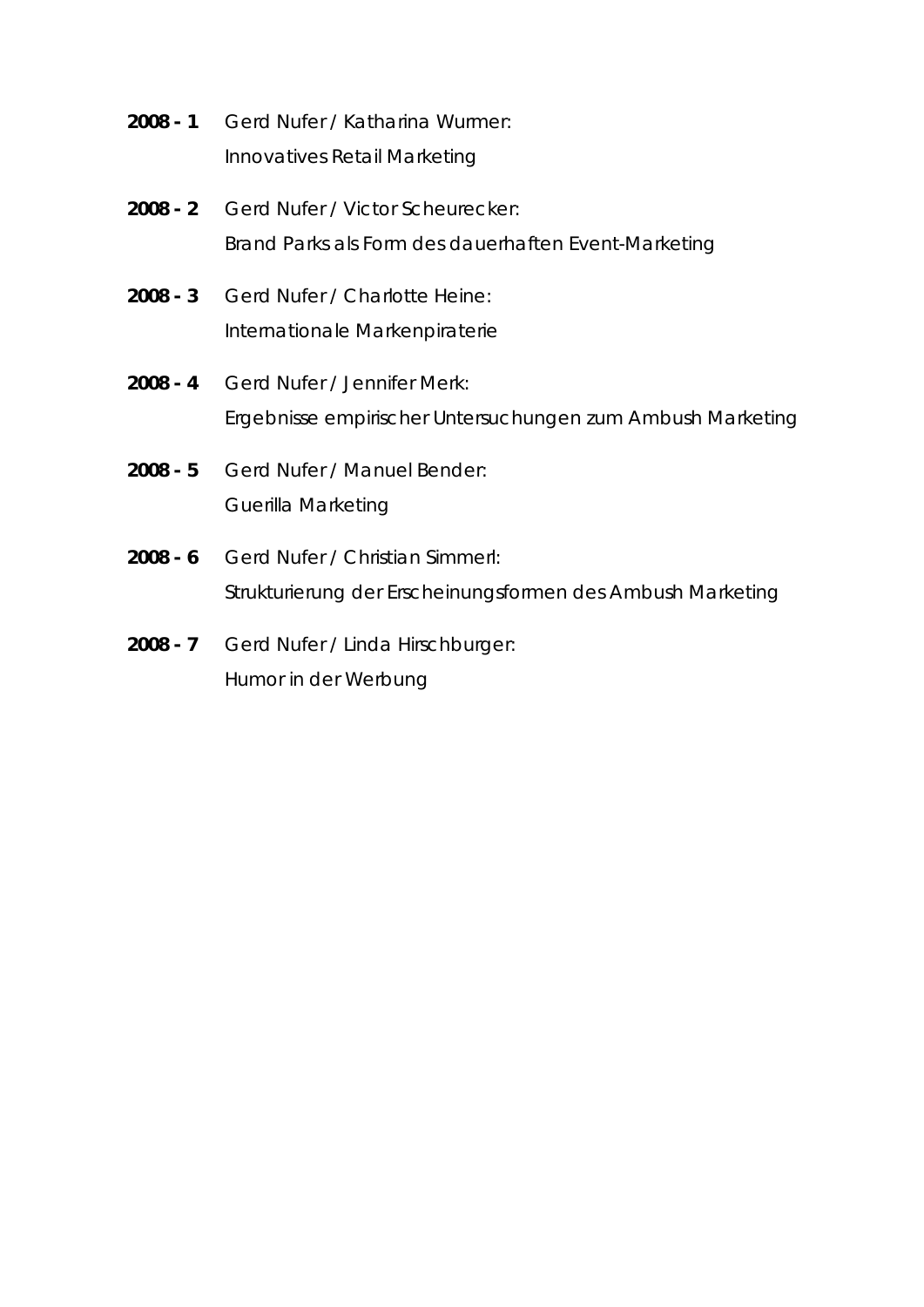- **2009 1** *Gerd Nufer / Christina Geiger:*  In-Game Advertising
- **2009 2** *Gerd Nufer / Dorothea Sieber:*  Factory Outlet Stores – ein Trend in Deutschland?
- **2009 3** *Bianca Frank / Carsten Rennhak:*  Product Placement am Beispiel des Kinofilms Sex and the City: The Movie
- **2009 4** *Stephanie Kienzle / Carsten Rennhak:*  Cause-Related Marketing
- **2009 5** *Sabrina Nadler / Carsten Rennhak:*  Emotional Branding in der Automobilindustrie – ein Schlüssel zu langfristigem Markenerfolg?
- **2009 6** *Gerd Nufer / André Bühler:*  The Importance of mutual beneficial Relationships in the Sponsorhip Dyad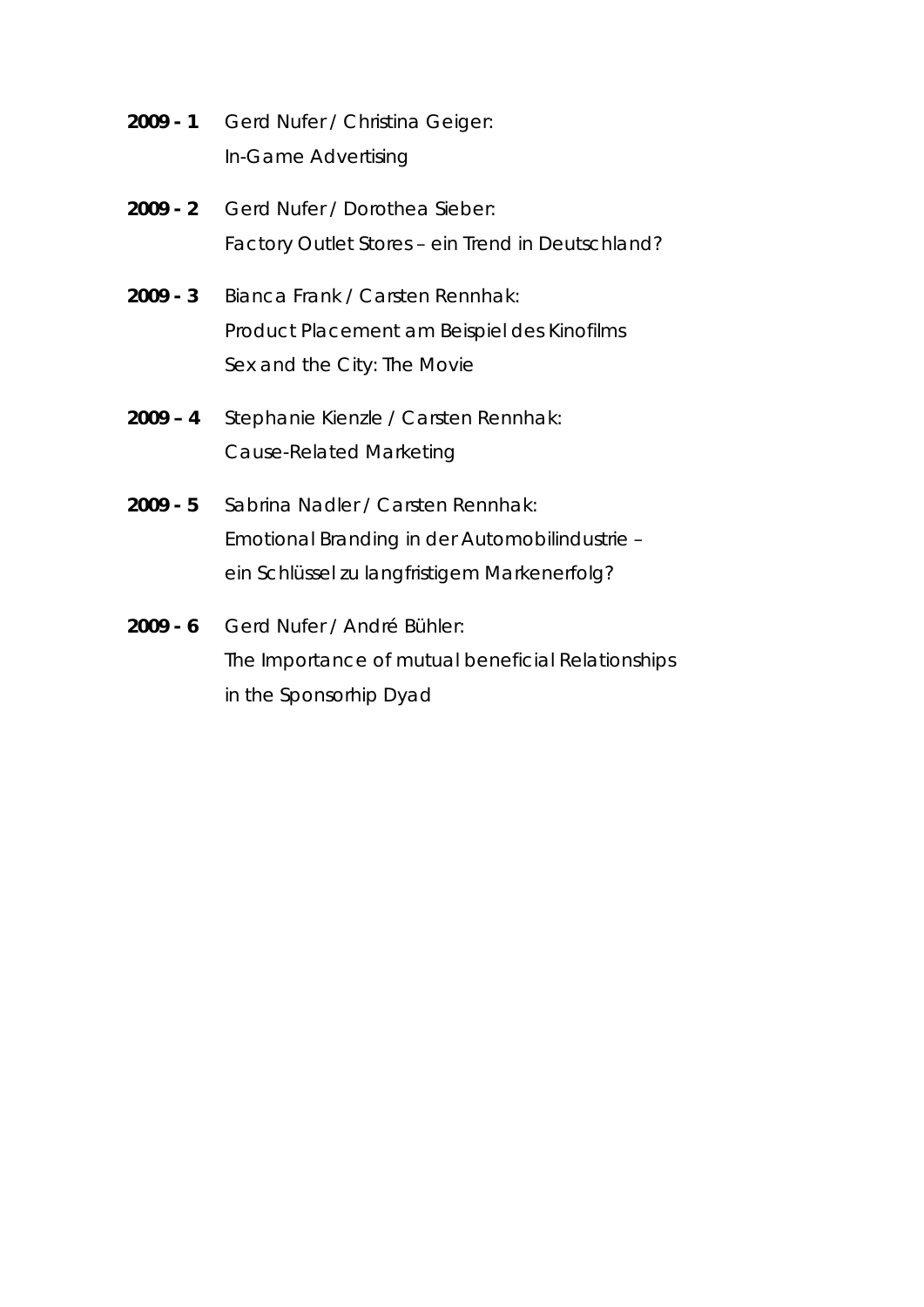- **2010 1** *Gerd Nufer / Sandra Oexle:*  Marketing für Best Ager
- **2010 2** *Gerd Nufer / Oliver Förster:*  Lovemarks – emotionale Aufladung von Marken
- **2010 3** *Gerd Nufer / Pascal Schattner:*  Virales Marketing
- **2010 4** *Carina Knörzer / Carsten Rennhak:*  Gender Marketing
- **2010 5** *Ottmar Schneck:*

Herausforderungen für Hochschulen und Unternehmen durch die Generation Y – Zumutungen und Chancen durch die neue Generation Studierender und Arbeitnehmer

- **2010 6** *Gerd Nufer / Miriam Wallmeier:*  Neuromarketing
- **2010 7** *Gerd Nufer / Anton Kocher:*  Ingredient Branding
- **2010 8** *Gerd Nufer / Jan Fischer:*  Markenmanagement bei Einzelsportlern
- **2010 9** *Gerd Nufer / Simon Miremadi:*  Flashmob Marketing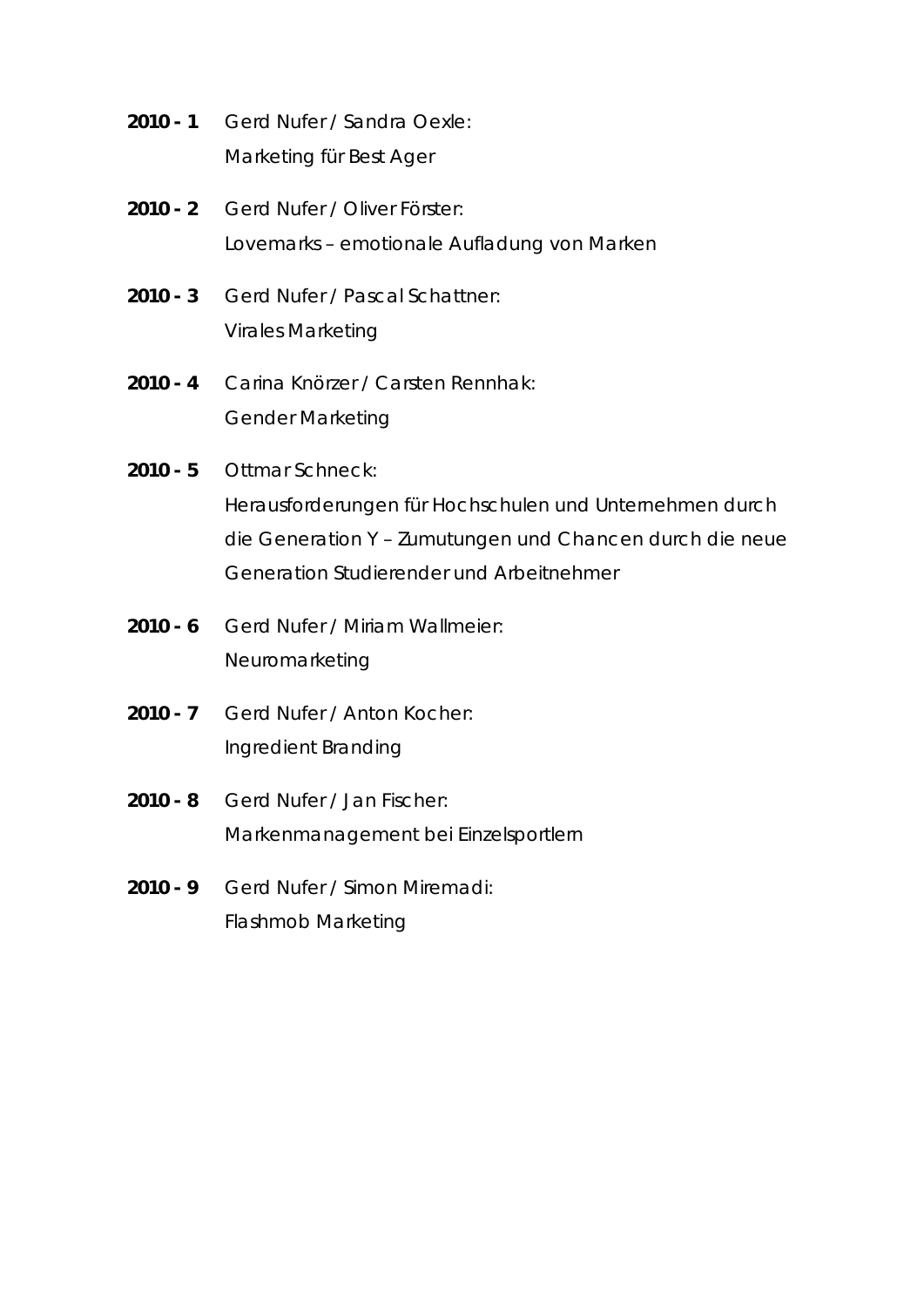- **2011 1** *Hans-Martin Beyer / Simon Brüseken:*  Akquisitionsstrategie "Buy-and-Build" – Konzeptionelle Aspekte zu Strategie und Screeningprozess
- **2011 2** *Gerd Nufer / Ann-Christin Reimers:*  Looking at Sports – Values and Strategies for International Management
- **2011 3** *Ebru Sahin / Carsten Rennhak:*  Erfolgsfaktoren im Teamsportsponsoring
- **2011 4** *Gerd Nufer / Kornelius Prell:*  Operationalisierung und Messung von Kundenzufriedenheit
- **2011 5** *Gerd Nufer / Daniel Kelm:*  Cross Selling Management
- **2011 6** *Gerd Nufer / Christina Geiger:*  Ambush Marketing im Rahmen der FIFA Fußball-Weltmeisterschaft 2010
- **2011 7** *Gerd Nufer / Felix Müller:*  Ethno-Marketing
- **2011 8** *Shireen Stengel / Carsten Rennhak:*  Corporate Identity – Aktuelle Trends und Managementansätze
- **2011 9** *Clarissa Müller / Holger Benad / Carsten Rennhak:*  E-Mobility – Treiber, Implikationen für die beteiligten Branchen und mögliche Geschäftsmodelle
- **2011 10** *Carsten Schulze / Carsten Rennhak:*  Kommunikationspolitische Besonderheiten regulierter Märkte
- **2011 11** *Sarina Rehme / Carsten Rennhak:*  Marketing and Sales – successful peace-keeping
- **2011 12** *Gerd Nufer / Rainer Hirt:*  Audio Branding meets Ambush Marketing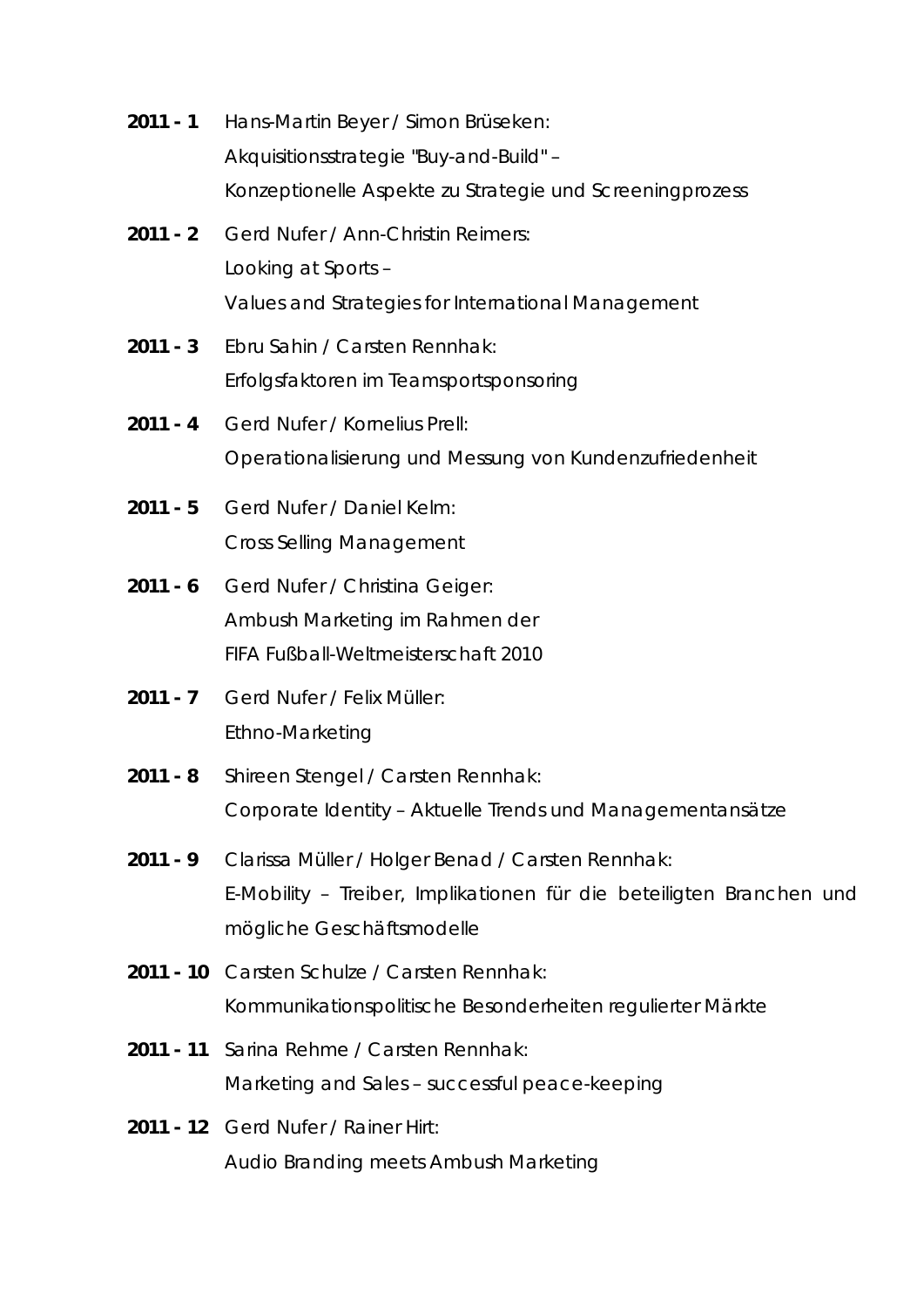- **2011 13** *Peter Kleine-Möllhoff / Martin Haußmann / Michael Holzhausen / Tobias Lehr / Mandy Steinbrück:*  Energie- und Ressourceneffizienz an der Hochschule Reutlingen – Mensa, Sporthalle, Aula, Containergebäude 20, Kindertagesstätte
- **2011 14** *Peter Kleine-Möllhoff / Manuel Kölz / Jens Krech / Ulf Lindner / Boris Stassen:*  Energie- und Ressourceneffizienz an der Hochschule Reutlingen – Betriebshalle, Vorlesungsgebäude Textil & Design, Hochschulservicezentrum
- **2011 15** *Peter Kleine-Möllhoff / Svenja Gerstenberger / Junghan Gunawan / Michael Schneider / Bernhard Weisser:*  Energie- und Ressourceneffizienz an der Hochschule Reutlingen – Verwaltung, Bibliothek, Rechenzentrum, Betriebswirtschaft, Chemie, Wirtschaftsingenieurwesen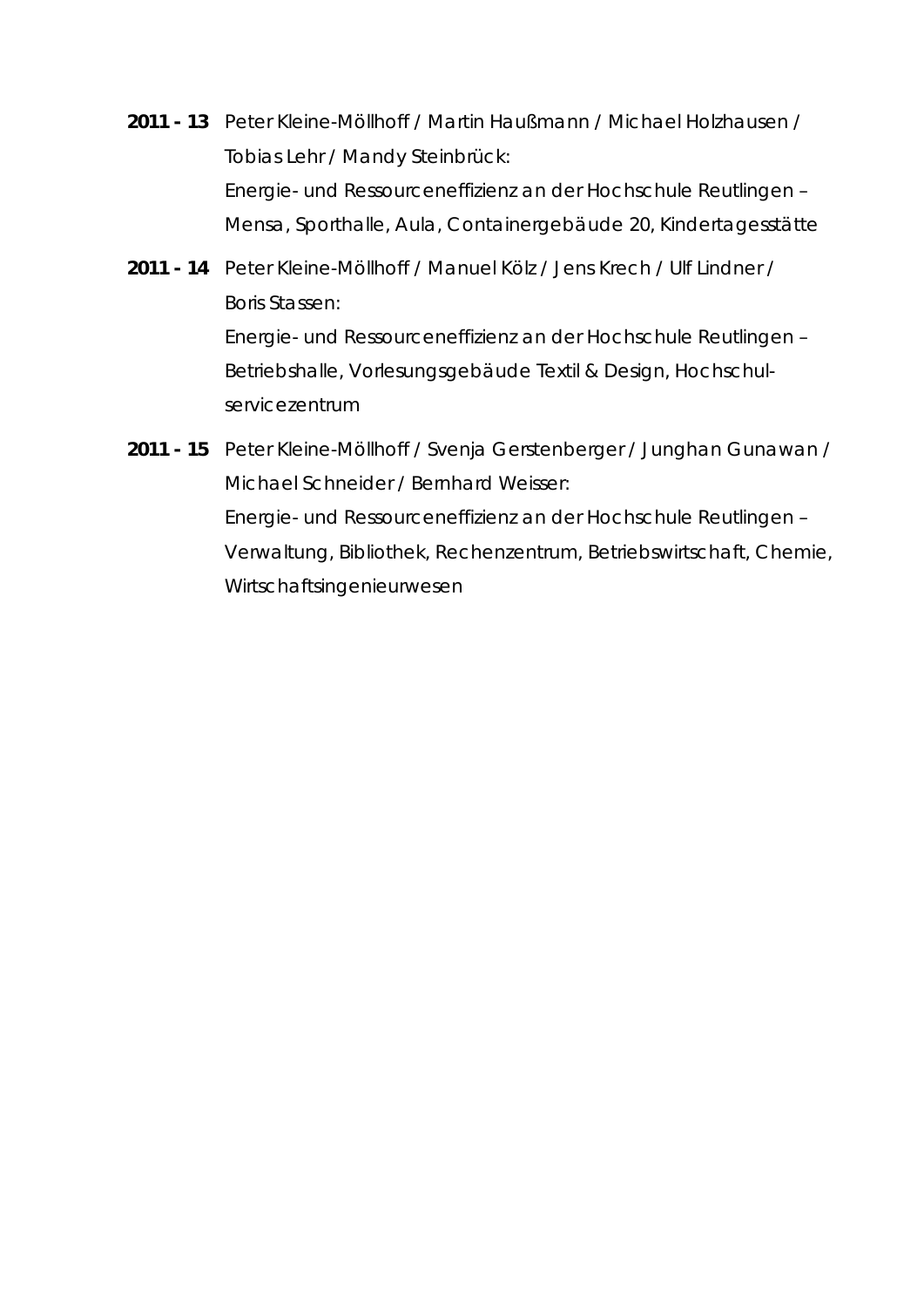- **2012 1** *Gerd Nufer / Aline Kern:*  Sensation Marketing
- **2012 2** *Gerd Nufer / Matthias Graf:*  Kundenbewertung
- **2012 3** *Peter Kleine-Möllhoff / Holger Benad / Frank Beilard / Mohammed Esmail / Martina Knöll:*  Die Batterie als Schlüsseltechnologie für die Elektromobilität der Zukunft. Herausforderungen – Potentiale – Ausblick
- **2012 4** *Miriam Linder / Carsten Rennhak:*  Lebensmittel-Onlinehandel in Deutschland
- **2012 5** *Gerd Nufer / Vanessa Ambacher:*  Eye Tracking als Instrument der Werbeerfolgskontrolle
- **2012 6** *Gerd Nufer / Catrina Heider:*  Testimonialwerbung mit prominenten Sportlern – eine empirische Untersuchung
- **2012 7** *Peter Kleine-Möllhoff / Holger Benad / Marina Bruttel / Aron Leitmannstetter / Mourad Ouaid / Stefan Will:*  Infrastrukturelle Aspekte der Elektromobilität von morgen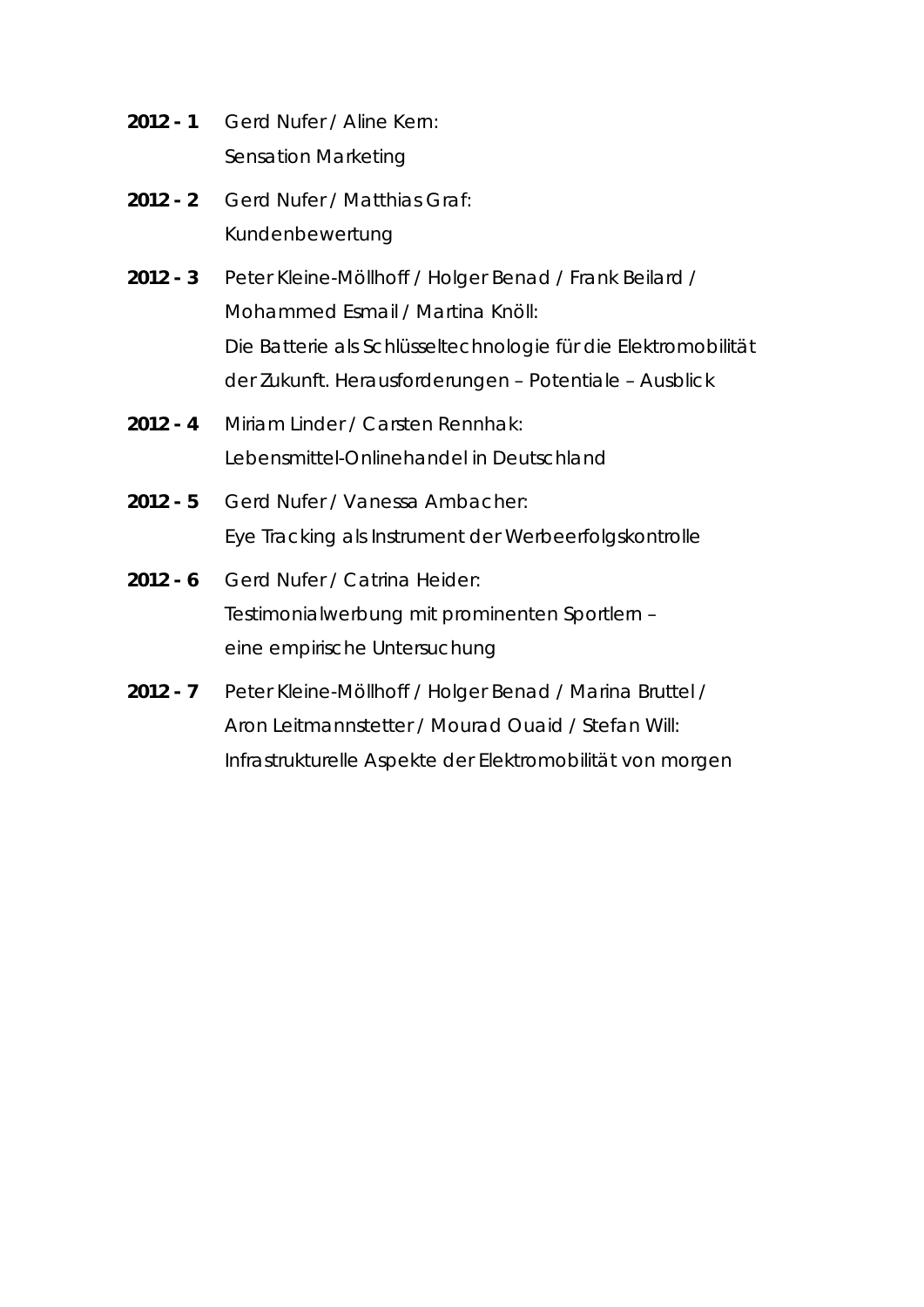- **2013 1** *Patrick Bieg / Carsten Rennhak / Holger Benad: Strategien zur Implementierung von alternativen Antriebskonzepten in China*
- **2013 2** *Holger Benad / Martin Bode / Andreas Hack / Peter Kleine-Möllhoff / Hanna Wagner: Developing a potential business model for the automotive and the energy industry*
- **2013 3** *Gerd Nufer / Sabrina Bohnacker:*  Marken- und Produktrelaunch – Charakterisierung und Analyse von Praxisbeispielen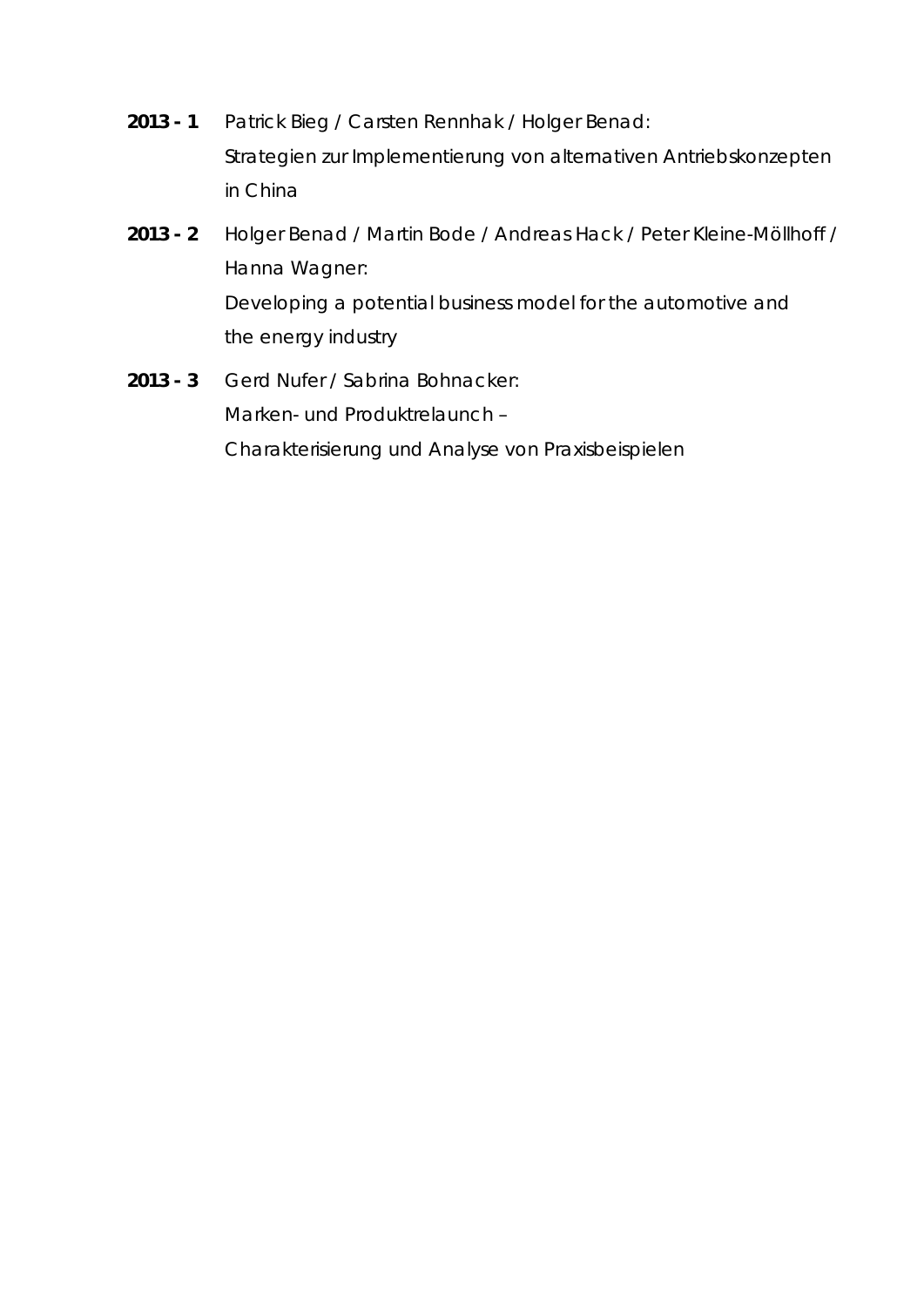- **2014 1** *Köllnberger, Jan / Sander, Christian / Wiederkehr, Viktor / Rottenaicher Stefan / Rennhak, Carsten:*  Ergebnisse einer Marktstudie zur Kundenbindung im Retail Banking
- **2014 2** *Emil Nyerki:*  Wende in der Politik – Wende in der Unternehmenskultur?
- **2014 3** *Kristina Kurz / Peter Kleine-Möllhoff / Kristina Steinbiß:*  Chancen und Risiken deutscher Automobilhersteller im Bereich Alternative Antriebe in der VR China (induktive Analyse)
- **2014 4** *Gerd Nufer / Simon Kronenberg:*  Chancen für nachhaltige Geschäftsmodelle im Lebensmittel-Onlinehandel
- **2014 5** *Lina Hölker / Carsten Rennhak:*  Bank der Zukunft oder Zukunft der Bank? Herausforderungen, Trends & Handlungsempfehlungen für die Retail-Bank der Zukunft
- **2014 6** *Gerd Nufer / Florian Fischer:*  Gender Marketing im Retail Management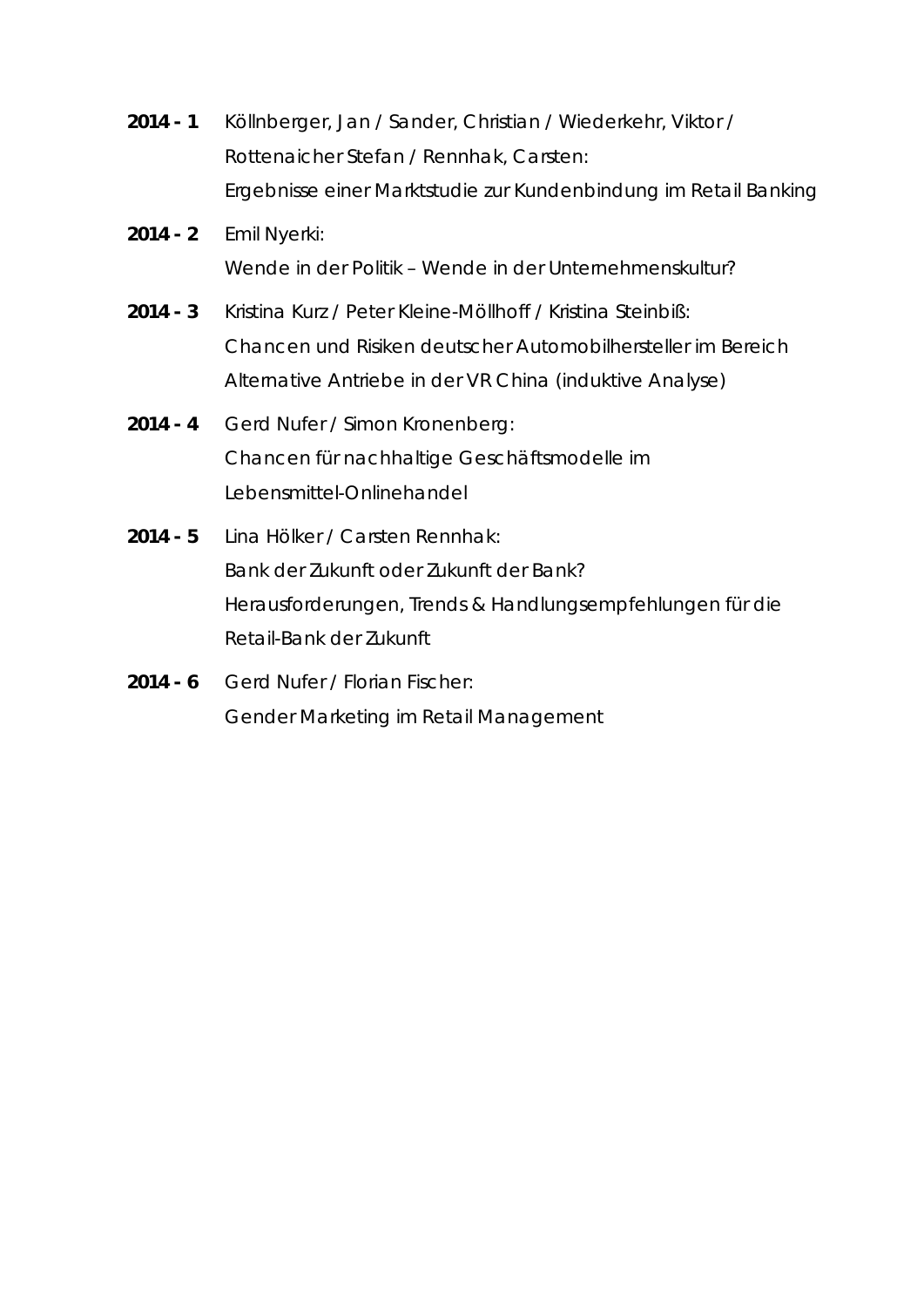**2015 - 1** *Gerd Nufer / Claudia Sauer:*  Neuromarketing im Handel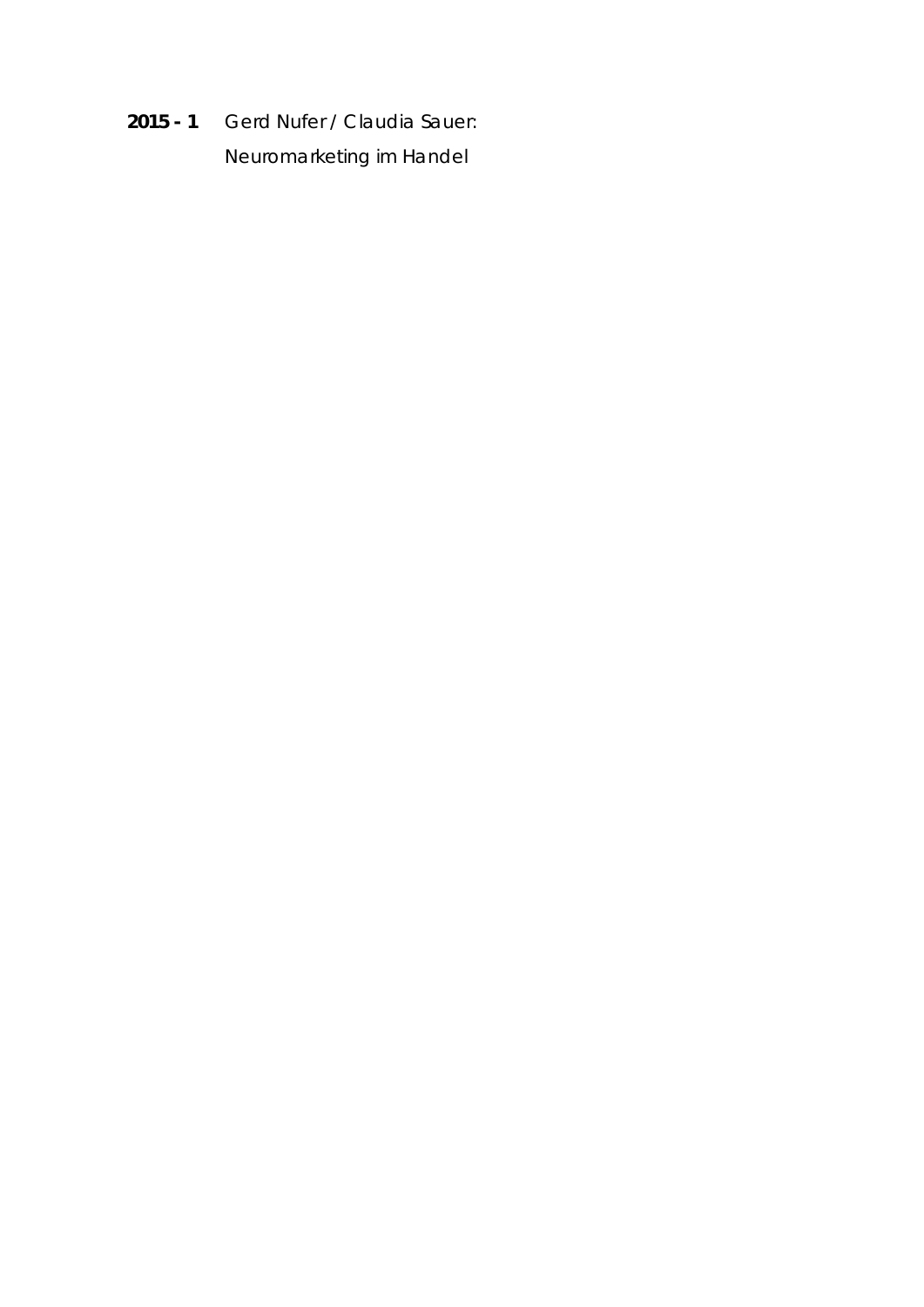# **2016 - 1** *Peter Kleine-Möllhoff / Claudio Dürr:*  Ökonomische und ökologische Betrachtungen zur Erhöhung der Methanausbeute von Biogasanlagen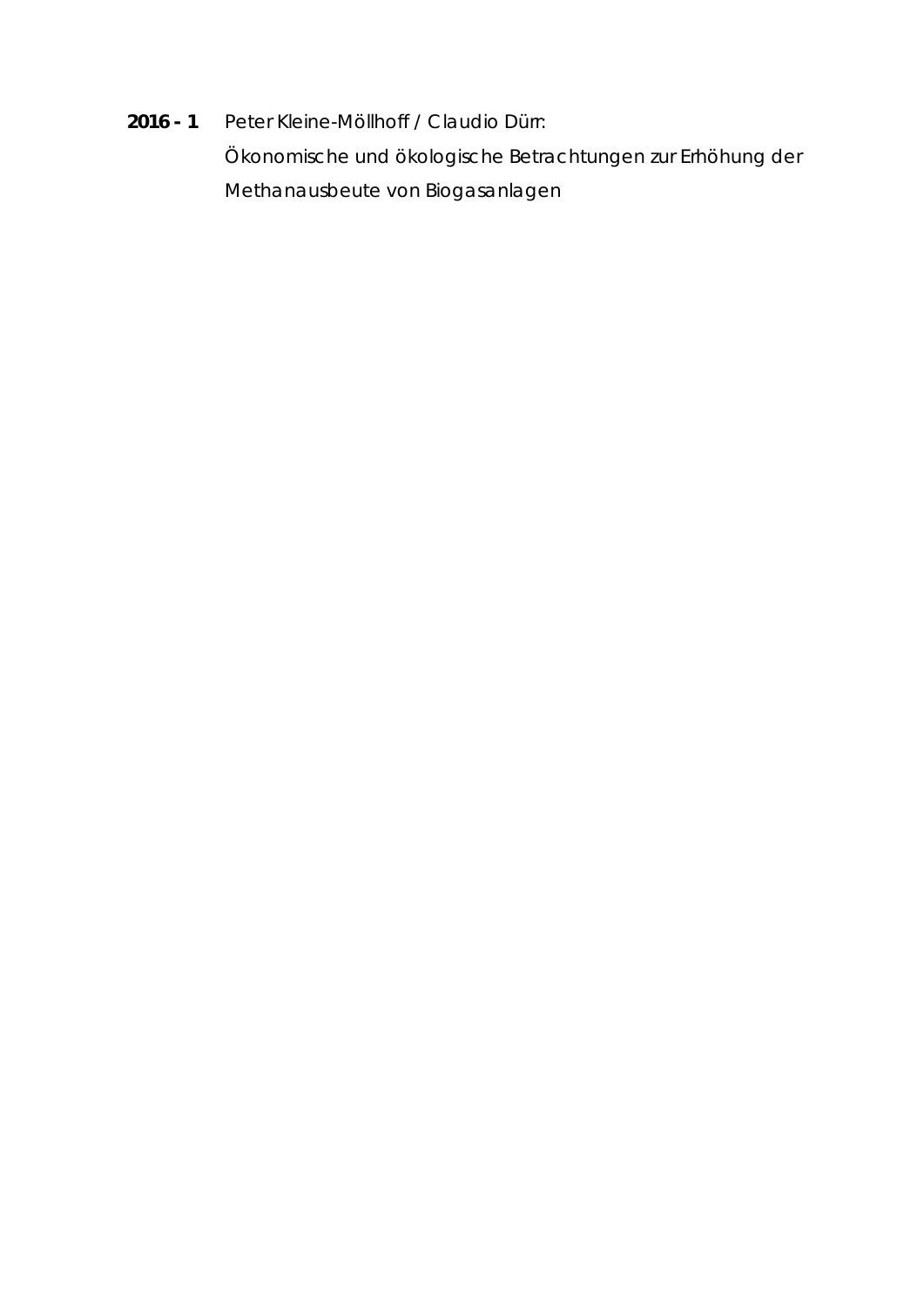- **2017 1** *Gerd Nufer / Caroline Verena Lenzen:*  Marketing mit Instagram
- **2017 2** *Gerd Nufer / Victoria Wenk:*  Wirkungen von Farben im Marketing
- **2017 3** *Sabine Löbbe / André Hackbarth:*  Geschäftsmodelle in der Energiewirtschaft: Ein Kompendium von der Methodik bis zur Anwendung
- **2017 4** *Gerd Nufer / Anne Kaps:*  Marketing mit Youtube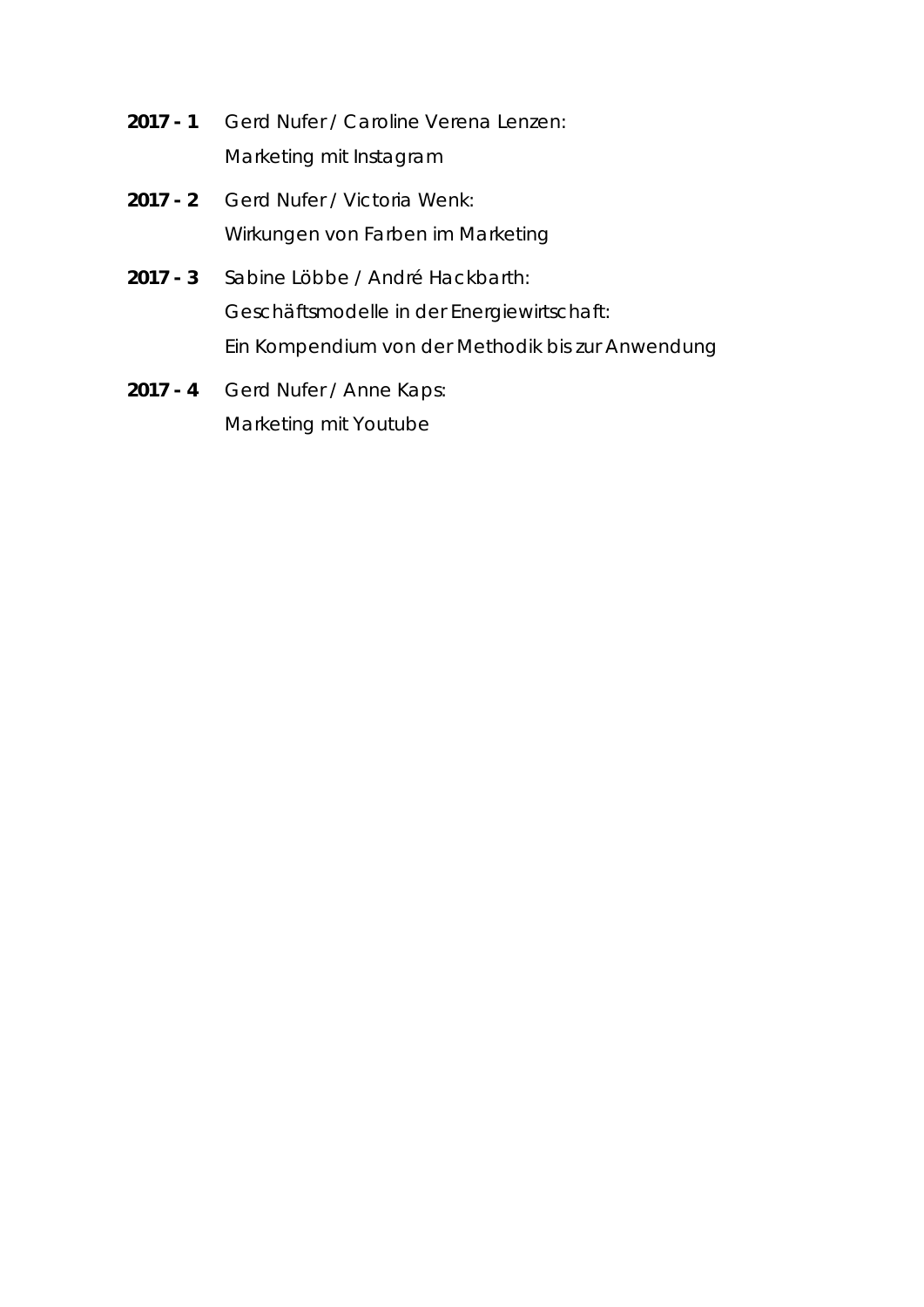- **2018 1** *Gerd Nufer / Claudia Halbauer:*  Marketing-Kommunikation für Startups
- **2018 2** *Gerd Nufer / Linda Ellsässer:*  Corporate Social Responsibility und Marketing
- **2018 3** *Anja T. Braun / Peter Kleine-Möllhoff / Volker Reichenberger / Stephan Seiter*

Survey concerning enablers for material efficiency activities in manufacturing, their supply chains and the transformation towards circular economy